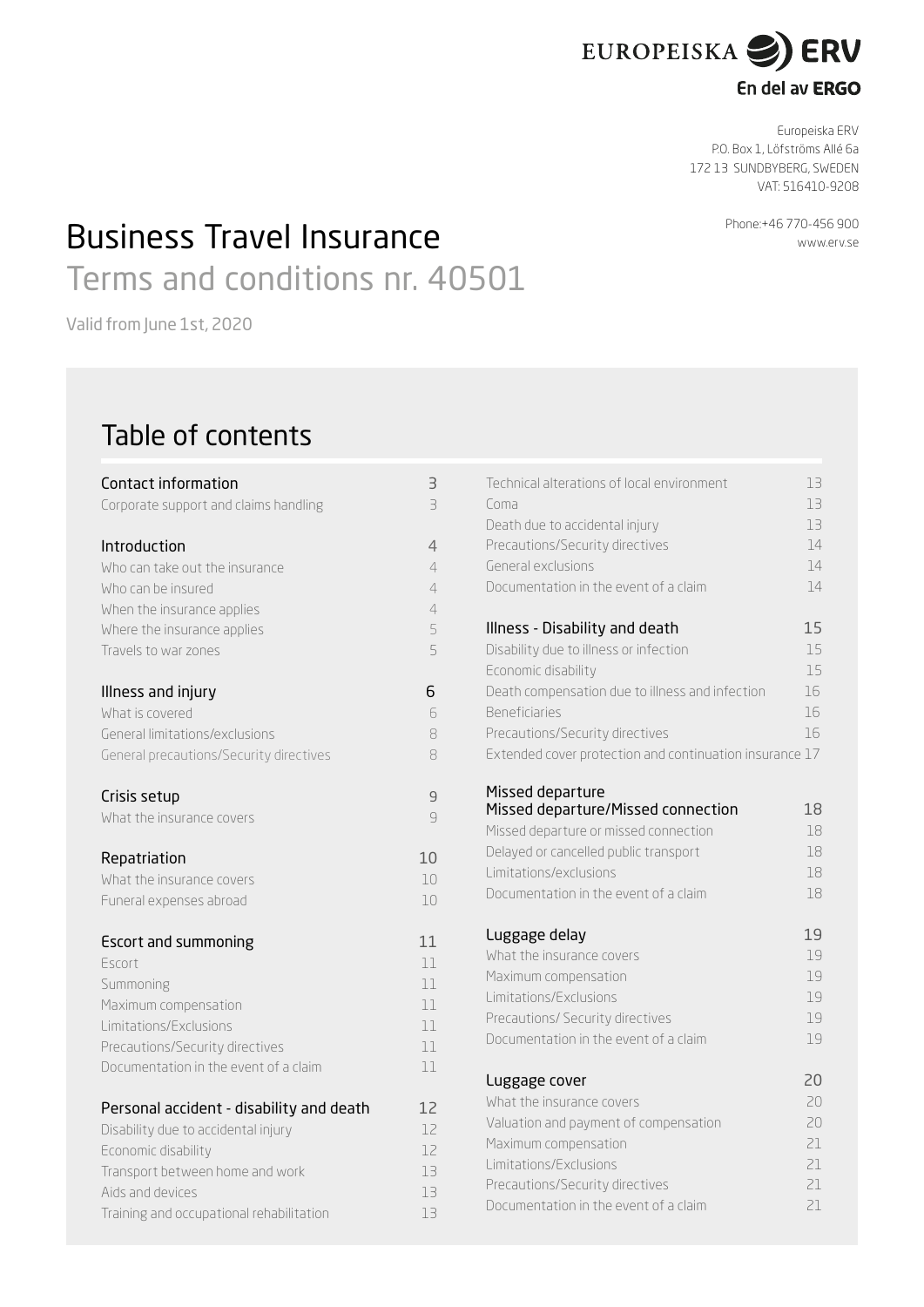# Table of contents

### Personal liability and legal expenses coverage22

| Private liability |  |
|-------------------|--|
| Legal expenses    |  |

# Personal assault 25

| What the insurance covers             | 25 |
|---------------------------------------|----|
| Maximum compensation                  | 25 |
| Limitations/Exclusions                | 25 |
| Precautions/Security directives       | 25 |
| Documentation in the event of a claim | 25 |

# OPTIONAL COVERS

# Road Safety 26

| Curtailment and Replacement employee  | 27 |
|---------------------------------------|----|
| Documentation in the event of a claim | 26 |
| Limitations/Exclusions                | 26 |
| Maximum compensation                  | 26 |
| What the insurance covers             | 26 |

| Curtailment                             |    |
|-----------------------------------------|----|
| Replacement employee                    | 27 |
| Reimbursement of unused travel expenses | 28 |
| Maximum cover                           | 28 |
| Limitations/Exclusions                  | 28 |

# Security Package 29

| <b>Evacuation</b>                                | 29 |
|--------------------------------------------------|----|
| Extended stay due quarantine or natural disaster | 29 |
| Closure by order of public authority             | 29 |
| Search and rescue                                | 30 |
| Hostage compensation                             | 30 |
|                                                  |    |
| Excess coverage                                  | 31 |
| Home insurance                                   | 31 |
| Car insurance                                    | 31 |
| Limitations/Exclusions                           | 31 |
| Precautions/Security directives                  | 31 |
| Documentation in the event of a claim            | 31 |

# Excess elimination for hired vehicle 32 What the insurance covers 32 Maximum cover 32 Limitations/Exclusions 32 Documentation in the event of a claim 32 Cancellation 33 When the insurance applies 33 What the insurance covers 33 Maximum compensation 33 Limitations/Exclusions 33 Precautions/Security directives 33 Documentation in the event of a claim 33 Common terms and conditions of the contract 34

| Notification of claim | 39 |
|-----------------------|----|
| <b>Definitions</b>    | ΔN |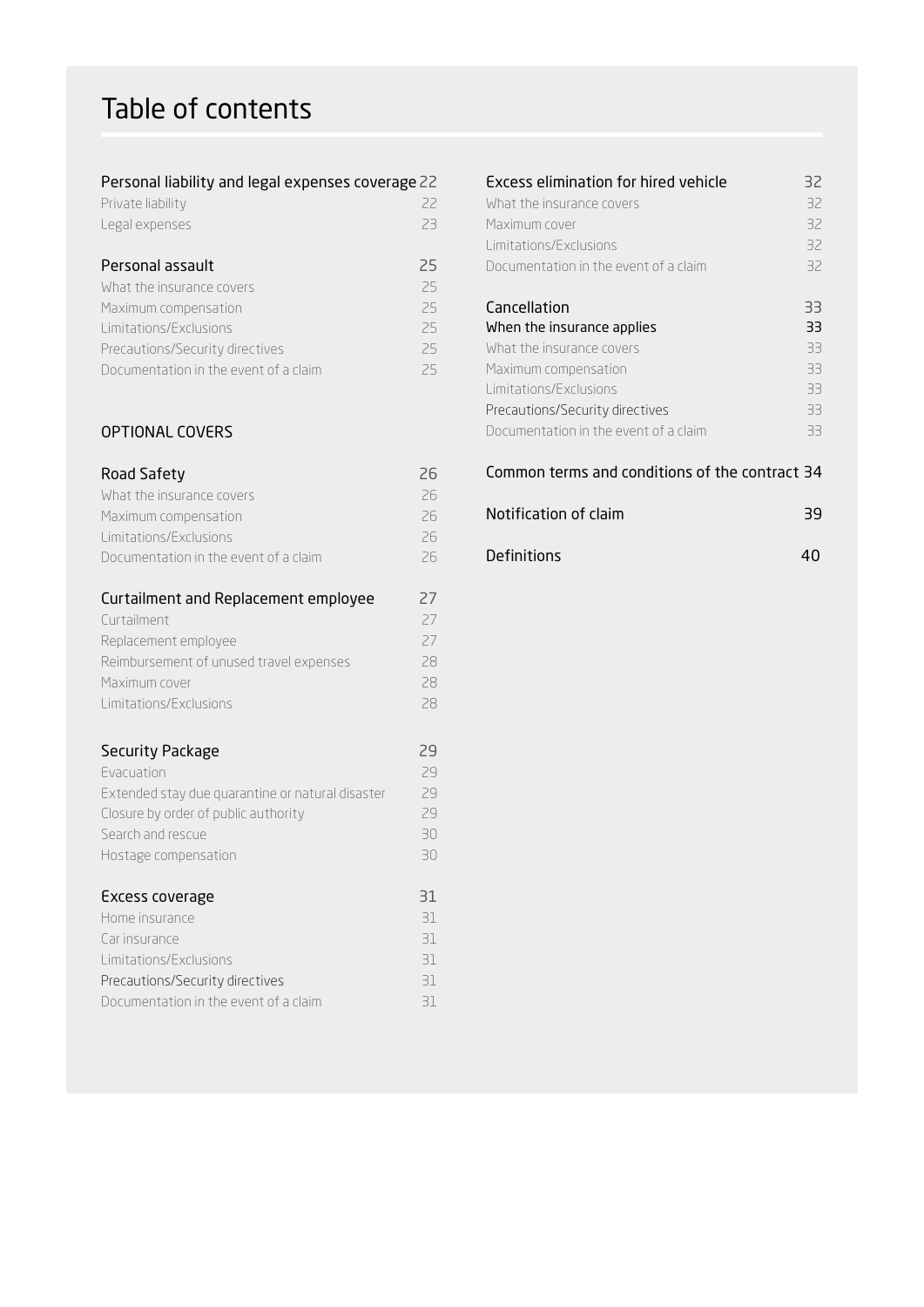# <span id="page-2-0"></span>Contact information

questions about an ongoing claim, please con-

tact our claims department.

| Do you have questions about<br>insurance?<br>Many answers can be found at erv.se.<br>You are also welcome to contact our corporate<br>support.                        | Corporate support<br>Telephone/email:<br>Monday - Friday<br>Opening hours at www.erv.se | www.erv.se/foretag<br>$\frac{1}{2}$ +46 770 457 970<br>torporate@erv.se              |
|-----------------------------------------------------------------------------------------------------------------------------------------------------------------------|-----------------------------------------------------------------------------------------|--------------------------------------------------------------------------------------|
| In case of emergency<br>Always contact our assistance company<br>Europeiska ERV Alarm.                                                                                | Europeiska ERV Alarm<br>(in case of emergency)<br>Open 24/7/365                         | $\frac{1}{2}$ +46 770 456 920<br><b>&amp;</b> erv-alarm@euro-center.se               |
| Do you want to make a claim or<br>have questions about a claim?<br>You can make your claim online at erv.se. If you<br>need help to register your claim, or have have | Claims department<br>Telephone/email:<br>Monday - Friday                                | www.erv.se/en/corporate/<br>make-a-claim-corporate/<br>$\frac{1}{2}$ +46 770 456 917 |

Opening hours at erv.se corporateclaims@erv.se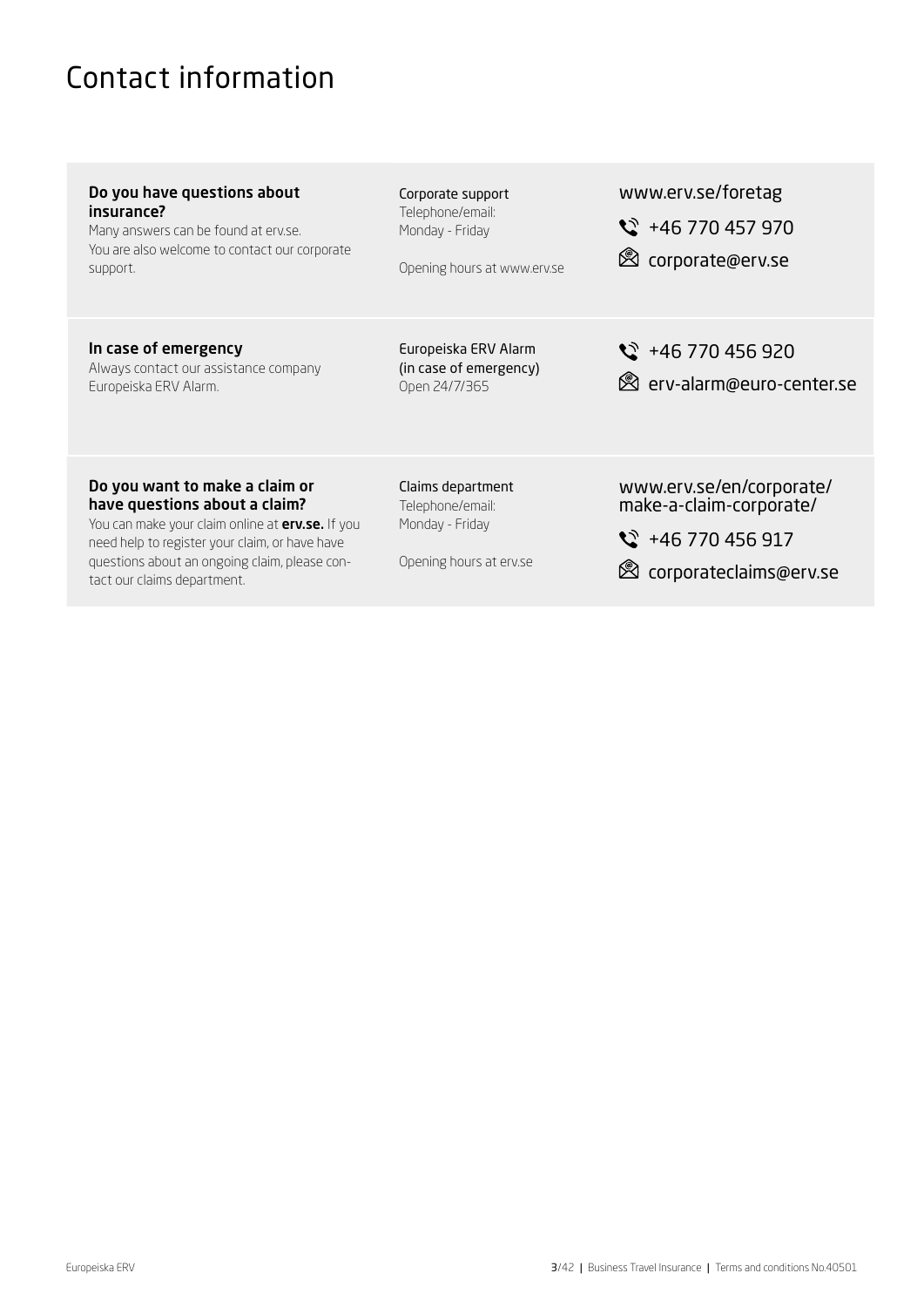# Introduction

# Consider this when you read the Terms and conditions:

- 1. The terms and conditions should be read together with the insurance policy, which together constitute the insurance contract.
- 2. If special conditions apply for your insurance this will be stated in the insurance policy.
- 3. Please note that only the cover stated in the insurance policy is applicable to your insurance.
- 4. Limitations, exclusions and precautions/*security directives* are marked in grey.
- 5. All words in *italics* are defined at the end of the insurance conditions.

These terms and conditions were elaborated in Swedish and subsequently translated into English. In the event of discrepancies between the Swedish and the English versions, the original Swedish version will prevail.

# $(A)$  Who can take out the insurance

The insurance can be taken out by a company or an association with a registered office within the EU/EEA. The company/association is the *policyholder*. It is a precondition for cover that Europeiska ERV has been informed about and has approved all foreign legal entities (branches, companies and similar) to be covered by the insurance.

# $\overline{(B)}$  Who can be insured

Persons who are nationally registered within the EU/EEA and are entitled to benefits according to applicable law concerning public health care or private health insurance in the *country of residence* can be insured, unless otherwise agreed and stated in the insurance policy.

The following persons can be insured when travelling in the interests of the *policyholder*:

- **Employees**;
- Employed owners and co-owners;
- CEO and members of the board of the company;
- ¡ Trainee, when travelling in the interest of the *policy holder;*

¡ Spouses/*cohabiting partners*/children of the above-mentioned persons up to a maximum of 45 consecutive days, if stated in the insurance policy;

**• Guests invited by the company/organization are insured,** if stated in the insurance policy;

**• Freelance workers/consultants, if stated in the insurance** policy.

The persons who are covered by the insurance and who are stated in the insurance policy are hereinafter referred to as "you" or "the insured".

# Insurance provider for this insurance

Europæiske Rejseforsikring A/S, CVR-nr 62 94 05 14, through Europeiska ERV Filial, org. no. 516410-9208, hereinafter called Europeiska ERV.

P.O. Box 1, Löfströms Allé 6A 172 13 SUNDBYBERG Phone: +46 (0) 770 456 900

Supervisory authority is the Danish Finanstilsynet.

These insurance policy conditions contain a number of *security directives*, standards of care, exclusions and limitations for the respective categories of insurance coverage. In case you do not follow these directives, compensation may be reduced or denied.

> Insurance coverage applies in respect of the insured as long as employment is in force, unless otherwise agreed and stated in the insurance policy.

# When the insurance applies

The insurance applies – unless otherwise contractually agreed - during *business trips* for up to 365 consecutive days from the departure date, even if shorter breaks are taken for e.g. visiting the *country of residence*.

The insurance applies during a journey/assignment outside the *residence/temporary residence*, or *regular workplace*  and which is undertaken in the course of duty on behalf of the employer.

A *business trip* starts upon departure from your *residence/ temporary* residence or the ordinary *regular workplace* and ends on *return* to one of these places.The insurance also applies during working hours and leisure hours during the *business trip*. If the trip/assignment is interrupted for private matters on the location where the *business trip* should be ended, prior to your *return* to the residence or workplace, the insurance will apply only up to the time of such interruption. Interruption for private matters is considered interruptions without any natural connection to the *business trip*/assignment.

During a *business trip* outside the *country of residence* the insurance will also apply during vacation outside the *country of residence* up to totally 14 days, provided the vacation is in direct conjunction with the *business trip*.

If the cover Cancellation is taken out, the cover applies from the time of booking of the *business trip* until you commence your *business trip*.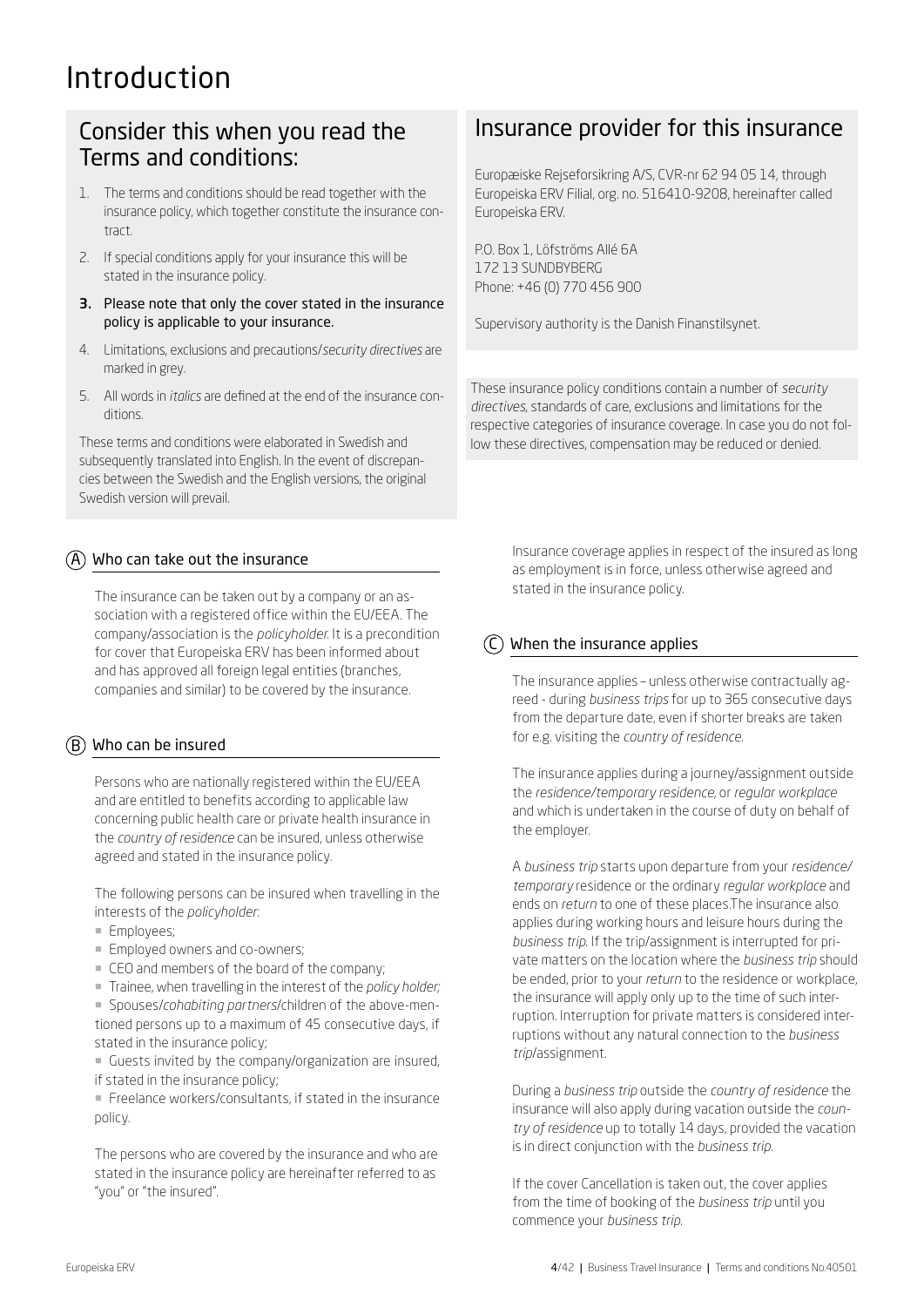# SPECIAL AGREEMENT FÖR CERTAIN OCCUPATIONAL **CATEGORIES**

For the following occupational categories, a special agreement is required for the insurance to apply during their ordinary daily business travel while on duty: chauffeurs, repair men, installation engineers, service technicians, mechanics and building/construction workers.

For other occupational categories, daily assignments for clients are considered as *business trips*, provided the assignment with one and the same client in your *country of residence* does not exceed three (3) months. After three (3) months, the workplace of the client is considered your ordinary *stationary workplace*.

SPECIAL AGREEMENT FÖR CERTAIN ASSIGNMENTS OR JOURNEYS

For certain assignments/journeys a special agreement with Europeiska ERV is required for the insurance to apply.

Unless otherwise agreed with Europeiska ERV, and stated in the insurance policy, the following assignments / journeys are not covered by the insurance:

¡ Travel between the *residence/temporary residence* and the *regular workplace* in the *country of residence*, and vice versa;

**• Weekly commuter travel:** 

¡ Assignments / work tasks performed by the insured during vacation or other leisure time.

# PRECAUTIONS/SECURITY DIRECTIVES

If you are covered by both Europeiska ERV's Corporate Travel Insurance and Europeiska ERV's Corporate Expatriate Insurance, compensation will only be paid under the policy which is most beneficial to you.

# $(D)$  Where the insurance applies

The insurance applies throughout the world

# E SPECIAL PROVISIONS REGARDING WAR ZONES – additional insurance is required

Special provisions apply to stays in and travels to *war zones.*

For travel to countries/areas which prior to outward travel are characterised as a *war zone*, a *war zone* insurance must be taken out. *War zone* insurance must be taken out before departure to the *war zone* and must be stated the insurance policy. The *war zone* insurance replaces all covers in the business travel insurance. If no such *war zone* insurance is taken out prior to travel into the *war zone*, there is no cover for claims arising during a stay in the *war zone.*

Europeiska ERV may refuse to provide *war zone* insurance if Europeiska ERV deems the risk in the *war zone* concerned to be too high. It is incumbent on the *policyholder* to keep

informed about which countries are classified as a *war zone.* The current list of *war zones* can be found at www.erv.se/ riskomraden.

If the area where the insured is already located is declared a *war zone*, the business travel insurance taken out previously will apply for up to 14 days from the time when the area was declared a *war zone.* All cover will then cease. During the course of this 14-day period Europeiska ERV must be contacted, and the insured has the option to:

**E** Leave the area;

¡ Take out insurance for a *war zone*, if Europeiska ERV approves it.

If you don't leave the area within 14 days or additional *war zone* cover is declined, the business travel insurance will cease to apply from day 15, counting from the date the area was classified as a *war zone*.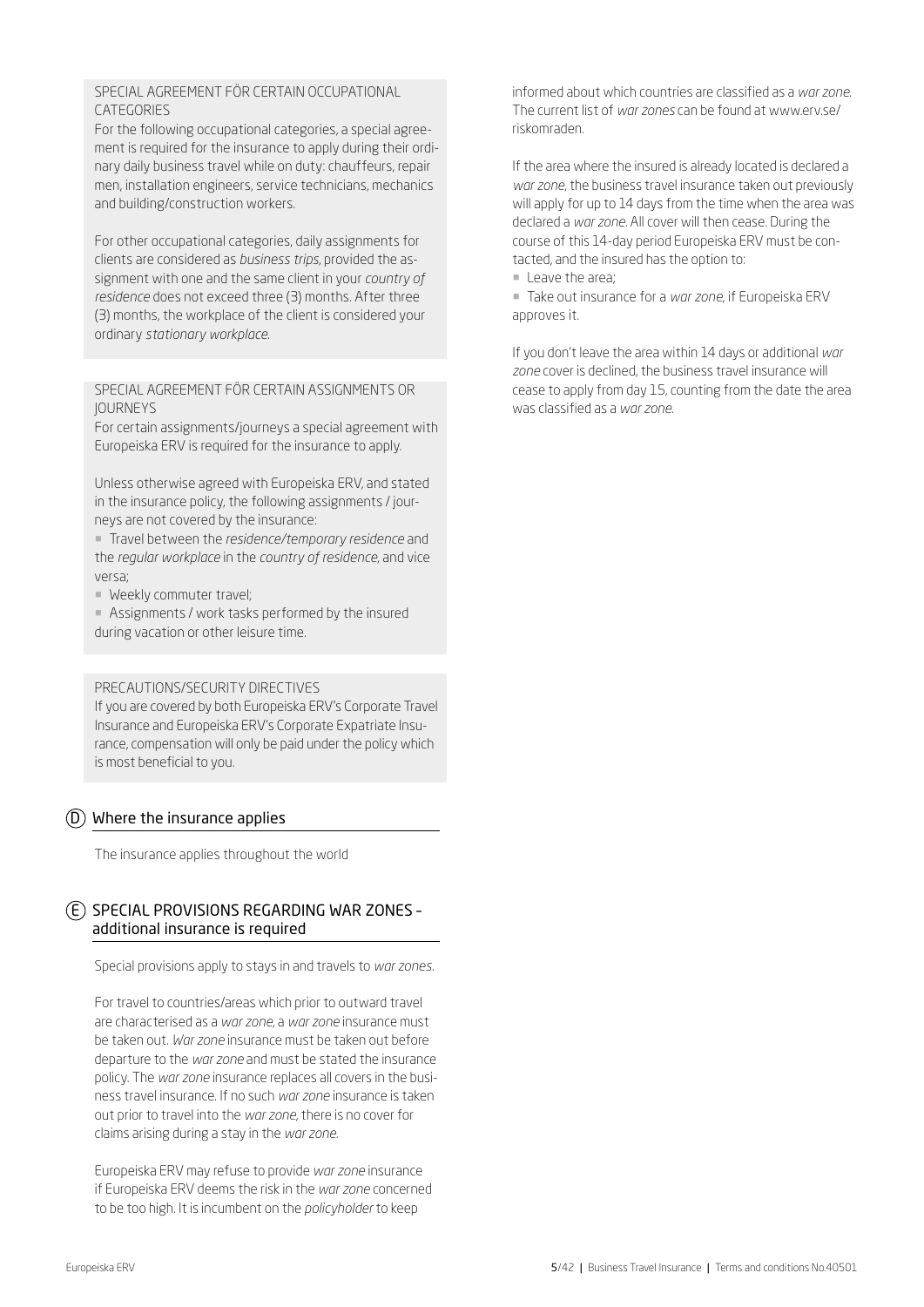# 1. Illness and injury

# 1.1 What is covered

# Coverage in case of illness and injury

In case of *illness* compensation is paid for up to one (1) year from the day of the first visit to a physician. In case of injury compensation is paid for up to three (3) years from the accident.

You should be able to verify that the *illness*/injury occurred during a *business trip.*

#### Limitation

Compensation is not payable for expenses incurred in connection with a medical condition where symptoms were apparent already before commencement of the journey. However, compensation is payable in the event of a significant and unexpected acute deterioration of the insured's medical condition. It is considered that the acute phase has passed when the insured's medical condition has stabilised, even if continued treatment is required.

# 1.1.A Emergency / Unforeseen illness and injury

Unless otherwise stated the insurance covers *reasonable and necessary costs* for unforeseen illness or injury occurred during the *business trip*:

a) Treatment of *emergency/unforeseen illness and injury;*

b) Admission to hospital food and other associated hospital services;

c) Medication prescribed by the treating *physician*. d) Ambulance or similar patient transport to the nearest suitable place of treatment;

e) Transfer to the nearest suitable place of treatment if Europeiska ERV deems such medical transport to be necessary and advisable as a result of lack of necessary treatment possibilities at the present place of treatment;

f) Treatment and assistive devices prescribed by the treating physician for healing effect;

g) Catching up with your *original fixed itinerary,* outside the borders of your *country of residence*, at maximum the same class of travel as the original journey , if, because of acute *illness* or injury, you have not been able to follow your originally *fixed itinerary* due to *unforeseen illness or injury;*

h) The insurance covers additional expenses verified with receipts in case of hospitalisation abroad at up to SEK 600 per day for a maximum of 365 days.

#### Precautions/Security directives

■ The insurance covers both private and public medical care.

■ The initial medical contact must be made during the trip.

¡ The *treating physician* at the *destination* must be licensed, qualified and impartial.

¡ Europeiska ERV reserves the right to arrange for your *re-*

*patriation* to your *country of residence* and/or to move you to another hospital, including transfer to another country for continued suitable treatment.

#### Documentation in the event of a claim

¡ Medical record or certificate from the treating *physician* at the *destination*, which states the diagnosis, treatment and the costs;

■ Receipts for expenses you have incurred.

# 1.1.B Pregnancy and childbirth

The insurance covers unexpected pregnancy complications that occur until week 36 (35+6), including treatment of an unborn child/children, childbirth or treatment of a child/ children born prematurely.

#### 1.1.C Psychologist or psychiatrist

Consultation with a psychologist or psychiatrist in cases where you have witnessed, or where you have been subject to a traumatic event. It is a condition that the treatment is approved by Europeiska ERV.

#### Maximum cover

The maximum amount is SEK 25,000 per insured, per claim.

#### 1.1.D Local travel costs

The insurance covers *reasonable and necessary additional costs* for local travel costs in connection with medical care and/or treatment. If you travel by private car we will reimburse up to the 1.85 SEK per kilometre.

#### 1.1.E Expenses for food and accommodation

The insurance covers *additional reasonable and necessary additional costs* for food and accommodation in case: ¡ you can be treated as an *outpatient* instead of an inpatient; ¡ Your stay is prolonged beyond your period of travel due to hospitalisation or unforeseen *illness* or injury for a maximum of 60 days.

# 1.1.F Compensation in the case of sick leave

In the case of a minimum of 30 days of full sick leave, the insurance covers compensation of SEK 2,000 per month up to a maximum of six (6) months. The sick leave must be attested by medical record, payments of sickness benefit, etc.

#### 1.1.G Emergency dental treatment

The insurance covers r*easonable and necessary costs* for urgent and pain-relieving *dental treatment* at the *destination* which is necessary due to acute toothache. If it is not possible to visit a dentist at a destination outside the *country of residence* temporary acute treatment that is performed within 48 hours from the time of return can also be compensated.

It is a requirement that the treating dentist is licensed in the country where you are treated.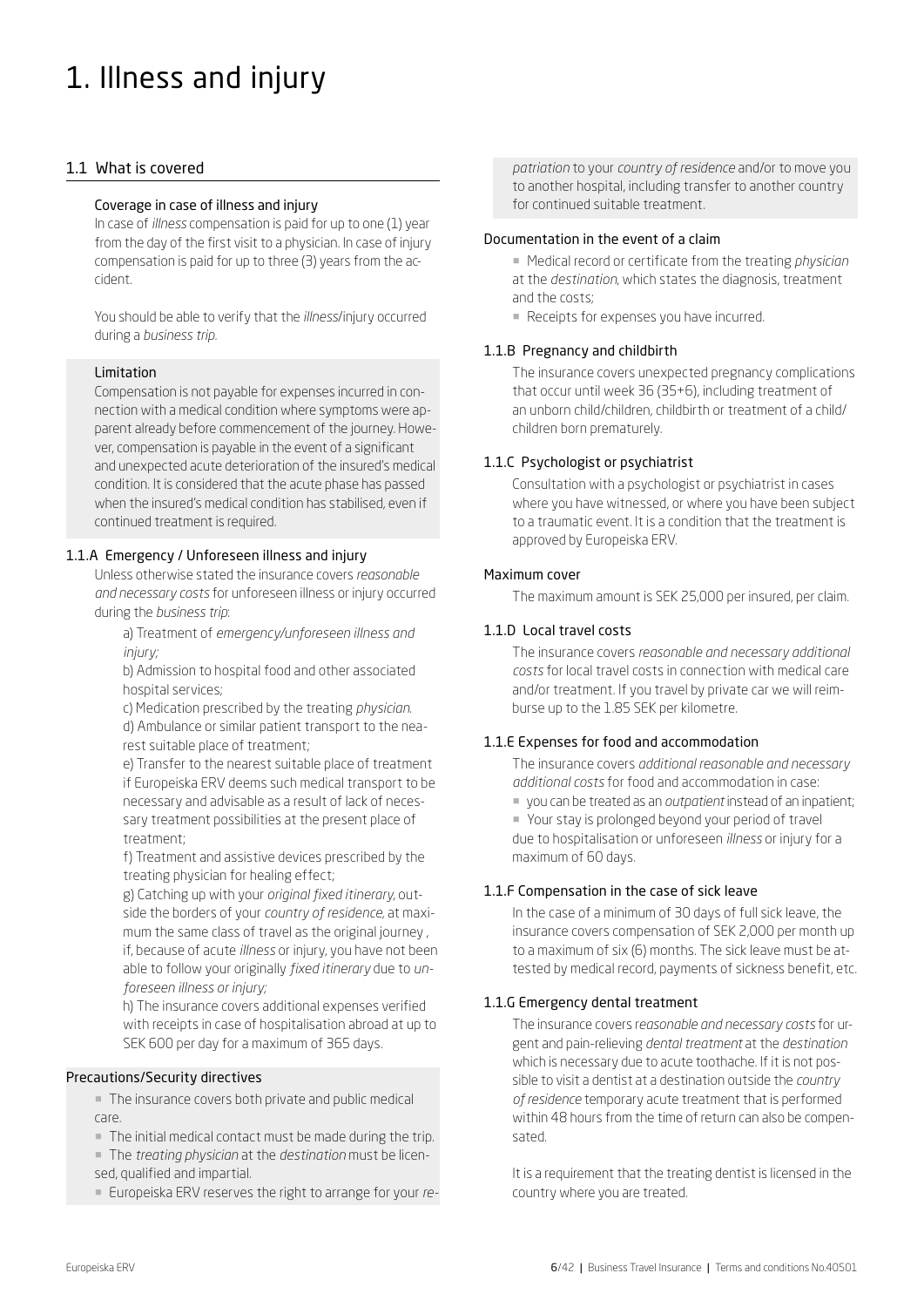# Limitations/Exclusions

a) The insurance does not pay for dental treatment where the need for treatment in all likelihood already existed before starting the business trip.

b) The insurance also does not pay for the completion of treatment that has already begun when you started the *business trip*.

#### Documentation in the event of a claim

■ Dental record or certificate from the treating dentist at the destination, in which treatment and expenditure are stated.

# 1.1.H Dental injury

In case of dental injury compensation is payable during a period of three (3) years from the date of the accident. Dental injury due to chewing and biting are not regarded as accident. However compensation is payable for acute temporary dental treatment following injury due to biting and chewing.

In the event of dental treatment due to *bodily injury* where, according to the *dentist*, the treatment must be postponed; this can be approved if the treatment starts within 3 years and has been concluded within 5 years from the time of the accident. If the treatment must be postponed due to the age of the insured, this can be carried out up to the time you reach 25 years of age.

#### Limitations/Exclusions

a) The insurance does not pay for dental treatment where the need for treatment in all likelihood already existed before starting the *business trip*.

b) The insurance also does not pay for the completion of treatment that has already begun when you started the business trip.

#### Documentation in the event of a claim

¡ Dental record or certificate from the treating dentist at the destination, in which treatment and expenditure are stated.

#### 1.1.I Physiotherapy and chiropractic treatment

The insurance covers *reasonable and necessary costs* for treatment by a physiotherapist, chiropractor, occupational therapist, osteopath or acupuncturist without referral from a physician, if you have an urgent need for immediate pain relief during your trip.

#### Maximum amount

The maximum amount is SEK 10,000 per insured per trip.

#### Precautions/ Security directives

It is a requirement that all treatments are carried out by a certified therapist within each form of treatment.

#### Documentation in the event of claim

¡ Medical record or certificate from the therapist at the destination, in which treatment and expenditure are stated.

Receipts for expenses incurred by you.

#### 1.1.J Medical malpractice

The insurance covers compensation for lasting disability directly resulting from documented medical malpractice when the treatment in question has been carried out by a qualified and licensed physician during admission to hospital or *outpatient* treatment.

It is a requirement that the treatment concerns a medical condition covered by this insurance.

It is a requirement that a licensed physician during the *business trip* carries out treatment that would entitle you to compensation for bodily injury in accordance with the principles in the Swedish Patient Injury Act in force at any given time.

Europeiska ERV calculates the degree of medical disability in accordance with common statistical tables established within the Swedish insurance industry. The calculation is based on the table that was valid at the time when the claim event occurred.

The compensation constitutes the difference between the actual disability suffered as a result of the erroneous medical treatment and the disability which would have resulted anyway following proper medical treatment. Compensation is paid with the part of the insurance amount SEK 1 000 000 corresponding to the difference in degree of disability.

#### Maximum compensation

The maximum compensation is SEK 1,000,000 per insured per trip.

#### Limitations/Exclusions

The insurance does not cover:

a) Erroneous treatment carried out by healthcare professionals other than a qualified and licensed physician; b) Lasting incapacity resulting directly or that can be expected from an illness or injury;

c) Cases in which you have given your consent for treatment, despite warnings from Europeiska ERV that the treatment offered is not recognized as approved principles of treatment by Europeiska ERV.

#### Documentation in the event of a claim

¡ All relevant patient records, x-rays and scans, as well as information on medical history;

■ Medical certificate from the physician treating you at the *destination* which specifies your diagnosis and treatment plan.;

¡ Documentation relating to the erroneous medical treatment from the physician treating you in your *country of residence.*

#### 1.1.K. Riskful activities

The insurance applies during participation in all activities under the supervision of an authorized instructor or guide.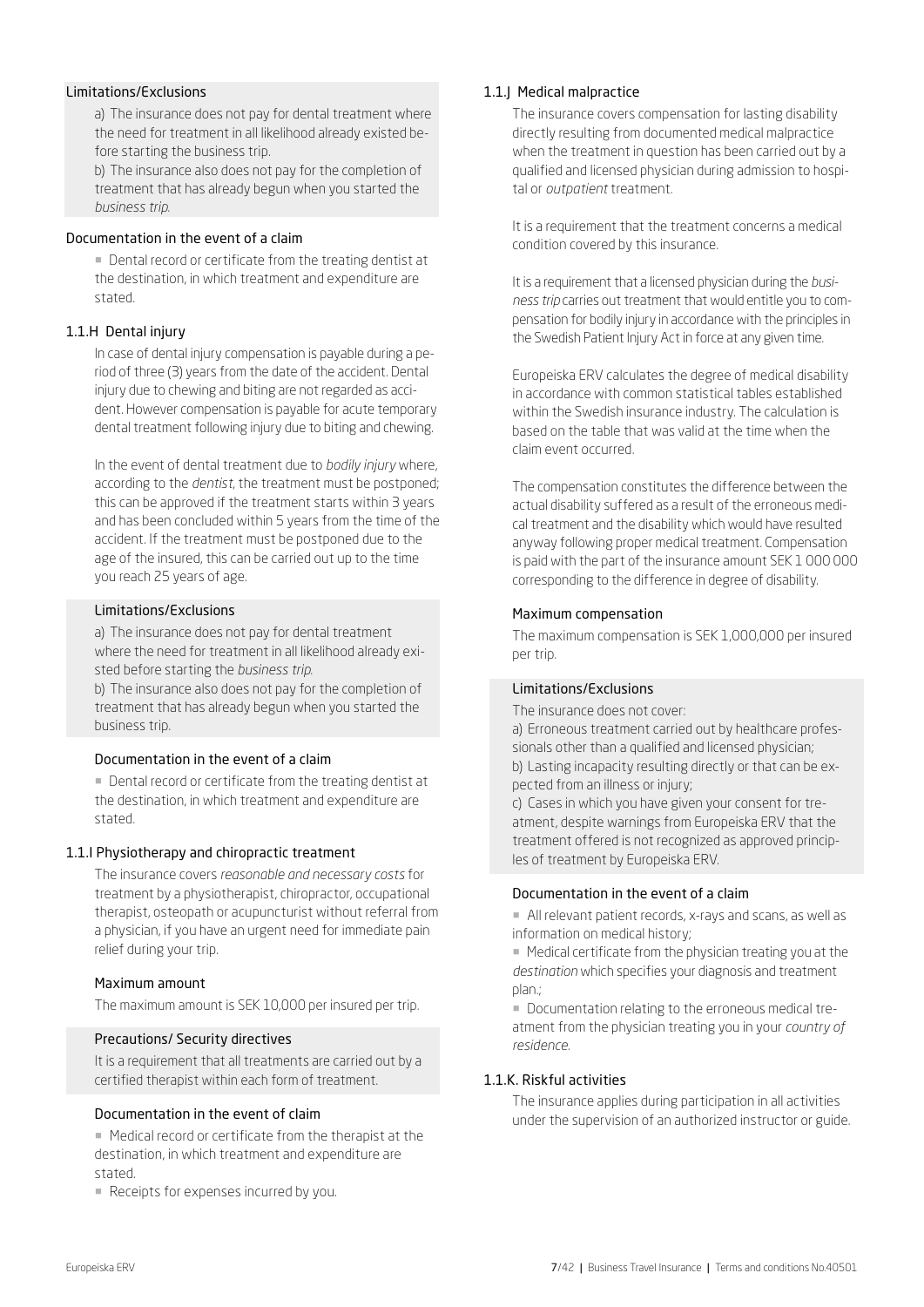# 1.2 GENERAL LIMITATIONS/EXCLUSIONS

The insurance does not cover:

a) Expenses incurred because a ship or aircraft was required to alter its travel route due to your state of health; b) Childbirth or treatment of complications that is resulting from pregnancy that occur after week 36 (35+6) of pregnancy;

c) Spa or recreational treatments;

d) Hospital treatment and admission when Europeiska ERV has made the assessment that the treatment can wait until you have returned to your *country of residence;* e) Scheduled surgery and treatments and any complications thereof.;

f) Plastic surgery or cosmetic operations or the consequences thereof, unless it has been part of the treatment for a serious injury requiring urgent treatment and the treatment has been pre-approved by Europeiska ERV; g) Continued treatment and hospitalisation, if you refuse *repatriation*, when Europeiska ERV has decided that you should be repatriated;

h) Induced abortion;

i) Costs arising because you have not followed the in-

structions of the treating *physician* or Europeiska ERV; j) Substitution, replacement or repair of prosthetic devices, spectacles, contact lenses, hearing aids or other functional aids;

k) If you have been advised not to commence the trip by a physician;

l) Loss of income;

m)For preventive health care, vaccinations, pregnancy checkups, normal dental care or orthodontics;

n) When compensation can be paid from other sources, either by law, by statute, by convention, other insurance or by claim for *damages*.

The insurance does not cover costs regarding claim arising from participating in

- a) Motor sports (speed contests).
- b) Deep sea diving (deeper than 30 metres).
- c) Sports that include kicking and striking.
- d) Mountain climbing (mountain, rock and ice).
- e) Expeditions and other similar excursions.
- f) Sports or athletic competitions or training at elite level.

# 1.3 General Precautions/ Security directives

a) The insurance covers *reasonable and customary expenses* for *medically necessary*, scientifically recognised medical treatment for purposes of the healing process of acute medical conditions covered by the insurance. Treatment must be carried out by a qualified *physician* or a qualified medical practitioner to whom the *insured* has been referred by a qualified physician.

b) After assessment by Europeiska ERV/Europeiska ERV's alarm centre's *physician*, Europeiska ERV has the right to demand that you return to your *country of residence* for continued treatment.

c) All medical care shall be prescribed by the attending

physician / dentist in the place where illness / accidental injury occurs during an ongoing *business trip.* d) In the event that expenses – excluding expenses for emergency treatment – are estimated to exceed SEK 10 000 such expenses must be approved in advance by Europeiska ERV/Europeiska ERV's assistance company. e) All expenses must be substantiated by presentation of receipts, medical certificates, or similar certification. f) The attending physician / dentist who also issues any medical certificate, must be duly qualified and impartial. g) The insurance applies in respect of normal alcohol consumption. You should have such control over your behaviour not to expose yourself to increased risk of injury.

If you do not follow the stated *Precautions / Security directives*, the compensation may be reduced or denied entirely.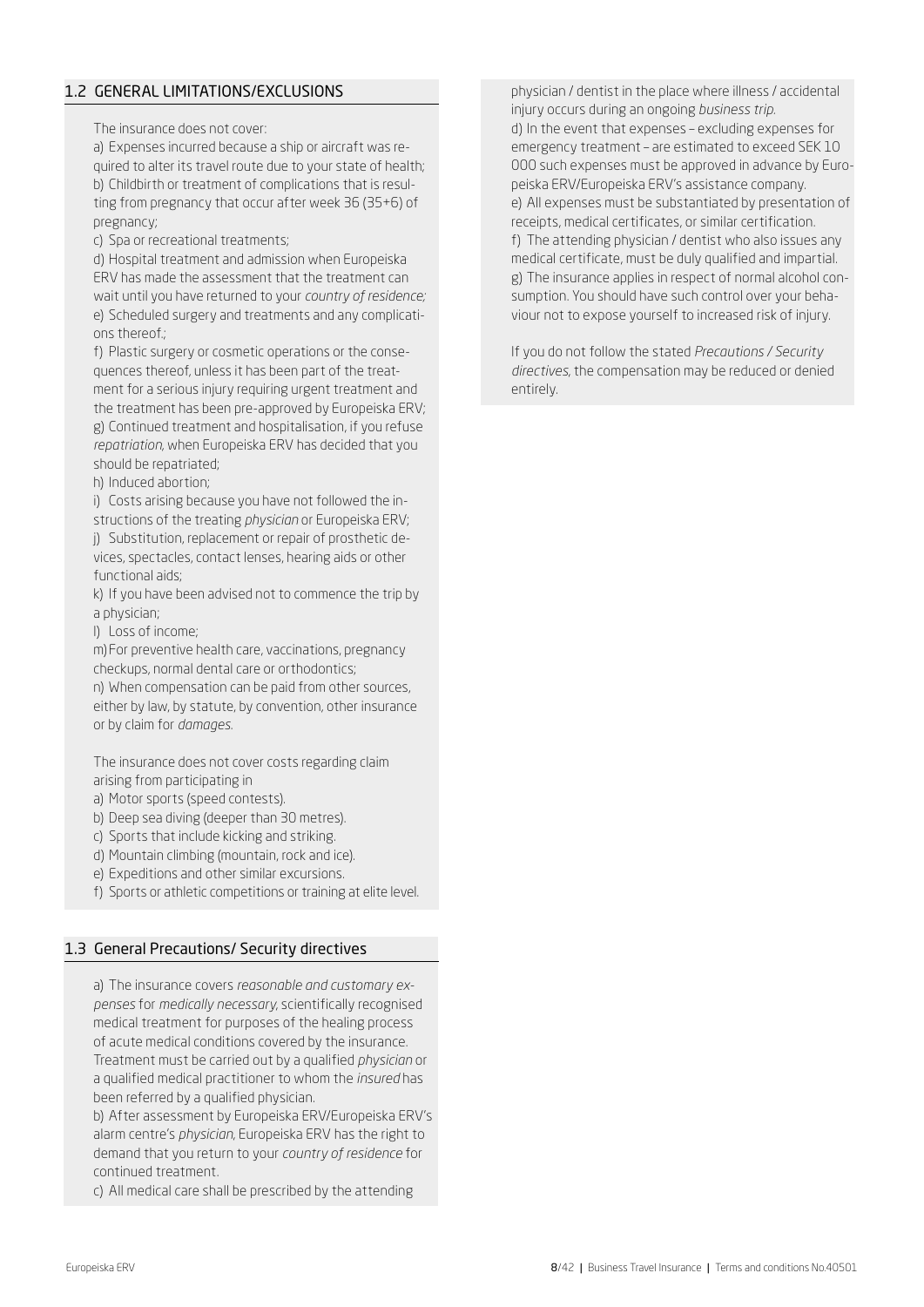# 2. Crisis Setup

# 2.1 What the insurance covers

The insurance covers *reasonable and necessary costs* for professional crisis response and/or counselling service at the location of the event.

### 2.1.A Crisis counselling for the insured

The insurance applies in case of a claim event involving several injured persons or in case you have witnessed or have been subjected to a traumatic experience in connection with *natural disasters, acts of terrorism*, war or warlike situations, *political unrest* or life-threatening *epidemics* during your *business trip*. Maximum compensation is SEK 25,000 per insured and claim event.

# 2.1.B Crisis setup

In the case of major *events*, which involve several people, Europeiska ERV can put the emergency management set up into effect at the scene of the accident. The emergency management team will be sent after Europeiska ERV's assessment of the incident. Maximum compensation for emergency management team at the location of the event is *reasonable and necessary expenses.*

The professional crisis response /counselling service will cease to apply when you return to you *country of residence*  or when the crisis response /counselling service at the location of the event is terminated.

#### 2.1.C Crisis counselling for close relatives

The insurance also covers crisis counselling for *close relatives*, if you are affected by a claim event according to 2.1.A or die during the *business trip*. Maximum compensation is SEK 25,000 in total.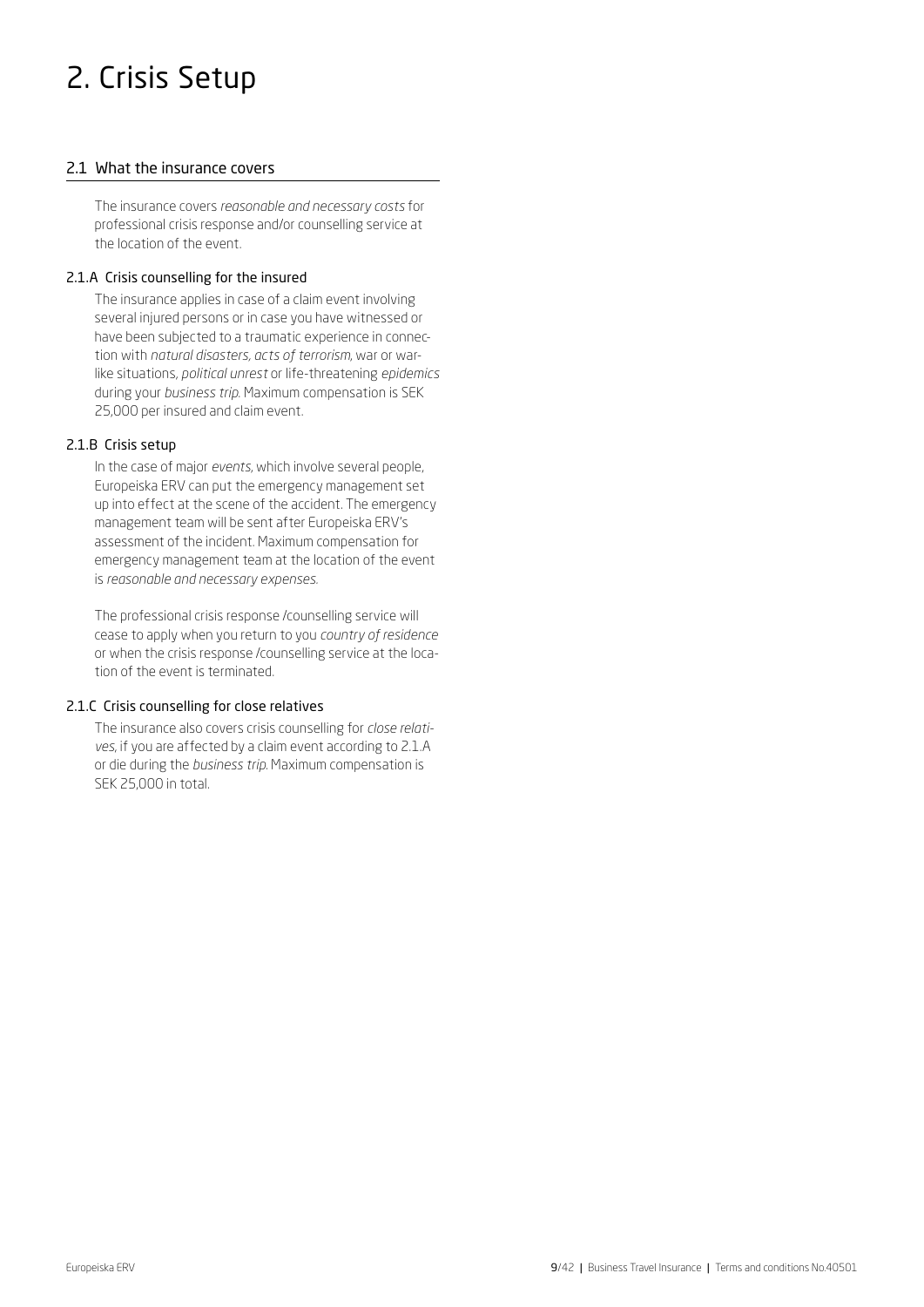# 3. Repatriation

It is a requirement that the claim is covered under section 1. Illness and injury

# 3.1 What the insurance covers

¡ The insurance covers r*easonable and necessary additional costs* for:

¡ *Repatriation* to your *place of residence* or to a hospital in your *country of residence* in case of illness or injury.

■ *Repatriation* of your remains in the event of your death to an undertaker in your *country of residence,* including the costs of fulfilling any obligation required by law.

¡ Return of your ordinary luggage in the event you had to leave behind due to *repatriation*.

#### 3.1.1 Maximum cover

The maximum amount is *reasonable and necessary costs*, unless otherwise stated.

# 3.1.2 Limitations/Exclusions

Europeiska ERV's medical advisor will assess, after contact with the treating physician, whether *repatriation* is medically necessary and reasonable. Based on the medical assessment of your condition Europeiska ERV will determine suitable means of transport.

Europeiska ERV, our assistance company's physicians or our medical advisors have the right to request your *return to your country* of residence for continued medical treatment.

The insurance does not cover:

a) *Repatriation* by air ambulance if Europeiska ERV's medical advisor assesses that transport can take place in another, medically safe manner;

b) Transport arranged by you or others, if Europeiska ERV's medical advisor assesses that this means of transport is not medically necessary and reasonable;

c) *Repatriation* because of your worries about contamination risks;

d) Expenses for *repatriation* arranged by you which would not have incurred if Europeiska ERV had arranged the transport.

# 3.1.3 Precautions/Security directives

Europeiska ERV is not liable for delays or restrictions in connection with the transport due to weather, mechanical problems, restrictions or constraints by the authorities or from the pilot or other circumstances beyond Europeiska ERV's ability to influence.

#### 3.1.4 Documentation in the event of a claim

■ Medical certificate, copy of medical record or other documentation for *illness* or injury from the treating *physician* or the hospital at the *destination*; information on diagnosis and treatment must be stated;

- ¡ *Travel documents* or other travel information;
- ¡ Death certificate.

# 3.2 Funeral expenses abroad

It is a requirement that the cause of death is covered under section 1. Illness and injury.

#### 3.2.1 What the insurance covers

If you die abroad the insurance covers *reasonable and necessary expenses* for cremation and / or burial at the location if your *relatives* so whish.

#### 3.2.2 Maximum compensation

The coverage is limited to the equivalent *reasonable and necessary cost* of returning a coffin to your *country of residence.*

#### 3.2.3 Documentation in the event of a claim

■ Medical certificate, copy of medical record or other documentation for illness or injury from the treating physician or the hospital at the *destination*; information on diagnosis and treatment must be stated;

- **Death certificate:**
- Receipts for expenses incurred.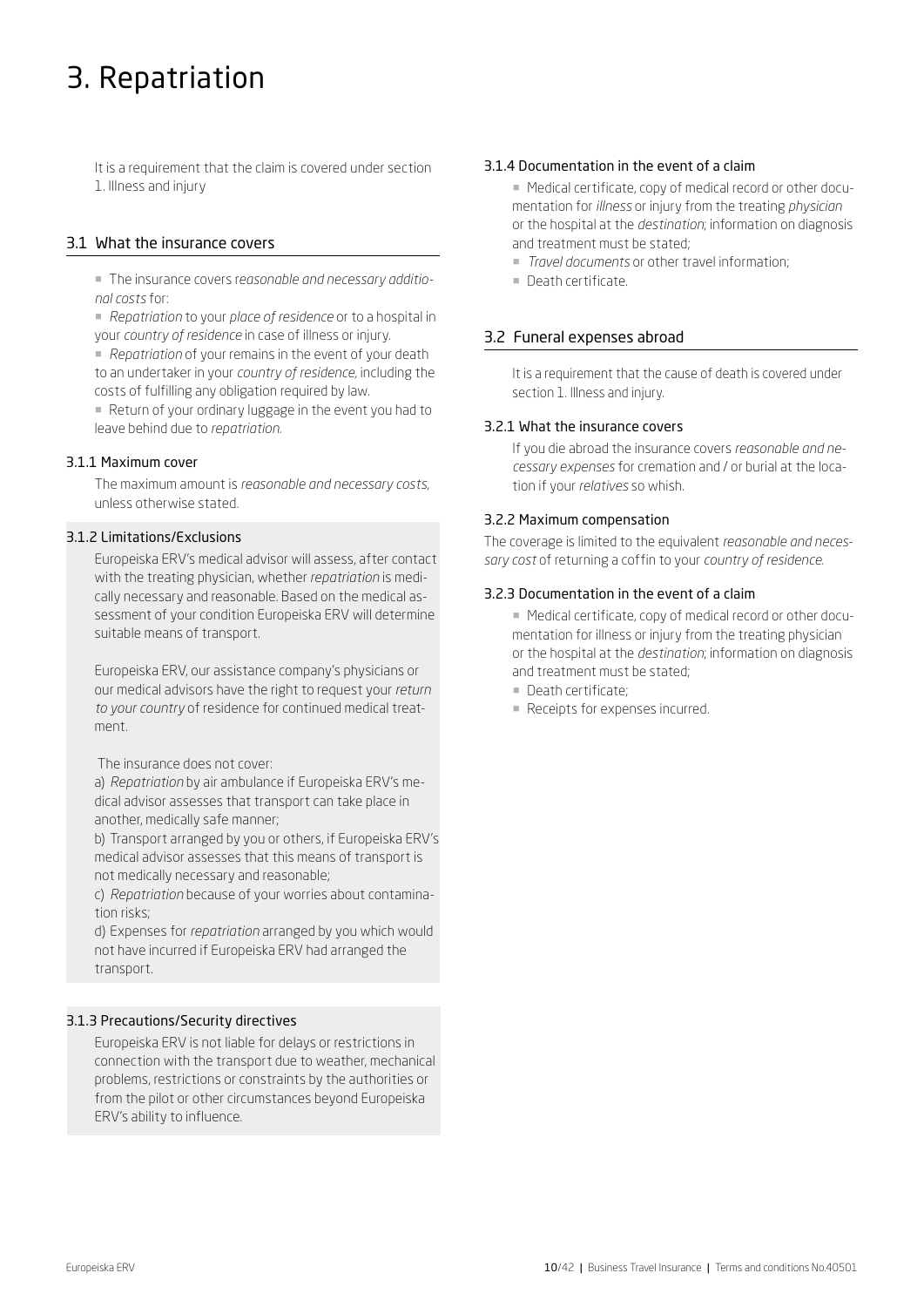# 4. Escorting and summoning

In order to be covered it is a requirement that the claim is covered under 1.Illness or injury or 3. Repatriation.

The insurance applies if you for medical reasons must be escorted or if a relative must be summoned to you due to emergency/life threatening illness, injury or death.

# 4.1 Escort

#### 4.1.1 What the insurance covers

The insurance covers up to two (2) persons either to be summoned or as an escort of your own choice who can accompany you in case:

- ¡ you are expected to be hospitalised for at least three (3) days due to illness or injury;
- ¡ you are hospitalised due to life-threatening illness/injury;
- of your death;
- ¡ you have to be *repatriated*;
- ¡ you cannot follow the original *fixed itinerary.*

The escorting person should be a person already present at your location or a summoned person according to section 4.2.Summoning.

The insurance covers *reasonable and necessary additional costs* for:

¡ Transport up to the same standard as you, however not by air ambulance;

¡ *Homebound travel* of the person(s) escorting you to the latter's *country of residence* up to the standard of economy class when you have arrived at your residence or at the hospital in your *country of residence*;

¡ Accommodation, meals and local transport up to a daily limit of SEK 2,000 per escorting person

¡ Issuing or extension of visa for the escorting person(s).

# 4.2 Summoning

# 4.2.1 What the insurance covers

The insurance covers up to two (2) persons of your own choice in case:

¡ You are expected to be hospitalised for at least 3 days due to illness or injury;

¡ You are admitted due to a life-threatening illness or have been the subject of a life-threatening injury;

¡ of your death.

The insurance covers *reasonable and necessary additional costs* for a maximum of 60 days for:

¡ Outbound and homebound transport from the summoned person's place of residence out to your *destination*; if travel takes place by private car we will compensate 1.85 SEK per kilometre.

¡ Accommodation, meals and local transport up to a daily limit of SEK 2,000 per escorting person(s).

¡ Expenditure on issuing or extension of visa for the sum-

moned person(s).

This travel insurance applies during for the summoned persons during the period of summoning.

# 4.3 Maximum compensation

The maximum compensation is *reasonable and necessary expenses* otherwise specifically stated above.

# 4.4 Limitations/Exclusions

For section 4.1.Escort and section 4.2 Summoning the insurance covers a maximum of two (2) persons in total even if both sections apply.

The insurance does not cover:

a) Summoning if you are repatriated within 24 hours from the summoned person's departure from his/her place of residence;

b) Summoning after you have been discharged from hospital;

# 4.5 Precautions/Security directives

Expenses for escort and summoning must be pre-approved by Europeiska ERV.

Pre-approval from the alarm centre is required for escort and summoning due to expected hospitalisation for 3 days due to illness or injury.

# 4.6 Documentation in the event of a claim

■ Receipts for expenses for accommodation, food, local transports and visa.

¡ Transport expenses.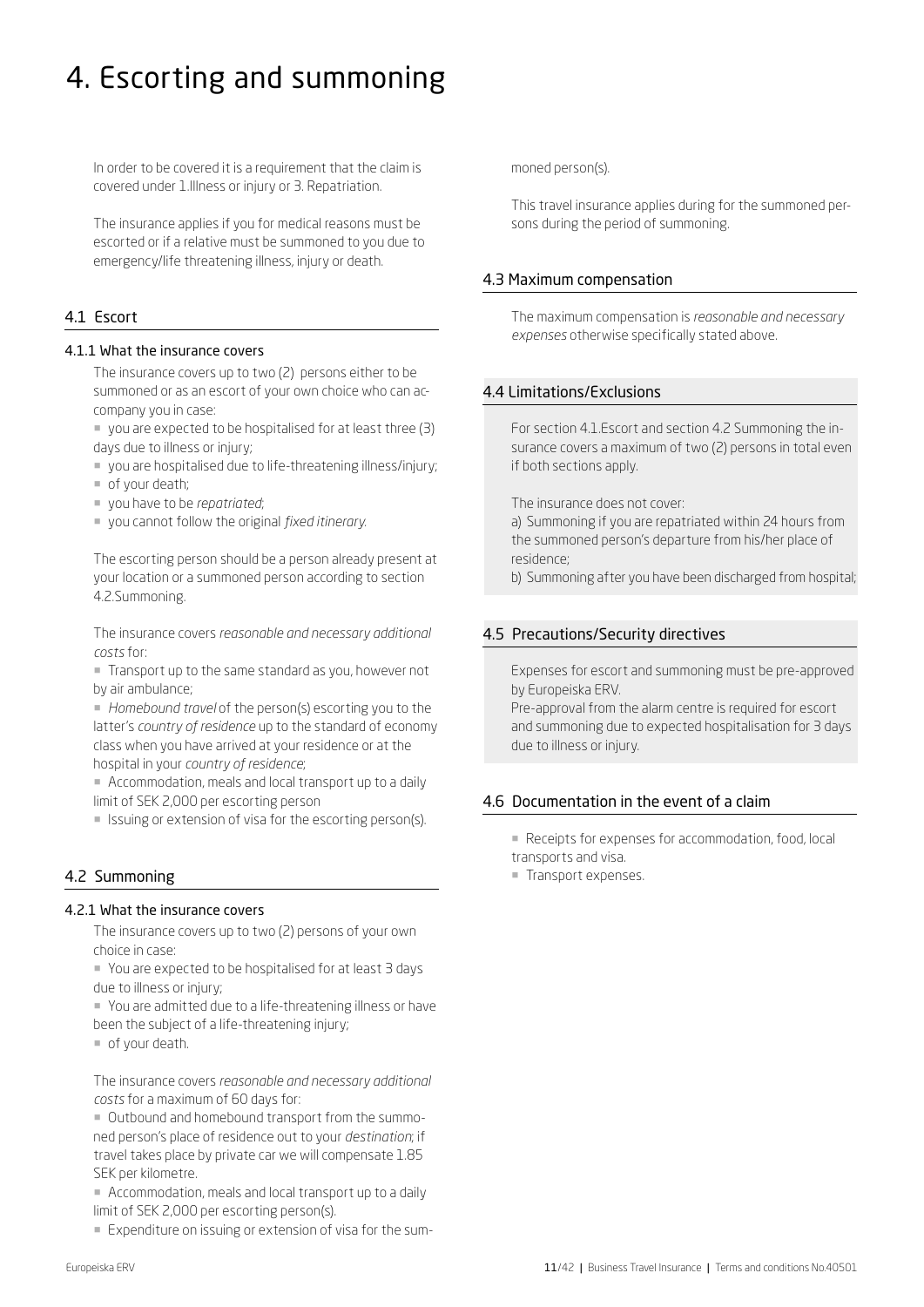# 5. Personal accident - disability and death

# 5.1 Disability due to accidental injury

#### 5.1.1 What the insurance covers

Compensation is payable in the event of accident that lead to permanent *medical or economic disability.*

The insurance also covers consultations with a psychologist or psychiatrist after being informed that the accidental injury will cause medical disability of at least 30 %. The maximum compensation is SEK 25, 000.

#### 5.1.2 Compensation in the event of medical disability caused by accident

Determination of the degree of *medical disability* is based on such injuries and symptoms that have been caused by the accident and that can be ascertained objectively.

Assessment of disability is performed regardless of the degree of reduction of the injured person's working capacity due to the consequences of the accidental injury. If a limb that has been lost can be replaced by prosthesis, the degree of disability will be assessed in consideration of the functionality of such prosthesis.

Europeiska ERV determines the degree of *medical disability*  in accordance with common statistical tables established within the Swedish insurance industry. The calculation is based on the table that was valid at the time when the accident occurred.

If several parts of the body have been injured in one and the same *accident*, the maximum amount of compensation that will be paid will be based on an estimated degree of disability of 99%, which is equivalent to complete disability.

# 5.1.3 Scars

Compensation is paid for disfiguring scars due to accidental injury that in connection with the accidental injury has been treated by a physician. Compensation is paid in accordance with the table issued by the Road Traffic Injuries Commission (Trafikskadenämnden). The calculation is based on the table that was valid at the time when the accident occurred. The maximum compensation is SEK 200,000 per claim event.

Entitlement to compensation will exist once the treatment is finished and the scar is assessed to be permanent for the future, however earliest two (2) years after the time when the accident occurred.

# 5.1.4 Disability benefit

Compensation will be paid in such proportion of the insurance amount that corresponds to the degree of *disability* at your age at the time when the accident occurred.

Entitlement to *disability* benefit arises if the accidental injury leads to *disability* within three (3) years after the

*accident*, and at least 12 months have passed since occurrence of the accident.

*Disability* benefit will be paid as soon as the definitive degree of disability has been established.

The definitive degree of *disability* shall, if possible, be determined within three years after the date of the *accident*, however, this may be postponed for as long as may be necessary in consideration of medical opinion or rehabilitation options.

In the event of death as a consequence of an injury, the final settlement shall be made through payment of a lump sum that corresponds to the degree of *medical disability* that prevailed prior to death.

If the insured dies before entitlement to disability benefit comes into force, then no disability benefit will be paid.

# 5.2 Economic disability

Economic *disability* is a permanent reduction by at least 50% of your future capacity to work due to accident or illness. Assessment of the degree of *economical disability* is based on injuries and symptoms that are caused by the *illness* or accident that can be objectively ascertained.

Your capacity to work is considered to be permanently reduced when all possibilities of gainful employment have been tried and the Swedish Social Insurance Agency or the corresponding agency in the other Nordic countries have granted at least 50% sickness compensation before the age of 60 in accordance with the National Insurance Act (1962:381) [lag (1962:381) om allmän försäkring].

Not until the *insured* has received such compensation continuously during three years, does the right to *economic disability* arise, whereby Europeiska ERV will examine if compensation for economic disability can be paid. If activity compensation has been paid out for three years by the Swedish Social Insurance Agency Europeiska ERV may determine if the right to *economic disability* has arisen.

If sickness compensation is granted or if *economic disability* arises when the *insured* has reached the age of 60 or later no compensation is paid for *economic disability*. This applies irrespective of when the *accident* or *illness* occurred.

If compensation for *medical disability* has been paid or an advance for such compensation has been paid, the amount already paid out will be reduced by the amount of the *medical disability* compensation.

# Maximum compensation for 5.1 and 5.2

The maximum compensation is stated in the insurance policy.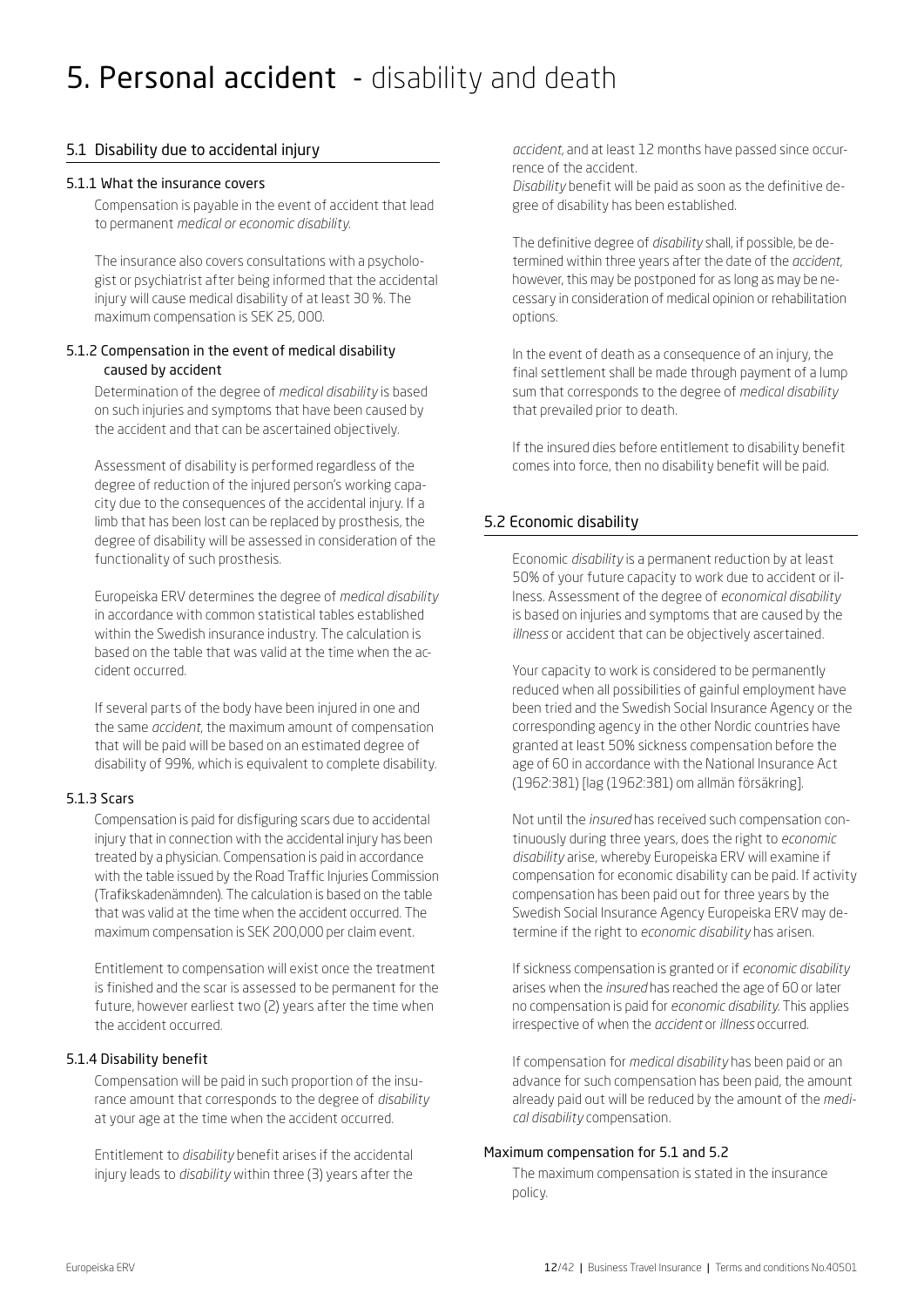#### Limitations/Exclusions to 5.1 and 5.2

a) Compensation is never paid for both *medical and economic disability*. The most favourable alternative for you will apply.

b) When the insured has reached the age of 60 compensation is only paid for medical disability.

c) For persons over the age of 75, compensation for disability is covered up to 50% of the sum insured specified in the insurance policy.

# 5.3 Transport between home and work

The insurance covers the employer's *reasonable and necessary additional costs* if, due to a *bodily injury* claim acknowledged by Europeiska ERV, you are temporarily unable to use your regular means of transport between your residence and your workplace, and your employer has incurred expenses for your transport.

The insurance provides cover while you attend medical treatment for healing purposes, or until you are able to use your regular means of transport again. Your need for an alternative means of transport must be attested by medical documentation.

The maximum limit of coverage is SEK 10,000 per person per claim. The compensation will be paid to the policy holder.

#### 5.3.1 Limitations/Exclusions

Compensation is not payable for expenses that can be indemnified from other sources by law, other statutes, conventions or claims to indemnity.

# 5.4 Aids and devices

The insurance covers, for up to three (3) years following a *bodily injury* claim, costs on assistive devices which, based on a medical assessment, are necessary to mitigate the consequences of the *bodily injury* and that can not be indemnified from other sources by law or other statutes.

#### 5.4.1 Maximum compensation

Compensation is paid for costs pre-approved by Europeiska ERV up to SEK 50,000 per insured per claim.

# 5.5 Training and occupational rehabilitation

The insurance covers *reasonable and necessary costs* up to SEK 60,000, pre-approved by Europeiska ERV, for training and occupational rehabilitation incurred by you in case you, as a result of a *bodily injury*, have to undergo rehabilitation to enable you to carry out your work. Corresponding expenses on retraining are alternatively covered if you are unable to perform your previous work duties after the *bodily injury.* 

#### 5.5.1 Limitations/Exclusions

It is a requirement for payment to be made that the degree of permanent disability is assessed to be at least 15 %.

#### 5.6 Technical alterations of local environment

The insurance covers *reasonable and necessary costs* up to SEK 60,000 for technical modifications of your workplace, your permanent private residence or your private car, to enable you to carry out your work after a *bodily injury*  claim.

#### 5.6.1 Limitations/Exclusions

It is a requirement for payment to be made that the degree of permanent disability is assessed to be at least 15 %.

#### 5.7 Coma

If you are declared *comatose* as a result of a *bodily injury*, the insurance covers compensation at SEK 5,000 per week, for as long as you are in a *coma*, however a maximum of totally SEK 100,000

# 5.8 Death due to accidental injury

The right to compensation in the case of death exists if the *bodily injury* causes your death within three (3) years of the *bodily injury*. Compensation is paid with the insurance amount for death.

If compensation for permanent disability has already been paid for the same *bodily injury* by Europeiska ERV or if entitlement to such compensation exists but it has not yet been paid out the disability compensation will be deducted from the death compensation.

#### Maximum compensation

The maximum compensation is stated in the insurance policy.

#### 5.8.1 Limitations/Exclusions

a) For persons over the age of 75, compensation for death is covered up to 50% of the sum insured specified in the insurance policy.

b) For accompanying children under the age of 18 the death benefit is maximised to SEK 50,000.

#### 5.8.2 Beneficiaries

Unless Europeiska ERV has been notified otherwise in writing, the beneficiaries are: your spouse/partner/registered partner and children, or, if there are no such relatives, the legal heirs.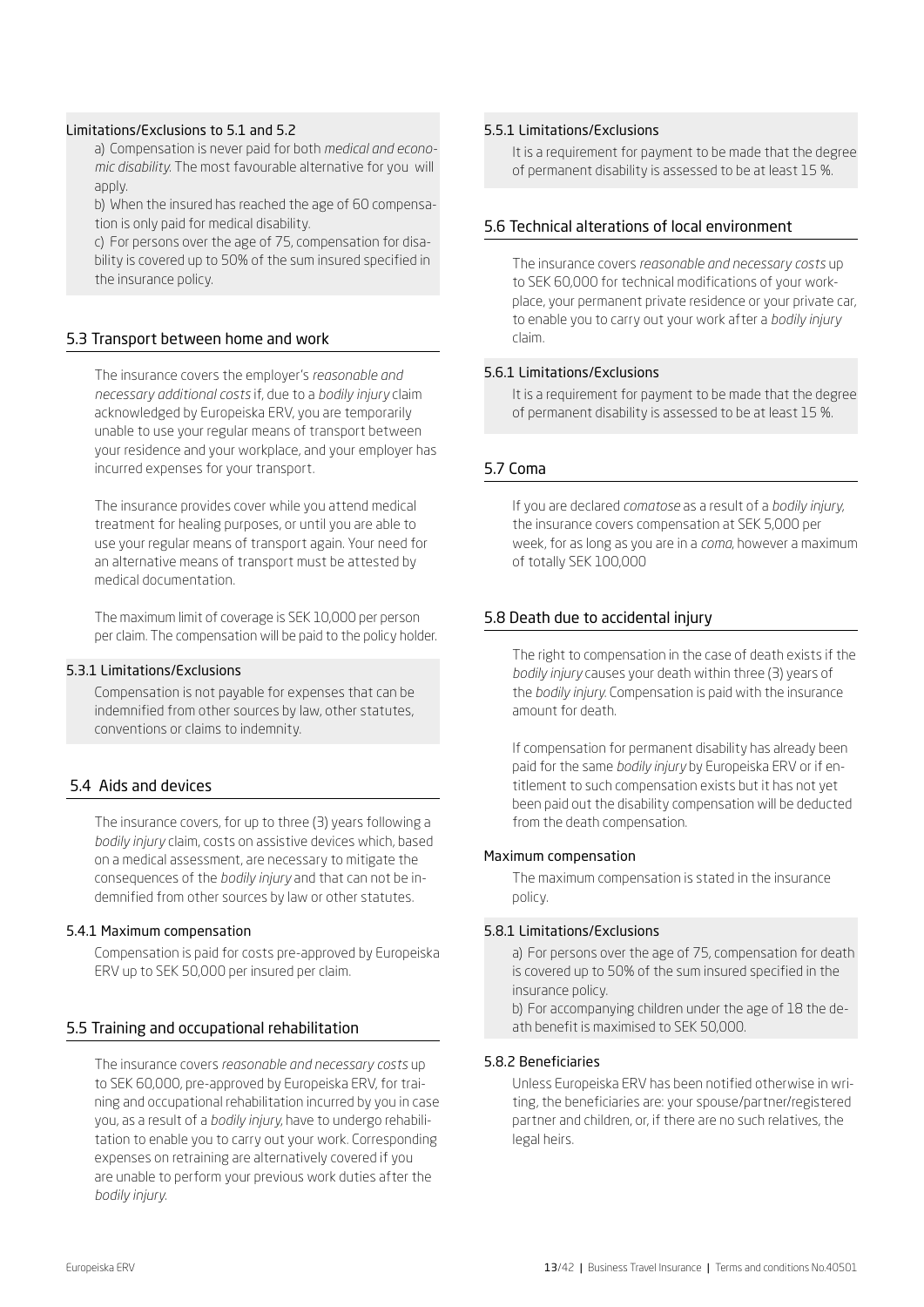# 5.9 Precautions/Security directives

The insurance applies in respect of normal alcohol consumption. You should have such control over your behaviour not to expose yourself to increased risk of injury. In case you do not follow these directives, compensation may be reduced or denied.

# 5.10 General exclusions

The insurance does not cover injuries arising from participating in

a) Motor sports (speed contests).

b) Deep sea diving (deeper than 30 metres).

- c) Sports that include kicking and striking.
- d) Mountain climbing (mountain, rock and ice).
- e) Expeditions and other similar excursions.
- f) Sports or athletic competitions or training at elite level.

The following are not classified as accidents:

a) Injury due to infection caused by bacteria, virus or other infectious substances

b) Iinjury caused through the use of pharmaceuticals, surgery, treatment or medical examination not resulting from the accidental injury covered under this insurance c) Suicide or attempted suicide

d) Such condition which – even if the condition has been ascertained after an accident – in the opinion of medical experts cannot be deemed to be due to the accident, but rather due to an illness, deformity, or pathological changes. If it can be assumed that the bodily defect has aggravated the consequences of the accidental injury, compensation is payable only for such consequences that have occurred regardless of the bodily defect, and that are due solely to the accidental injury.

Nor is compensation paid for claim for accidental injury which in a conclusive manner has been caused by the insured being under the influence of narcotic substances, barbiturates or abuse of medication.

### 5.11 Documentation in the event of a claim

¡ Information on name and address of treating physician/ hospital at the *destination*;

¡ Copy of doctor's report or medical record from the time of the *bodily injury*;

- ¡ Police report, in case one has been filed;
- ¡ Relevant medical and health-related information;
- ¡ Death certificate;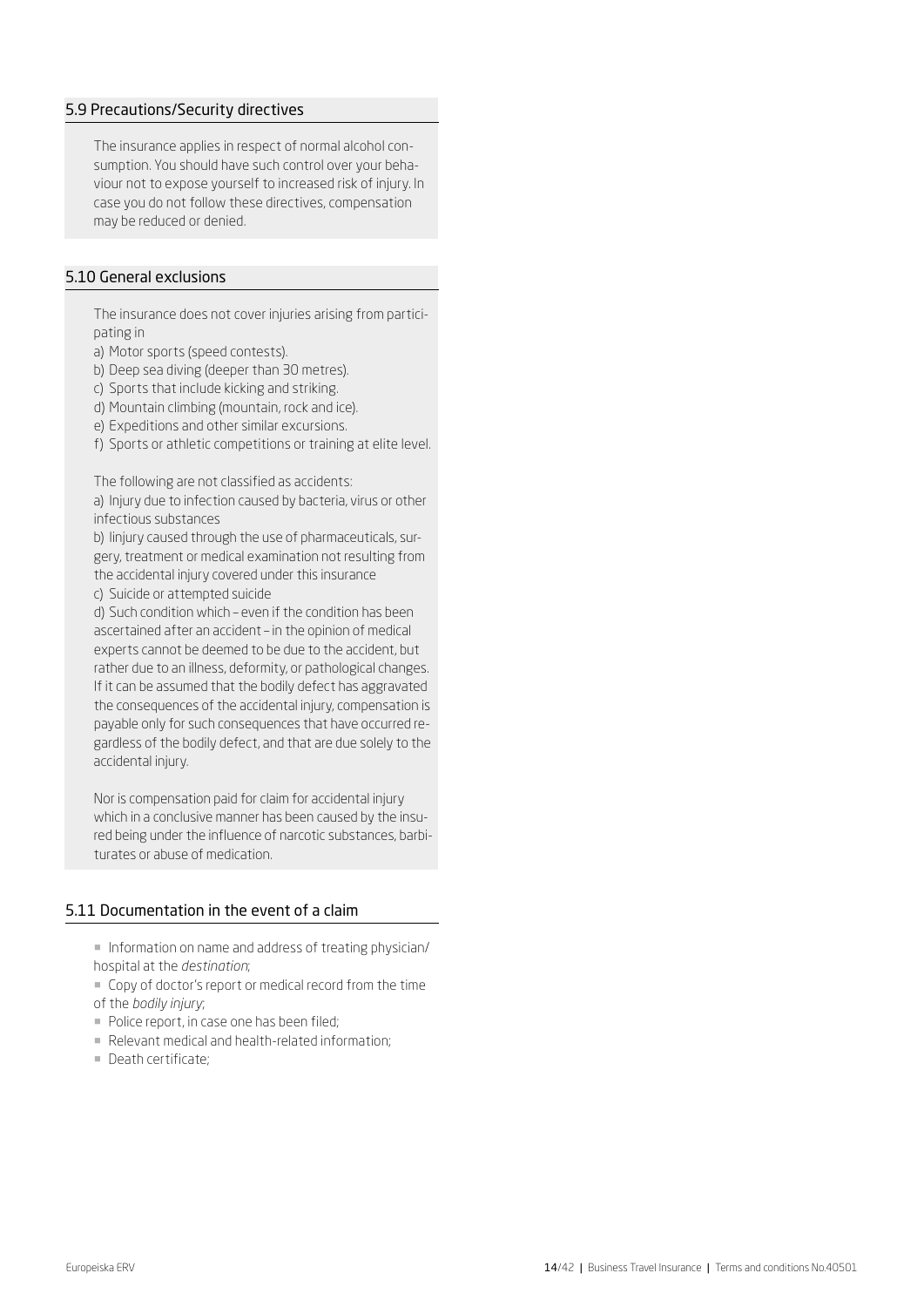# 6. Illness - Disability and Death

In order to be covered it is a requirement that the claim is covered under 1.Illness or injury

# 6.1 Disability due to illness or infection

#### 6.1.1 What the insurance covers

Compensation is payable for *illness* or infection occurring while on a *business trip* that leads to permanent *medical disability* of at least 10%.

Disability is considered to have occurred when your physical or psychological capabilities can be proven to have deteriorated due to the *illness*. *Medical disability* is compensated without consideration to your profession or employment. *Medical disability* may be a physical or psychological reduction in capability due to illness or infection.

# 6.1.2 When degree of disability is established

The degree of disability is established as soon as the condition has stabilised, however at the latest three (3) years after the outbreak of the illness or infection. If the illness continues to deteriorate after three (3) years, the degree of disability is established on basis of the state of the condition three years after the outbreak of the illness.

#### 6.1.3 How degree of disability is established

The degree of disability is established according to the disability table that was applicable on the date when the illness or infection occurred. If several parts of the body are disabled due to the same illness, total disability may not exceed 99%, which corresponds to complete disability.

# 6.1.4 How compensation is established

Compensation is decided when the condition has stabilized or at the latest three (3) years after the outbreak of the illness or infection begins as a percentage of the appropriate compensation amount. The percentage corresponds to the established degree of disability.

# 6.1.5 Payment of compensation

Compensation is paid to the patient in accordance with the degree of disability. Advance payment can be made in accordance with the maximum value assigned to the diagnosis in the disability table that was applicable on the date when the *illness* or infection occurred. Payment is made at the latest three (3) years after the outbreak of the *illness*. In addition to disability payment, compensation is payable during a maximum period of three (3) years for aids and devices prescribed by a *physician* as necessary for mitigating the disability and which are not provided elsewhere by law. Europeiska ERV will compensate for pre-approved costs of up to SEK 50 000.

# 6.1.6 When compensation is paid out

The compensation will be paid when the *illness* has caused permanent reduction of physical capability and the condition is permanent, although at the earliest 12 months from the time when the *illness* occurred.

# 6.1.7 Date of illness

The illness is considered to have occurred when a deterioration in health was first identified by a *physician* during the *business trip*. This may not necessarily be the same date as the start of the *illness*. You must be able to prove when and where health deterioration commenced.

#### 6.1.8 Dating of illness and insurance terms

Compensation is based on the policy conditions that apply when the *illness* occurs. This refers to the time when deterioration in health is first established by a *physician*. This may not necessarily be the same date as the start of the *illness*.

# 6.2. Economic disability

Economic *disability* is a permanent reduction by at least 50% of your future capacity to work due to *illness*. Assessment of the degree of *economical disability* is based on injuries and symptoms that are caused by the *illness* that can be objectively ascertained.

Your capacity to work is considered to be permanently reduced when all possibilities of gainful employment have been tried and the Swedish Social Insurance Agency or the corresponding agency in the other Nordic countries have granted at least 50% sickness compensation before the age of 60 in accordance with the National Insurance Act (1962:381) [lag (1962:381) om allmän försäkring].

For the other Nordic countries sickness compensation should be granted according to equivalent applicable law.

Not until the *insured* has received such compensation continuously during three years, does the right to *economic disability*  arise, whereby Europeiska ERV will examine if compensation for economic disability can be paid. If activity compensation has been paid out for three years by the Swedish Social Insurance Agency Europeiska ERV may determine if the right to economic disability has arisen.

If sickness compensation is granted or if *economic disability* arises when the *insured* has reached the age of 60 or later no compensation is paid for *economic disability*. This applies irrespective of when the *illness* occurred.

If compensation for *medical disability* has been paid or an advance for such compensation has been paid, the amount already paid out will be reduced by the amount of the *medical disability* compensation.

#### Maximum compensation for 6.1 and 6.2

The maximum compensation is stated in the insurance policy.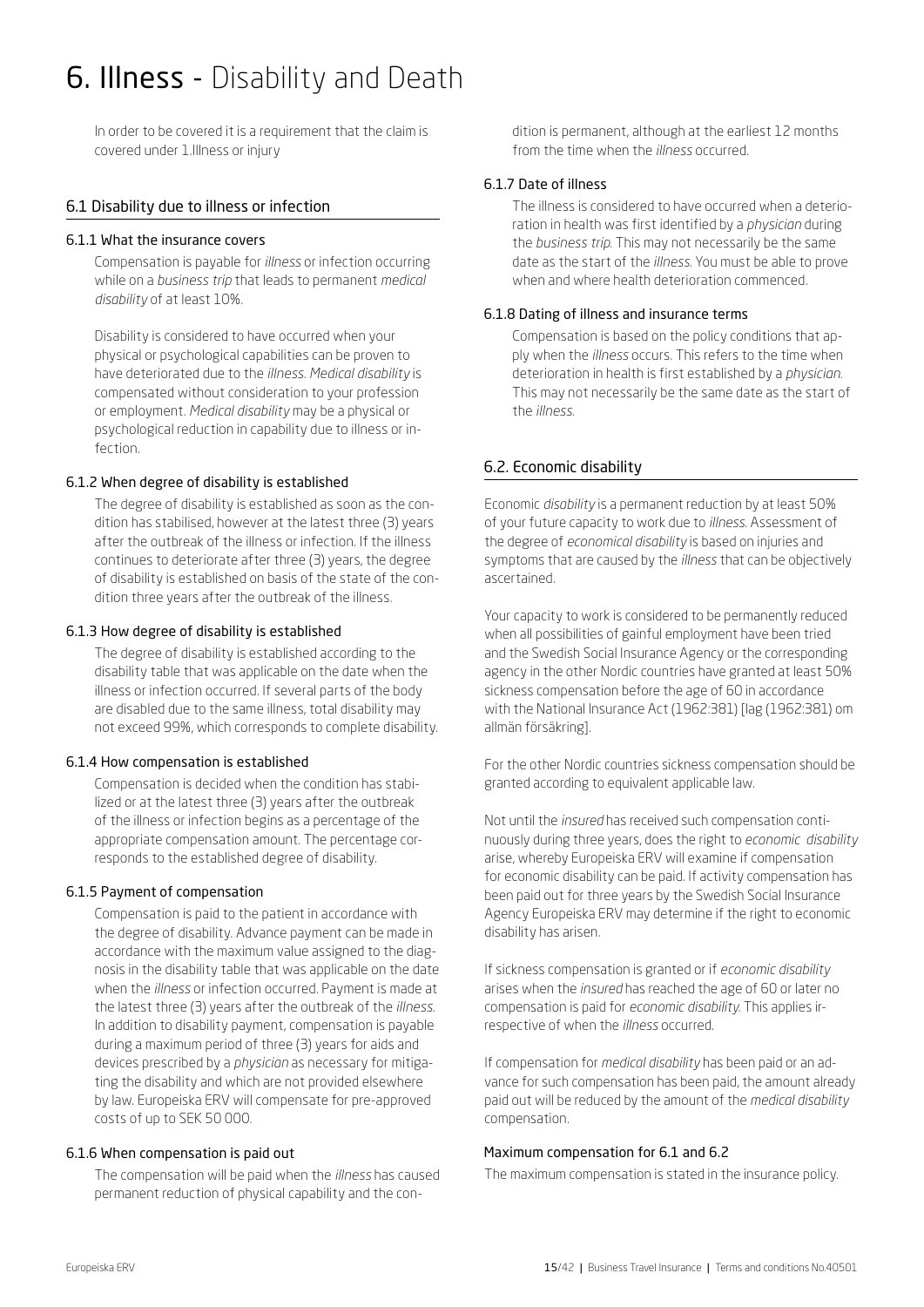### Limitations/Exclusions to 6.1 and 6.2

#### The insurance does not apply for:

a) Infections and illness related to abuse of alcohol, other intoxicants, barbiturates, narcotics or medicine

b) *Illness*, bodily malfunction or psychological illness, or consequences of such, when the symptoms occurred before commencing the *business trip*, even though diagnosis can not be determined until the business trip has started. c) Consequences of suicide attempt.

d) Psychological illnesses and affective syndrome , chronic pain condition, myalgia and fibromyalgia.

e) A self-inflicted injury or accident does not qualify as illness.

f) Compensation is never paid for both *medical and economic disability*. The most favourable alternative for you will apply.

g) When the insured has reached the age of 60 compensation is only paid for medical disability.

h) For persons over the age of 75, compensation for disability is covered up to 50% of the sum insured specified in the policy.

#### 6.3 Death compensation due to illness and infection

#### 6.3.1 What the insurance covers

If you die as a consequence of *illness* or infection / contagion, during the term of the insurance and in the course of *business travel,* a lump sum is paid, death benefit. The sum insured is stated in the insurance policy.

The death benefit is reduced by five percentage points per year from the age of 55. There is no reduction if the insured's death occurs before the end of the month in which a child entitled to inherit attains the age of 25. No compensation is paid if the insured upon death has attained the age of 74.

#### 6.3.1.1 Compensation in case of illness

A death benefit is paid to the beneficiary upon the death of the insured due to *illness* during the term of the insurance and in the course of *business travel.*

Death benefit is also paid if the insured during the term of the insurance and in the course of *business travel* is afflicted by an *illness* whereby the insured dies within 14 days from return to their home/the temporary residence.

It is for the payment of compensation required that the return to home was in direct conjunction with the time of *illness*.

#### 6.3.1.2 The insurance cover in case of contagion

There is a right to death benefit if the *insured* during the term of the insurance and in the course of *business travel*  outside the borders of the *country of residence*, is afflicted by infection / contagion through bacteria, virus or other contagious substance that causes the death of the insured within three (3) years from the time of infection / contagion.

#### 6.3.2 Limited death benefit

If the *insured* has attained the age of 70 and has a child entitled to inherit whose age does not exceed the last day of the month in which the child entitled to inherit attains the age of 25, the amount of compensation is SEK 100 000, or the agreed sum insured taking into account age reduction, whichever of the two amounts of compensation is the highest. No compensation is paid if the insured upon death has attained the age of 74. For accompanying children under the age of 18 the death benefit is SEK 50,000.

#### 6.3.3 Limitations/Exclusions Suicide

The first paragraph of Clause 6.3.4 does not apply if the insured has committed suicide.

In the case of suicide, the insurer is liable if more than one (1) year has elapsed from when the insurance agreement was concluded or extended, or in the event of a shorter period, if it is assumed that the insurance was applied for without any thought of suicide.

#### 6.3.4 Intent and gross negligence

If the insured has by intent or gross negligence induced a bodily injury, accidental injury or illness, or aggravated its consequences, the compensation may be reduced or denied completely in accordance with the Insurance Contracts Act. The compensation will be reduced to the extent reasonable considering the circumstances generally.

The compensation will never be reduced if the insured was under the age of 18 or suffered from a serious mental disorder at the time when the bodily injury, accidental injury or illness was induced or aggravated.

Suicide is covered by the insurance if more than one year has elapsed from when the insurance agreement was concluded or extended or, in the event of a shorter period, if it must be assumed that the insurance was applied for without any thought of suicide.

#### 6.3.5 Exclusions regarding hazardous activities

The insurance does not apply to claim events as a consequence of the insured participating in adventure, expedition or other hazardous activities such as professional diving, diving with heavy equipment and all leisure diving at depths greater than 30 meters and / or leisure diving with planned decompression stops.

#### 6.4 Beneficiaries

Unless Europeiska ERV has been notified otherwise in writing, the beneficiaries are: the insured's spouse / partner /*registered partner* and children, or, if there are no such relatives, the legal heirs.

#### 6.5 Precautions/Security directives

¡ You must comply with the recommendations of WHO and / or the Public Health Agency of Sweden (or equivalent foreign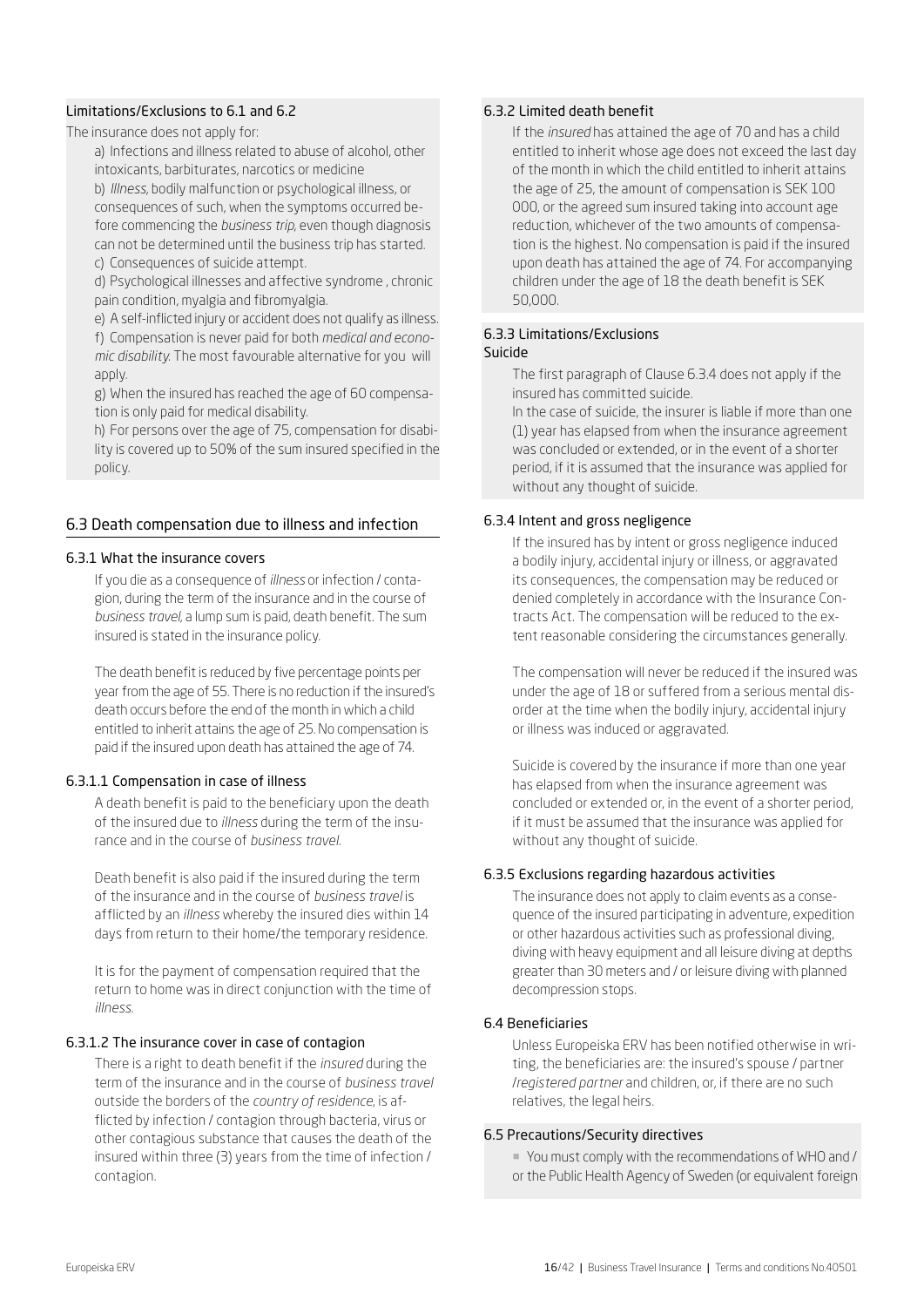agency) concerning vaccination and preventive measures, for example concerning travel in areas where malaria exists. ¡ You must be under regular treatment by a *physician* and be following the measures prescribed by the physician after the outbreak of the *illness*.

#### 6.6 Extended cover protection and continuation insurance

There is no right to extended cover protection or continuation insurance. The insurance is a mandatory insurance paid for by the employer and it is not technically possible to provide this insurance as voluntary individual insurance. This means that if the group scheme agreement between Europeiska ERV and the policyholder is terminated then all of the insurance granted on the basis of the group scheme agreement ceases.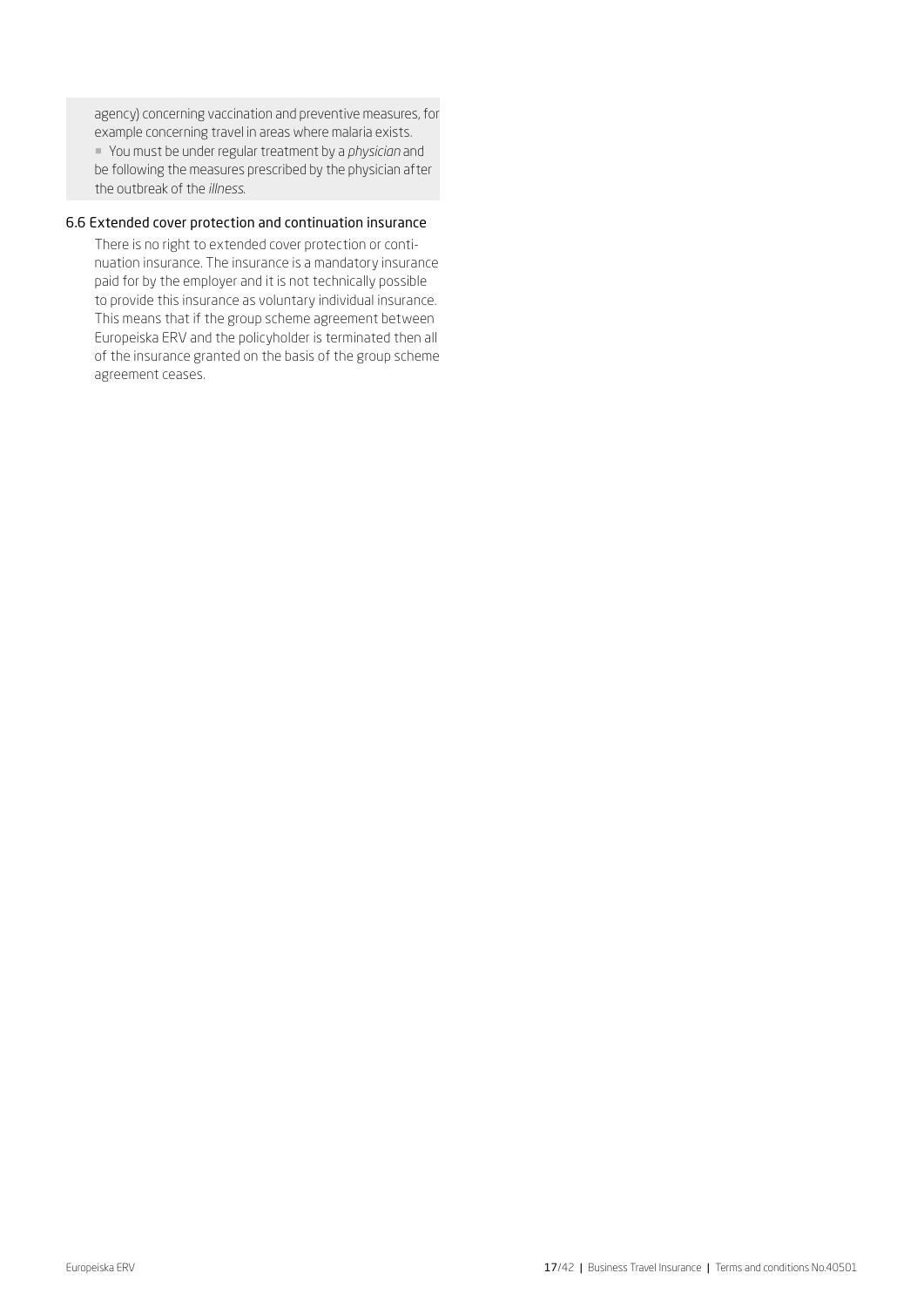# 7.1 Missed departure or missed connection

#### 7.1.1 What the insurance covers

The insurance covers the *reasonable and necessary additional costs* required to catch up with the original itinerary if, when embarking on the business trip or on route, you are delayed while travelling to the place of departure and therefore miss a scheduled, booked departure or connection with *public transport.* The insurance provides cover for outward trips, round trips and homebound trips.

*Additional costs* can be paid for a new ticket at maximum the same class of travel as the original journey, as well as accommodation, meals and local transport. Toiletries and clothing can also be covered if hotel accommodation is necessary and the luggage is in transit and cannot be handed out in connection with a change of flight.

#### 7.1.2 Maximum compensation

¡ New ticket: *reasonable and necessary additional costs*.

¡ Up to SEK 2,000 in total per day per insured for *additional costs* for accommodation, meals, local transport, toiletries and clothing, however maximum SEK 10,000 per insured.

#### 7.1.3 Limitations/Exclusions

The insurance does not cover:

a) If the reason for arriving late for the departure/connection could have been anticipated or prevented;

b) If the official minimum check-in or the *minimum* connection time stated by the carrier in the timetable, have not been observed.

c) For costs that can be compensated by the transport company, the carrier or the trip organizer or from other sources, either by law, by statute, other insurance, by convention or by claim for *damages*.

d) When delay is due to bankruptcy or intervention by authorities.

e) In the event of strike, industrial action or lockout in existence, or publicly declared before commencement of the *business trip.*

# 7.1.4 Precautions/Security directives

¡ Ample transfer time should be allowed for change of flight or other change of means of transport. The transfer time should not be less than two (2) hours. A shorter transfer time may result in the compensation being reduced or denied.

¡ Compensation may be denied if weather and traffic conditions are not taken into consideration

# 7.2 Delayed or cancelled public transport

# 7.2.1 What the insurance covers

If a *public transport* by which you intend to travel is delayed for more than 3 hours, cancelled or over-booked, the insurance covers r*easonable and necessary additional* 

*costs* for accommodation, meals and local transport. Toiletries and clothing can also be covered if hotel accommodation is necessary and the luggage is in transit and cannot be handed out in connection with a change of flight. The insurance provides cover for outward trips, round trips and homebound trips.

*Additional costs* can comprise a new ticket at maximum the same class of travel as the original journey, accommodation, meals and local transport.

#### 7.2.2 Maximum compensation

- ¡ New ticket: *reasonable and necessary additional costs.*
- ¡ Up to SEK 2,000 in total per day per insured for *additional costs* for accommodation, meals, local transport, toiletries and clothing, however maximum SEK 10,000 per insured.

# 7.3 Limitations/exclusions

The insurance does not cover:

a) If the official minimum check-in or the *minimum connection time* stated by the carrier in the timetable has not been observed;

b) If, due to over-booking, you voluntarily give up your seat;

c) For costs that you are entitled to get from the transport company, the carrier or the trip organizer or from other sources, either by law, by statute, by convention or by claim for damages.

d) When delay is due to bankruptcy or intervention by authorities.

e) In the event of strike, industrial action or lockout in existence, or publicly declared before commencement of the *business trip.*

f) Schedule changes announced before you leave your residence or depart from other destination where the *business trip* commences are not regarded as delay under these insurance conditions.

# 7.4 Documentation in the event of a claim

- Receipts for expenses incurred by you;
- **Evidence of the delay/cancellation from the carrier.**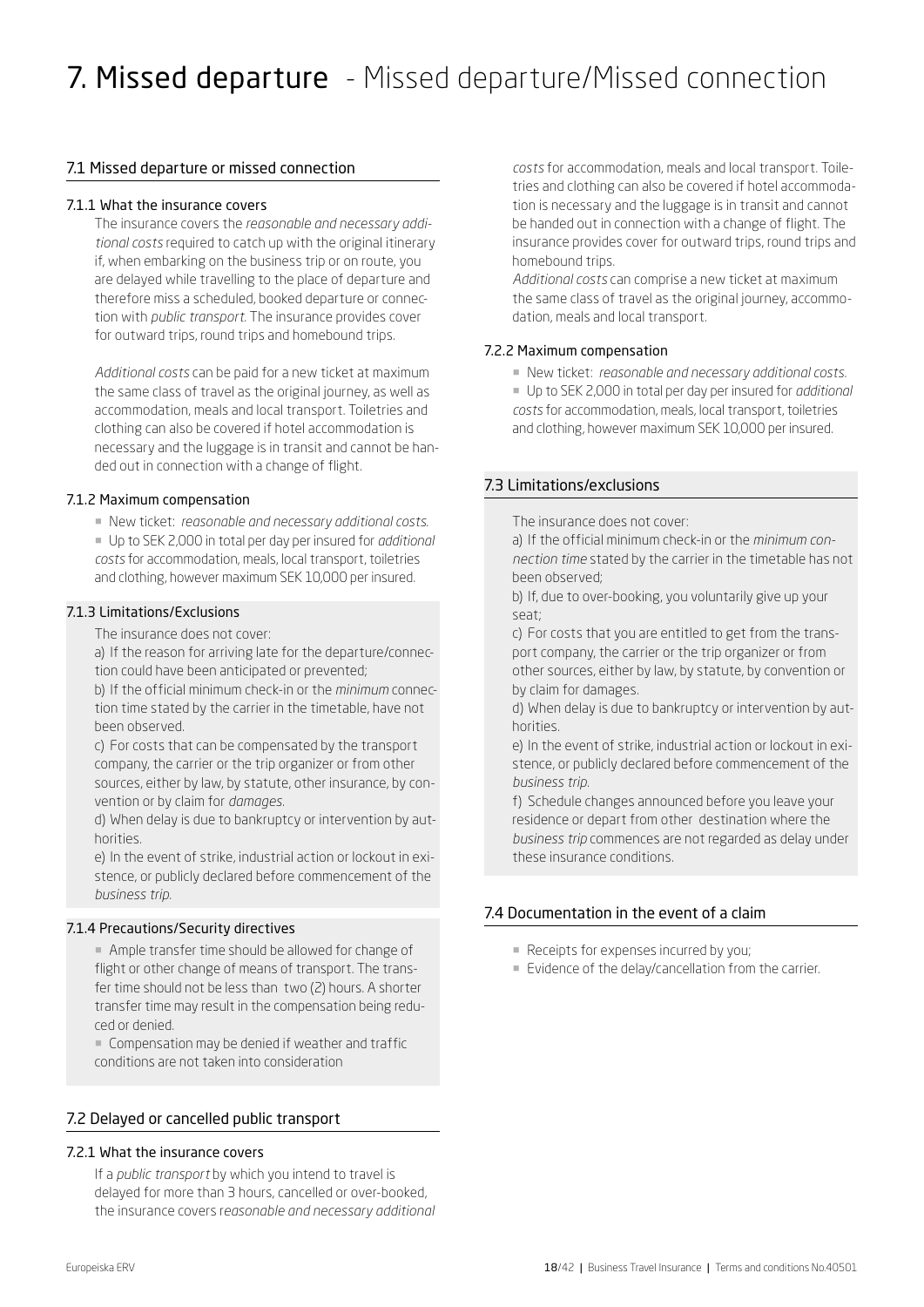# 8. Luggage delay

# 8.1 What the insurance covers

The insurance covers *reasonable and necessary additional costs* for replacement purchases as for example clothing and toiletries if your checked-in luggage is delayed and does not arrive at your *destination* at the same time as you do.

# 8.2 Maximum compensation

¡ Outbound trip: the sum insured, per person, is stated in the insurance policy, , of which maximum SEK 700 for purchasing a bag. In case of delay up to 24 hours purchases up to a maximum of SEK 6,000 are compensated. If higher amount for luggage delay has been chosen, additional compensation for purchases is paid if the delay exceeds 24 hours. The total amount of compensation before and after 24 hours cannot exceed the amount stated in the insurance policy.

¡ Homebound trip: up to SEK 2,000 per person for *reasonable and necessary additional costs* for clothing and toiletries.

# 8.3 Limitations/Exclusions

The insurance does not cover:

a) For costs that you are entitled to get from the transport company, the carrier or the trip organizer or from other sources, either by law, by statute, by convention or by claim for *damages*.

b) When delay is due to bankruptcy or intervention by authorities;

c) If the luggage delay is due to a strike, industrial action or lockout in existence, or publicly declared before commencement of the *business trip*.

d) Transport expenses incurred when collecting your luggage or making purchases.

# 8.4 Precautions/ Security directives

The replacement purchases must be made during the actual travel, in direct connection to the delay and before the luggage is returned to you.

Ample transfer time should be allowed for change of flight or other change of means of transport. The transfer time should not be less than *minimum connection time.*  A shorter transfer time may result in the compensation being reduced or denied.

# 8.5 Documentation in the event of a claim

- P.I.R. (Property Irregularity Report) from the airline;
- **Receipts for your replacement purchases**
- **The business trip should be confirmed by a written** statement issued by your employer.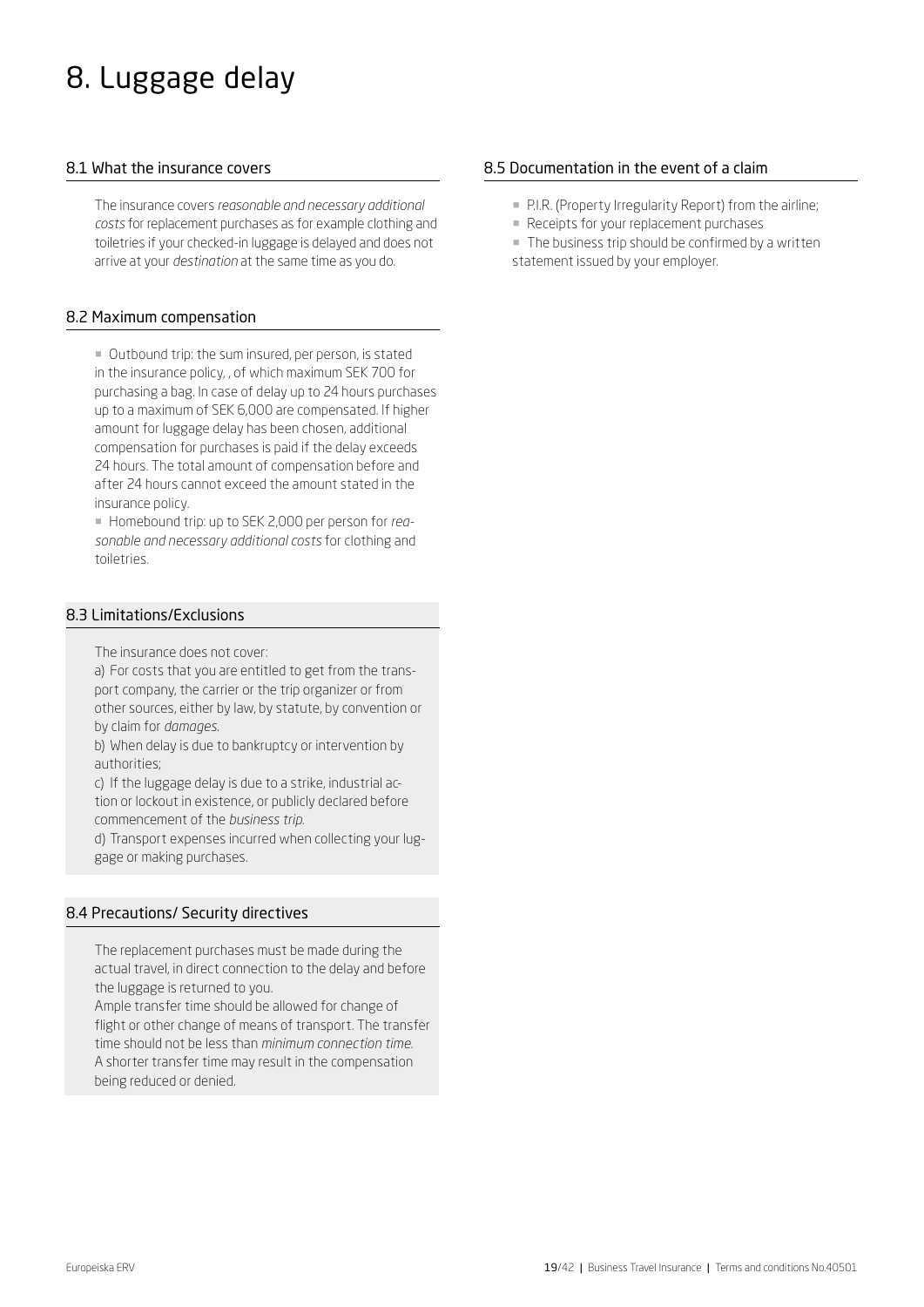# 9. Luggage cover

# 9.1 What the insurance covers

¡ The insurance covers theft, damage and loss of your luggage. The damage must be due to sudden and unforeseen events.

¡ The insurance also covers damage to and loss and luggage which you have to leave behind as a result of evacuation covered according to section 14.1.

### 9.1.1 Personal and company property

The insurance covers personal and company property intended for use during the *business trip*, which you take with you or buy on the *business trip*, including rented or borrowed objects, as well as gifts.

Maximum compensation is stated in the insurance policy. Maximum 50% of the stated amount refers to *theftprone* property.

#### 9.1.2 Cash, credit cards, travel documents and keys

■ Cash is covered up to SEK 5,000 per person per claim,

unless otherwise stated in the insurance policy.

¡ *Travel documents* are covered up to SEK 30,000 per person, per claim.

The insurance also covers verified *reasonable and necessary additional costs* which are directly related to a covered claim, for example expenses for:

■ Cancelling debit cards or credit cards, or travel expenses incurred in connection with submitting a police report or similar, up to a total of SEK 5,000 per person per claim;

■ New keys for a private vehicle and/or new keys and/or new locks in a private residence, up to SEK 10,000 per person per claim. The insurance covers new locks, if documents or objects that can identify the home are lost together with the keys. The locks must be changed within a week of the incident.

# 9.2 Valuation and payment of compensation

The insurance covers the direct financial loss corresponding to the replacement price which applied prior to the insurance incident. This means the amount of compensation can be affected by the age, wear and tear, usefulness and modernity of the item.

The following are, for example, not considered to be direct financial loss:

- ¡ Sentimental value;
- **Loss of earnings;**

¡ Value of the work you yourself have invested in the production of photographs, films, recordings, computer programs, models and similar items, or the value of your own work and efforts in connection with a claim;

¡ Losses that may arise from the use of debit cards/credit cards, telephone/SIM cards or similar, cheques and use of accounts, irrespective of whether this can be deemed to have taken place lawfully or unlawfully.

In the specific situation Europeiska ERV's decides whether the form of compensation is cash payment or a new, a used or a repaired object. Europeiska ERV may also decide how any purchase or repair shall take place.

When compensation is paid for objects they become the property of Europeiska ERV. If replaced objects are recovered, you must contact and return the refunded object to Europeiska ERV or refund the amount of compensation that was received.

# 9.2.1 VALUATION TABLE

Deduction for age, calculated from the purchase date in % of the new price. The deduction does not exceed 80% if the property was in working order at the time of the claim event.

| <b>Item</b>                                                                        | 1 year                                                                | 2 year                        | 3 year | 4 year | 5 year |
|------------------------------------------------------------------------------------|-----------------------------------------------------------------------|-------------------------------|--------|--------|--------|
| Glasses                                                                            | 0%                                                                    | 0%                            | 20 %   | 40 %   | 50 %   |
| <b>Bicycles</b>                                                                    | 0%                                                                    | 0%                            | 30 %   | 40%    | 50%    |
| Tools, electronic instruments and measuring devices                                | 0%                                                                    | 20 %                          | 30%    | 40 %   | 50 %   |
| Mobile phones/ Laptops/computers/tablets/GPS /accessories                          | 0%                                                                    | 30 %                          | 50%    | 60%    | 80%    |
| Videos/video cameras, Cameras/accessories, Radios/TVs/stereo systems               | 0%                                                                    | 30 %                          | 50 %   | 60%    | 80%    |
| Clothes and similar items                                                          | 0%                                                                    | 0%                            | 20 %   | 40 %   | 50%    |
| Watches $\le$ SEK 5,000                                                            | 0%                                                                    | 0%                            | 20 %   | 40%    | 50 %   |
| Watches $>$ SEK 5,000                                                              | Valued at market value                                                |                               |        |        |        |
| Leather jackets/Furs over SEK 10,000                                               | Valued at <i>morket volue</i>                                         |                               |        |        |        |
| Gold/jewellery                                                                     | Valued at market value, however up to max. 50 %<br>of the sum insured |                               |        |        |        |
| Books/antiques                                                                     |                                                                       | Valued at <i>morket volue</i> |        |        |        |
| Photographs/videos/tapes/similar digital recordings/manuscripts, drawings,<br>etc. | Compensation is paid for the replacement cost of<br>the raw materials |                               |        |        |        |
| Make-up/toiletries                                                                 | Compensation of 50 % is paid if the packaging<br>has been opened      |                               |        |        |        |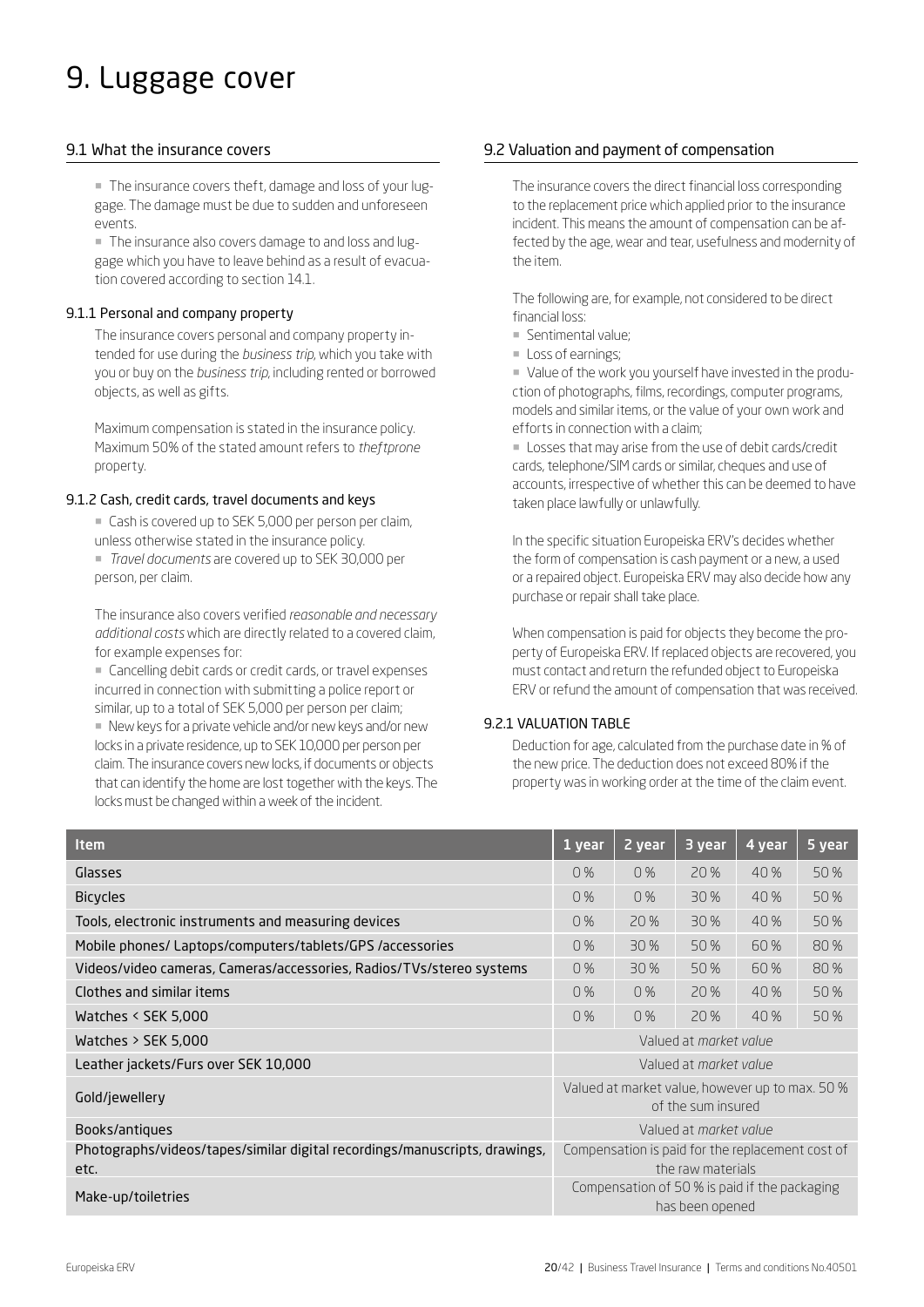### 9.3 Maximum compensation

The sum insured is stated under 9.1 and and applies unless otherwise stated in the insurance policy.

#### 9.4 Limitations/Exclusions

The insurance does not cover:

a) Goods intended for sale or processing, sample collections, samples of merchandise, advertising gifts and articles, or similar;

b) Stamps, coins and bank notes of value to collectors, manuscripts, drawings or valuable documents;

c) Animals;

d) Motor vehicles, caravans, trailers, aircraft, parachutes, hang-gliders, yachts and motor boats or other similar conveyances. The insurance does not apply to parts or accessories for the above-mentioned vehicles and water crafts.

Compensation is not payable for:

e) Superficial *damage*, such as scratches or similar *damage* that do not reduce the value of utility;

f) Money, *travel documents* and documents of value which are left behind, lost or mislaid, are handed over for transport or check-in or entrusted to the care of others, who are not under your supervision and control;

g) *Theft-prone property* and *particulary valuable property* left behind in a motor vehicle parked overnight (overnight parking comprises the hours between 22:00 and 06:00); h) Expenses that can be reimbursed by another party under law, other provisions, conventions, insurance or compensation claims;

i) Property belonging to the *company* is covered by this insurance only if compensation cannot be obtained through other insurance or contract.

# 9.5 Precautions/Security directives

In order to qualify for full compensation, you must handle your property with due care so that theft and damage can be prevented as far as possible, and you must be able to document your claims with receipts/documents demonstrating the value of the lost/damaged items. It is important to note that *theft-prone property*, delicate or *particularly valuable property* requires special supervision.

Forgetfulness is an indication that requirements concerning standards of care have not been observed, and this may result in reduced compensation.

Requirements concerning standards of care also mean that: ■ Means of transportation or temporary residence should not be left unlocked, or with open windows. Temporary residence includes e.g. apartment, hotel room, passenger cabin, or similar.

¡ *Money*, *travel documents* and *theft-prone property* must be locked in a safe deposit box, suitcase, cabinet, drawer, or similar, when you leave your temporary residence;

¡ *Theft-prone property* must not be left unattended or kept in luggage that is checked in without being under your immediate control and supervision;

¡ *Particularly valuable property* may not be left in a motor vehicle;

¡ The insurance does not apply in respect of property that the *insured*, prior to departure from the *residence* or the workplace or when returning to any one of these places, leaves in a motor vehicle for longer time than is normally required for immediate loading or unloading.

¡ *Particularly valuable property* must, wherever possible, be carried in hand luggage or be checked in separately subject to special precautions;

**• Bottles or other liquid containers, except for cosmetics** and toiletries, must not be placed in checked-in luggage;

Failure to meet these requirements to exercise standards of care may result in reduced or no compensation. The amount by which the compensation is reduced depends on the circumstances, amongst other things the degree of negligence and its significance to the claim and the value of the item of property.

#### 9.6 Documentation in the event of a claim

¡ Police report from local authorities in the event of theft or loss;

¡ P.I.R. (Property Irregularity Report) from the airline or report from other carrier if your luggage has been damaged or lost while it was in the airline's /carrier's custody;

¡ Receipts, warranties or similar documenting the age and value of the property.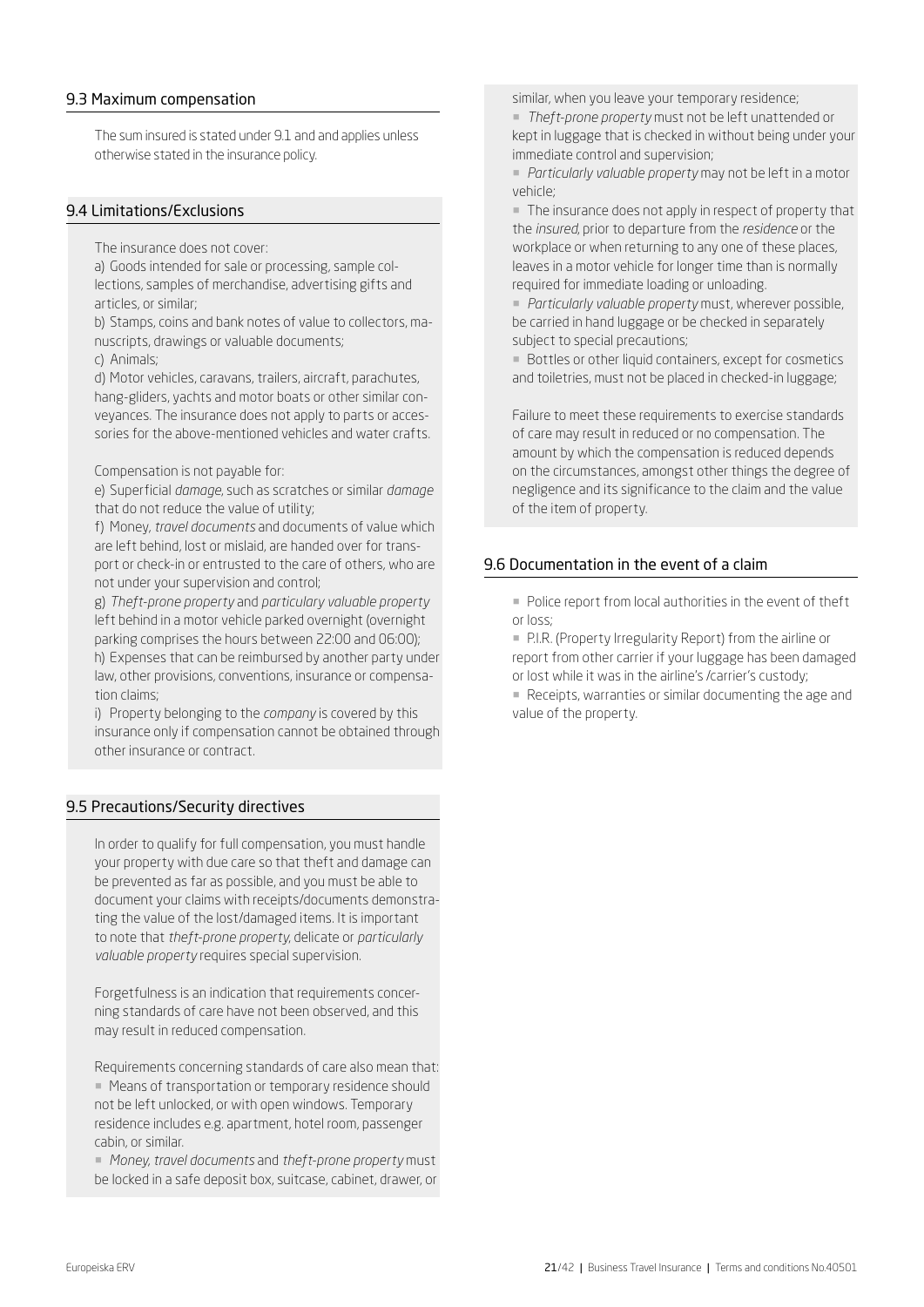# 10. Personal liability and legal expenses coverage

# 10.1 Private liability

#### 10.1.1 What the insurance covers

The insurance covers the situation when you as a private individual become liable for compensation to a third party for personal injuries or *damage* to property under the statutory provisions on non-contractual liability in the country where the incident has occurred. The incident must have been caused by you during a *business trip.*

#### The insurance covers:

a) *Reasonable and customary costs* incurred when determining liability and the extent of compensation.

b) Amounts you become liable for, according to the applicable and statutory provisions on non-contractual liability, of the country where the incident/accident occurred;

c) *Damage* to rented accommodation/hotel room and contents.

Expenses are paid upon approval and in consultation with Europeiska ERV.

Europeiska ERV's undertakings:

In case you may be held liable to pay compensation for *damages* under this cover, Europeiska ERV has the right and obligation, on your behalf, to:

¡ Investigate whether you according to the legislation on your destination are liable for damages.

- ¡ Negotiate with the party claiming damages;
- **Plead your case in court or arbitration proceedings.**

You cannot with binding effect for Europeiska ERV, wholly or partially, acknowledge liability in respect of the loss, *damage* or injury caused by you.

# 10.1.2 Maximum compensation

Personal injury: SEK 10,000,000 per insured, per trip; Damage to property: SEK 10,000,000 per insured, per trip;

Regardless of whether one and the same claim event causes both personal injury and property damage, the maximum amount of compensation is SEK 10,000,000 per claim event.

The maximum amount for which Europeiska ERV can be liable to pay compensation for one claim event is SEK 10.000.000 totally, even if several insured are liable to pay *damages* and even though the event is covered by one or more policies taken out with Europeiska ERV.

If you are liable to pay *damages* for injury to a person domiciled in Sweden, the amount of compensation that will paid from this insurance will be limited to rea reasonable compensation for such personal injury in accordance with Swedish law.

#### 10.1.3 Begränsningar/Undantag

The liability cover does not apply to:

a) Claims arising out of incidental contracts (with the exception of section 10.1.1.c regarding rented accommodation/hotel room and contents);

b) Claims arising in connection with your occupation or work;

c) Pure economic loss, i.e. a loss occurred that have no connection to personal injury or damage to property; d) Loss, damage or injury for which you have assumed liability, which is over and above the statutory provisions governing non-contractual liability;

e) Damage/injury that you have inflicted on a *close relative*; f) Loss of or damage to property that you have rented, leased, borrowed, manufactured, processed, repaired, stored or have temporarily had in your possession (with the exception of section 10.1.1.c on rented accommodation/hotel room and contents);

g) Loss, damage or injury resulting from wear and tear, gross negligence or a deliberate malicious act;

h) Loss, damage or injury caused by animals;

i) Claims arising as a consequence of you having transmitted disease to another person by infection or in a similar way;

j) Loss or damage for which you may be held liable as the owner of property, or apartment, or as the owner of leasehold rights;

k) Liability for damage caused while using motor vehicles, caravans, trailers or *aircraft*, paragliders, hang-gliders or other similar craft. The exclusion does not, however, apply to electric wheelchairs;

l) Liability for damage caused while using marine craft more than 3 metres in length with sail or engine or marine craft less than 3 metres in length with engine power exceeding 3HP.

m)Damages occurring in connection with you having wilfully committed a criminal act;

- n) Fines or similar demands imposed on you;
- o) Random accidents
- p) Nuclear damage;

q) Damage which is directly or indirectly due to, or the course of which is related to, war, war-like events, civil war or revolution;

r) Expenses incurred because a ship or *aircraft* was required to alter its travel route due to your state of health; s) Damage you have caused to another person covered by this insurance.

# 10.1.4 Precautions/Security directives

Claims for which Europeiska ERV may be liable to pay compensation must be reported to Europeiska ERV without delay.

# 10.1.5 Obligation to provide information

You have an obligation to submit to Europeiska ERV, without delay, relevant documents and other information that may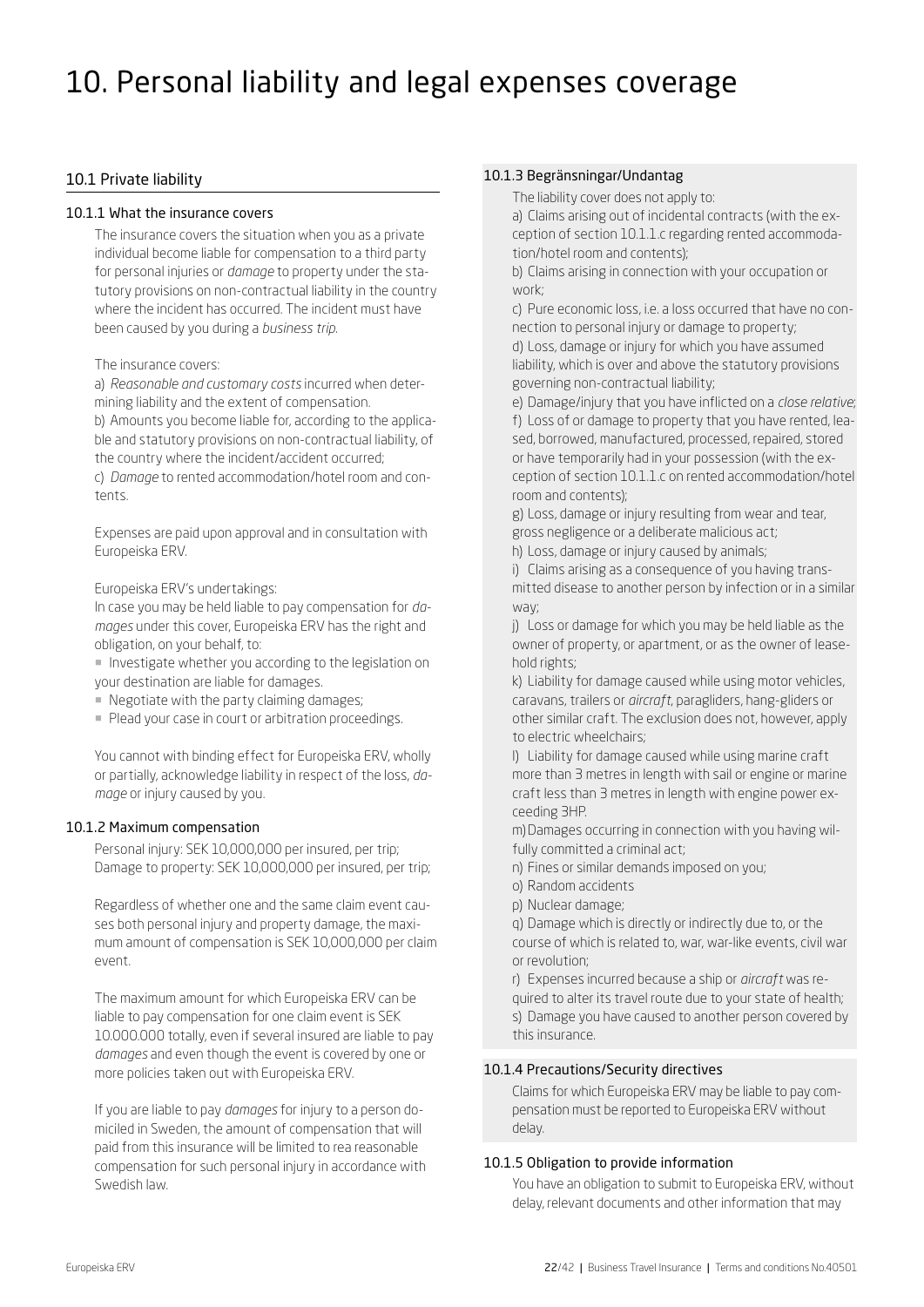be significant for the assessment of a claim. If you deliberately withhold or conceal any information which is of significance for the assessment of the claim, the insurance will cease to apply.

#### 10.1.6 Obligation to take appropriate measures

You have a duty, to the best of your ability, to avert imminent damages or to endeavour to limit damages which have already occurred.

This means, amongst other things, that:

¡ You have an obligation to limit the effects of the incident that may entail liability to pay damages.

¡ You have a duty to cooperate to ensure that any right of recourse against a third party is preserved.

#### 10.1.7 Summons and legal counsel

If you are summoned to appear before a court or are advised that such summons is forthcoming, this must be reported to Europeiska ERV immediately. If you fail to comply with these obligations, a court order regarding liability to pay compensation cannot be referred to Europeiska ERV, nor will litigation or arbitration court costs be compensated.

#### 10.1.8 Settlement out of court

If Europeiska ERV so wishes, you are obliged to cooperate in negotiations to reach an out-of-court settlement with the injured party. If Europeiska ERV has declared a preparedness to accept settlement out of court with the party demanding damages, Europeiska ERV shall be discharged from any obligation to meet any subsequent expenses or claims or from obligations to carry out a further investigation.

If you, without Europeiska ERV´s prior consent, assume liability for damages, endorse claims for compensation, or pay compensation, Europeiska ERV is free of all obligations.

#### 10.1.9 Penalty interest

Europeiska ERV will not pay any interest incurred because of delay by you to meet your obligation under the provisions of these insurance terms and conditions.

#### 10.1.10 Documentation in the event of a claim

¡ Police report, confirmation of police report or damage report;

- Name and contact details for all involved persons;
- **Original receipts for repair;**

¡ Travel document or other documents showing the destination, travel dates and purpose of the trip.

#### 10.2 Legal expenses

#### 10.2.1 What the insurance covers

The insurance applies to specific and ongoing legal disputes arising during your *trip* abroad which could be brought before a county court, or equivalent court / panel or which, after trial in such a court, can be tried by the courts of appeal of the Swedish Supreme Court or equivalent court(s) abroad.

The insurance covers *reasonable and necessary costs* for: a. Your own and a counterparty's legal fees which you may be instructed to pay after dispute has been tried at one of the courts stated above.

b. Legal costs that are incurred in the event of a settlement during legal proceedings, which you have undertaken to pay the opposite party, on the condition that it is evident that the court would have instructed you to pay legal costs amounting to a greater sum if the dispute had been tried. c. Expert reports.

d. Unilaterally obtained specialist reports.

The insurance also covers reasonable and necessary travel expenses as a result of being summoned as a witness or for testimonial in a foreign court.

#### 10.2.2 Choice of representative

In order for compensation to be paid, you must engage an appropriate legal representative taking into consideration your domicile, the location where the dispute will be tried as well as the nature and extent of the dispute, and: a) who is a member of a national Bar Association, or other lawyer who is an employee at a public law firm, or b) who has been appointed counsel in accordance with the provisions of the Legal Aid and Advice Act, in the dispute, or c) who can show that he, at some time during the previous three years, was appointed counsel in accordance with the provisions of the Legal Aid and Advice Act, in a dis pute similar in nature, and is still suited to the task of such counsel, or

d) who in some other way has shown that he is especially suited to the assignment.

Examination of Item c) or Item d) concerning the legal representative's suitability to the task, is performed in Sweden by the Insurance Companies' Legal Expenses Committee (Försäkringsbolagens Rättskyddsnämnd). The insured, and Europeiska ERV, reserve the right to demand arbitration from the Swedish Bar Association, or similar professional foreign association, concerning the reasonableness of the lawyer's fees and costs. A prerequisite to allow the insured to seek the services of a legal representative in accordance with the provisions of Item c) and Item d) above, is that the legal representative undertakes, in the event of a dispute, to accept the Insurance Companies' Legal Expenses Committee's examination of his fees and other expenses relating to the case.

In case of a dispute that is to be tried outside Sweden the legal representative must be approved by Europeiska ERV.

### 10.2.3 Maximum compensation

The maximum sum insured per person, per trip is SEK 250,000.

There is an excess of 10 % of total claim costs, subject, however, to a minimum of SEK 2,500. There is no excess if the economic conditions for legal aid in the country in which the case is instituted are met. If an appeal is lodged, the excess applies to every instance.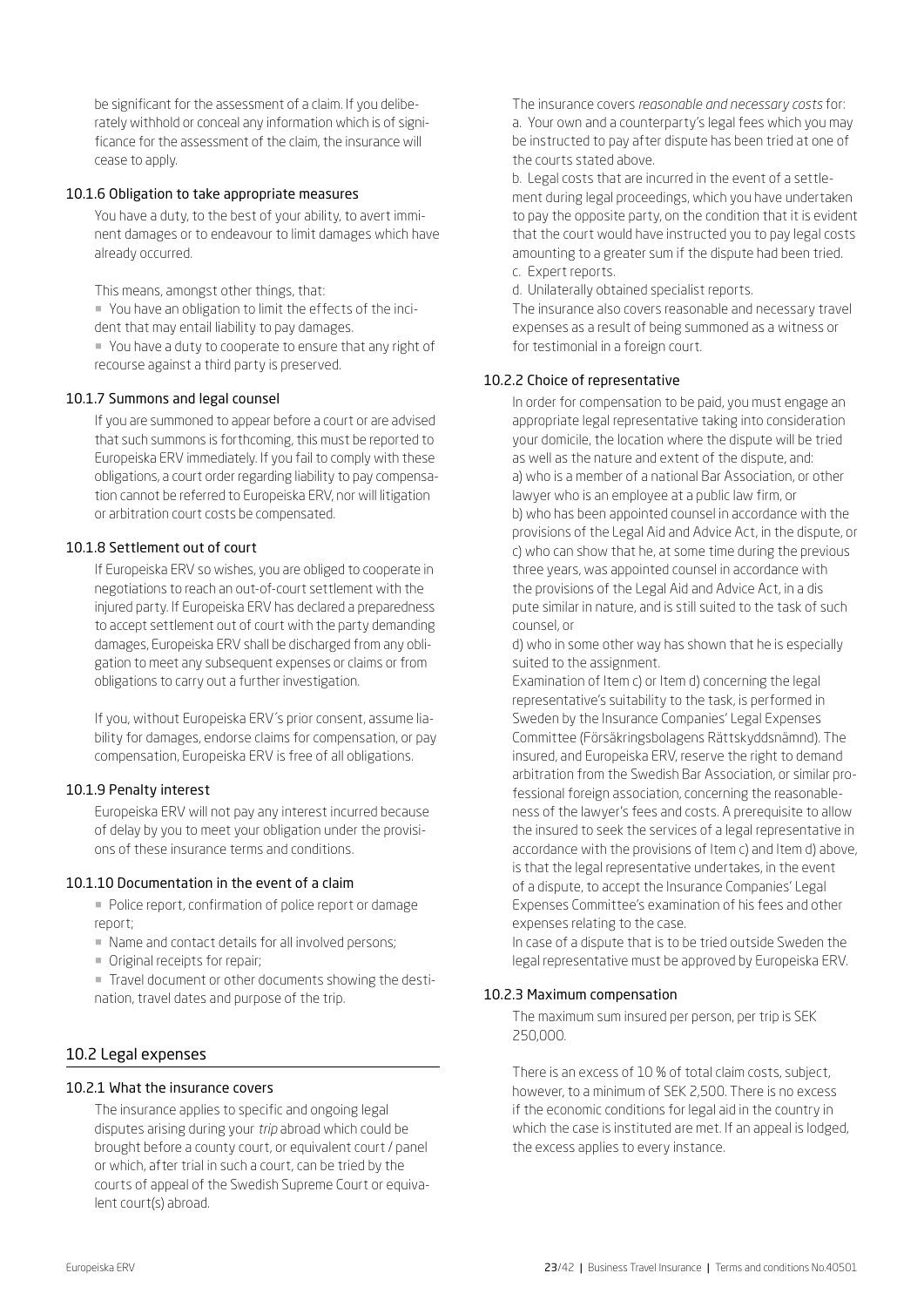# 10.2.4 Limitations/Exclusions

The insurance does not cover:

a) Civil-law disputes between you and the travel agency, trip organiser, transport provider or Europeiska ERV/Europaeiske Rejseforsikring;

b) Legal disputes which are directly or indirectly related to the execution of your profession, including work placements matters;

c) Family and inheritance matters;

d) Criminal cases;

e) Damage for which you may be held liable as the owner, user or driver of motor vehicles, caravans, trailers, *aircraft*, paragliders, hang-gliders or similar craft.

Note: Legal expenses coverage does, however, apply for the insured as driver or user of a motor vehicle, caravan or other trailer, motor boat or sail boat which the insured has temporarily borrowed or leased outside your *country of residence*;

f) damages or other claim on grounds of an act or deed carried out by the insured, that has given rise to suspicion of, or prosecution for, a criminal offence.

#### 10.2.5 Documentation in the event of a claim

■ Notification to Europeiska ERV, submitted by you or your attorney, as soon as the attorney has taken on the case, and before further steps are taken;

¡ Identification of and information on the counterparty;

• Allegation(s) made in the case;

¡ Brief presentation of the case specifying the allegations on which the case can be supported;

**Information on estimated expenses;** 

¡ Any further information relevant to the case.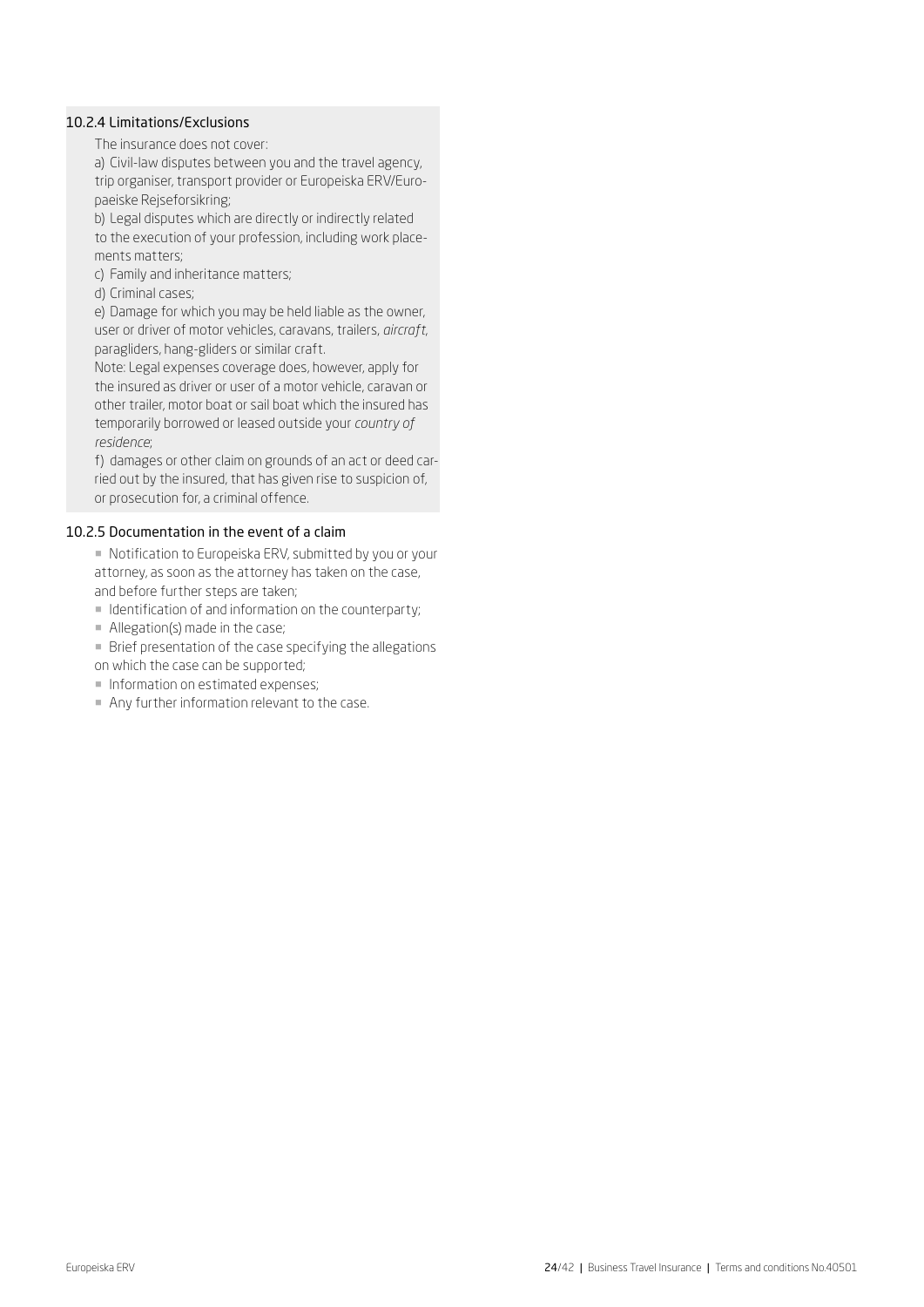# 11. Personal assault

# 11.1 What the insurance covers

Compensation is paid for personal injury that you in the capacity of a private individual suffer through *assault* or other intentional violence during the *business trip.*

# 11.2 Maximum compensation

The maximum compensation is SEK 1,000,000 per insured and claim event. The compensation is calculated according to Swedish damages law, in accordance with the provisions in chapter 5 in the Swedish Damages Act.

It is a condition for compensation to be paid that you are alive at the time of payment.

# 11.3 Limitations/Exclusions

Several injuries are considered as one claim if they arose on the same occasion.

Compensation is not paid for injury you suffer when: a. You have subjected yourself to the risk of injury without due cause.

b. You, linked to the personal injury, were guilty of a willful act that can result in fines or greater punishment under Swedish law.

c. You were injured by a *close relative*.

d. the injury's occurrence or extent was directly or indirectly caused by or linked to war, warlike events, civil war or revolution.

e. You were injured in the performance of your profession or service or other gainful activity.

Nor is compensation paid:

a) if the damages/indemnification for costs is paid by another party, e.g. the perpetrator, or the state/municipality or if the damages/indemnification has been paid from another insurance/insurance company.

b) if the damages are based on confession alone

c) if the damages are based on transfer of entitlement from the person who is entitled to compensation.

# 11.4 Precautions/Security directives

Injuries that may result in a claim for compensation must be reported to Europeiska ERV without delay. In the event of an injury, you must be able to:

¡ prove that you are entitled to compensation for damages;

¡ prove that the perpetrator was not known, or that the perpetrator cannot pay compensation.

¡ Alcohol, narcotics, sedatives or other intoxicants should not be used in such a way that you expose yourself to risk of injury.

**If the injury leads to the prosecution of the party that** caused the injury, you, if Europeiska ERV so requests, shall pursue the case for damages in the court, for which Europeiska ERV pays the legal costs.

¡ You must make a police report and consult a hospital/ physician for medical assessment of the injury immediately after the assault. A medical report must be issued by a qualified physician at the place of injury.

¡ If you do not comply with the stated directives, this can lead to the compensation being reduced or not paid at all.

# 11.5 Documentation in the event of a claim

- ¡ Police report for the reporting of the *assault*.
- Relevant medical and health information.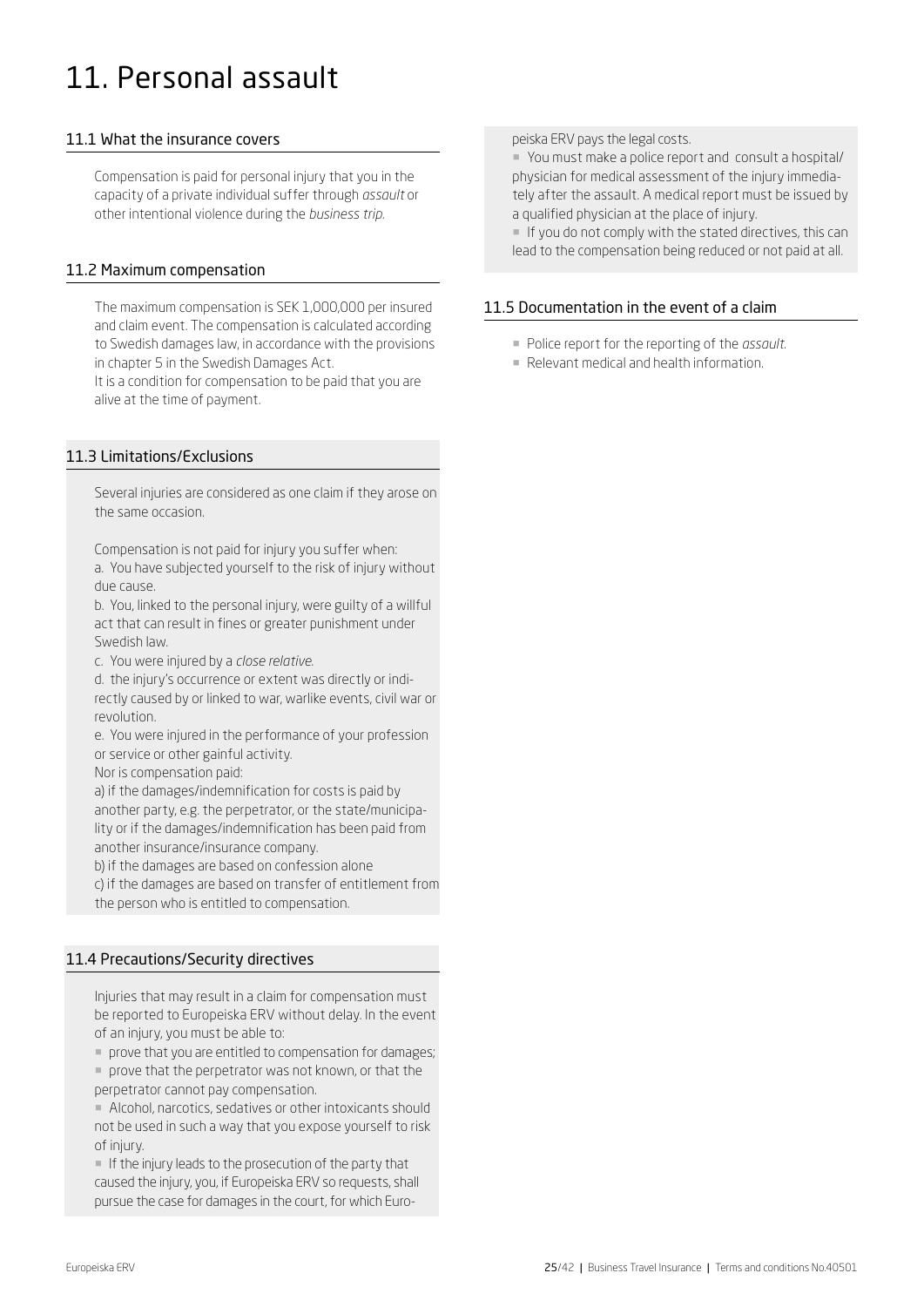# OPTIONAL COVERS

# 12. Road Safety

This is an optional cover and only applies if stated in the insurance policy.

# 12.1 What the insurance covers

The insurance applies to vehicles with a maximum total original weight of 3.5 tonnes. The vehicle must not be more than 10 years old, based on the date when it was first registered.

If the vehicle during the *business trip* suffers an unexpected breakdown, is involved in a collision, the vehicle runs/skids off the road or other events occur which make it impossible to continue the journey using the same vehicle, the insurance covers *reasonable and necessary expenses* for:

¡ Roadside assistance or towing of the vehicle to a workshop or other location if necessary due to the incident, at up to SEK 1,500 per claim event,

■ Rental vehicle up to SEK 1,000 per day for a maximum of 3 days, or

¡ Travel expenses for *public transport* to your residence or workplace up to SEK 2,000 per insured, maximum SEK 6,000 per group or

■ Food and accommodation for up to 2 days at up to SEK 1,000 per day per insured, maximum SEK 6,000 per day per group. It is a requirement that it is expected to take more than 12 hours to repair the vehicle, and that the incident occurred more than 80 km from your residence.

# 12.2 Maximum compensation

The maximum compensation is stated above.

# 12.3 Limitations/Exclusions

The insurance does not cover:

a) Other *additional costs* than the actual rental costs when renting a vehicle, including but not limited to additional equipment, fuel, additional insurance, parking charges  $p \uparrow c$ ;

b) Damage occurring because you have clearly neglected to maintain and care for the vehicle;

c) Damage occurring when you have deliberately acted in a way which is a felony under local legislation;

d) Damage when applicable traffic law in the country/area and/or law regarding driving under the influence has been violated.

e) *Events* which are based on or involve motor sport competitions, car displays, off-road competitions or testdriving the vehicle;

f) Damage where a breakdown is caused by you omitting to refuel the vehicle.

g) Damage to the interior of the vehicle;

h) Expenses for which compensation has been or can be obtained from another party under current legislation, provisions, conventions, compensation for loss or *damage* or guarantee.

# 12.4 Documentation in the event of a claim

- Report from towing or recovery service;
- ¡ Rental contract for car rental company;
- Receipts for expenses incurred by you.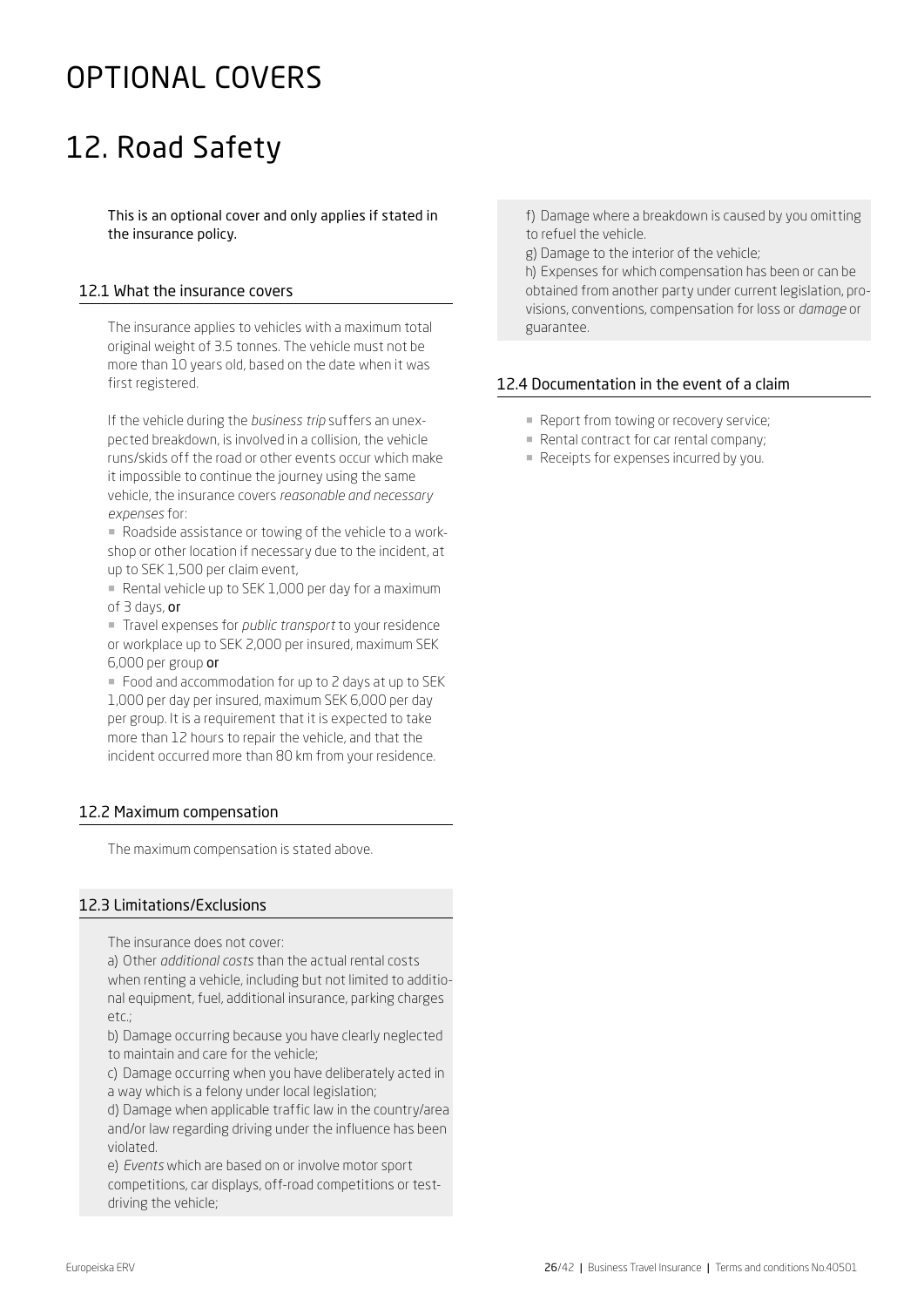# 13. Curtailment and Replacement employee

This is an optional cover and only applies if stated in the insurance policy

# 13.1 What the insurance covers

If you have to interrupt your stay and travel back to your country of residence, the insurance covers *reasonable and necessary additional costs* for:

# 13.1.1.A. Private curtailment

*Return* to your *country of residence*, if your *business trip* has to be interrupted due to:

¡ Serious *unforeseen illness or injury* resulting in hospitalisation or death of your *close relatives*;

¡ Serious *damage occurring in your private home* which requires your immediate attendance.

# 13.1.1.B. Business-related curtailment

*Return* to your *country of residence*, if your *business trip* has to be interrupted due to:

¡ Serious *unforeseen illness or injury* which results in hospitalisation or death among your *close colleagues* in your *country of residence*;

¡ Serious *damage occurring at the workplace* which requires your immediate attendance;

¡ A sudden and unforeseen *event* at the *destination*, which makes it impossible to carry out your business or makes the purpose of the *business trip* impossible.

# 13.1.2 Maximum cover

The insurance covers *reasonable and necessary additional costs* for:

¡ Transport to the *country of residence* at the same form/ class of transport as you have chosen on the original journey, maximum on commercial flights;

■ Return/new outbound journey to the place where your trip was interrupted and subsequent *return* to your *country of residence* with the same form/class of transport as you have chosen on the original journey, maximum on commercial flights. The *return* journey must be undertaken not later than 3 months after your curtailment;

 $\blacksquare$  If you travel by private car we will reimburse SEK 1,85 per kilometre.

¡ Unused travel expenses, maximum SEK 50,000.

# 13.1.3 Limitations/Exclusions

The insurance does not cover:

a) Costs if your *return* journey is less than 12 hours before your originally scheduled arrival time at which you were due to arrive to your *country of residence*.

b) In case the person causing the need for curtailment went on the same *trip* as you and had to be *repatriated*; c) Costs for *return journey* arranged by you yourself, which Europeiska ERV would not have incurred if Europeiska ERV had arranged the transport.

d) Compensation is paid only for costs that cannot be reimbursed by other party.

#### 13.1.4 Precautions/Security directives

**The home journey must be approved by Europeiska** ERV's assistance company or Europeiska ERV before commencement of travel.

¡ The home journey must be undertaken by regular, scheduled means of transportation, alternatively, by motor vehicle.

■ It is a condition that the criteria for curtailment are met at the time of *return* journey.

### 13.1.5 Documentation in the event of a claim

■ Medical certificate, copy of medical record from treating physician during your *business trip*

■ Copy of death certificate:

¡ In the event of bankruptcy, fire, burglary, etc., a copy of the petition for bankruptcy, police report or damage report;

¡ The reason for the interruption of the trip must be sub-

stantiated through customary written statements. ■ Proof of travel or other documentation showing the *destination*;

■ Receipts for expenses incurred by you.

# 13.2. Replacement employee

It is required that the claim is covered under insurance section 1. Illness and injury or 13.1 Curtailment.

# 13.2.1 What the insurance covers

The insurance covers *reasonable and necessary costs*, if you have to interrupt the *business trip* and have to be replaced by another member of staff in cases where:

¡ You are unable to work because of *emergency/unforeseen illness*, *injury* or death;

¡ You are curtailed in accordance with the cover for Private Curtailment 13.1.1.A or Business-related Curtailment 13.1.1.B;

The insurance covers *reasonable and necessary costs* for: ¡ Transport from the replacement person's residence or workplace to your location and back again using the same means of transport as you, however to maximum economy class;

**If replacement person travels by private car we will** reimburse with SEK 1,85 per kilometre.

# 13.2.2 Maximum cover

Transport: *reasonable and necessary costs.* 

# 13.2.3 Limitations/exclusions

The insurance does not cover:

a) expenses for a journey arranged by you yourself without approval from Europeiska ERV, or expenses for travel which Europeiska ERV would not have incurred if Europeiska ERV had arranged the transport.

b) Compensation is paid only for costs that cannot be reimbursed by other party.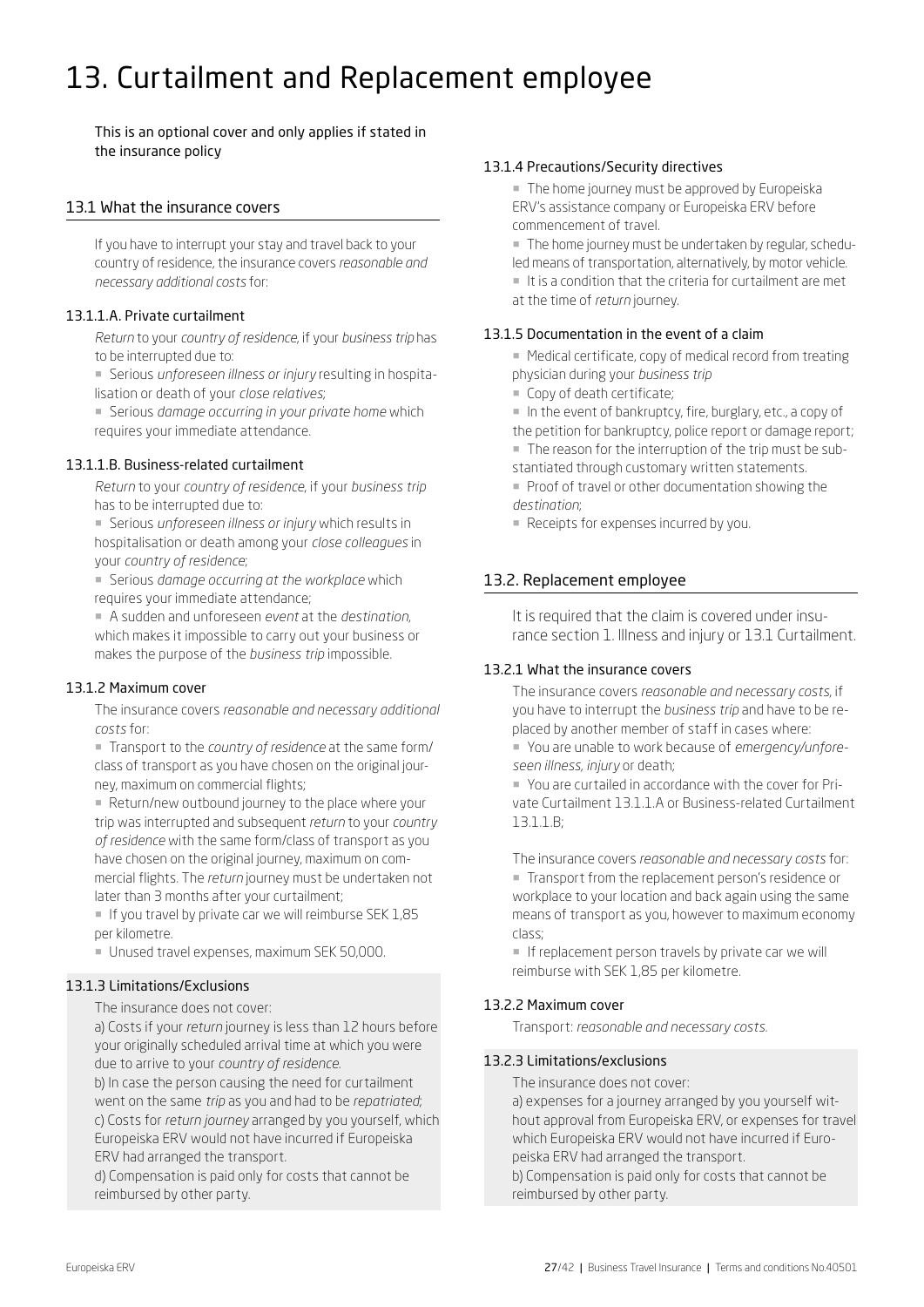#### 13.2.4 Precautions/Security directives

- ¡ Trips must be approved by Europeiska ERV's alarm centre
- or Europeiska ERV before commencement of travel.

**• Proof of your incapacity for work and the number of sick**listed days, must be provided through medicalcertificates issued by an impartial, qualified physician.

If you neglect your duty to adhere to these instructions, this may entail a partial or total reduction in the amount of compensation.

#### 13.2.5 Documentation in the event of a claim

■ Medical certificate, copy of medical record from treating physician during your business trip

**• Copy of death certificate;** 

¡ In the event of bankruptcy, fire, burglary, etc., a copy of the petition for bankruptcy, police report or damage report;

- ¡ The reason for the interruption of the trip must be sub-
- stantiated through customary written statements.

¡ Proof of travel or other documentation showing the destination;

■ Receipts for expenses incurred by you.

# 13.3 Reimbursement of unused travel expenses

# 13.3.1 What the insurance covers

If a replacement person is not sent out and you are unable yourself to resume work at the location where the *business trip* was interrupted due to *Emergency/unforeseen illness or injury* or curtailment, the insurance covers unused *travel expenses* for the days of travel which could not be carried out.

The actual travel and accommodation costs are divided by the total number of days of travel to calculate the average daily travel rate.

#### 13.3.2 Maximum cover

The maximum compensation is SEK 50,000 per claim.

# 13.3.3 Limitations/Exclusions

a) The insurance does not cover expenses for a journey arranged by you yourself without approval from Europeiska ERV, or expenses for travel which Europeiska ERV would not have incurred if Europeiska ERV had arranged the transport.

b) Compensation is paid only for costs that cannot be reimbursed by other party. Proof of your incapacity for work and the number of sicklisted days, must be provided through medical certificate issued by an impartial, qualified *physician*.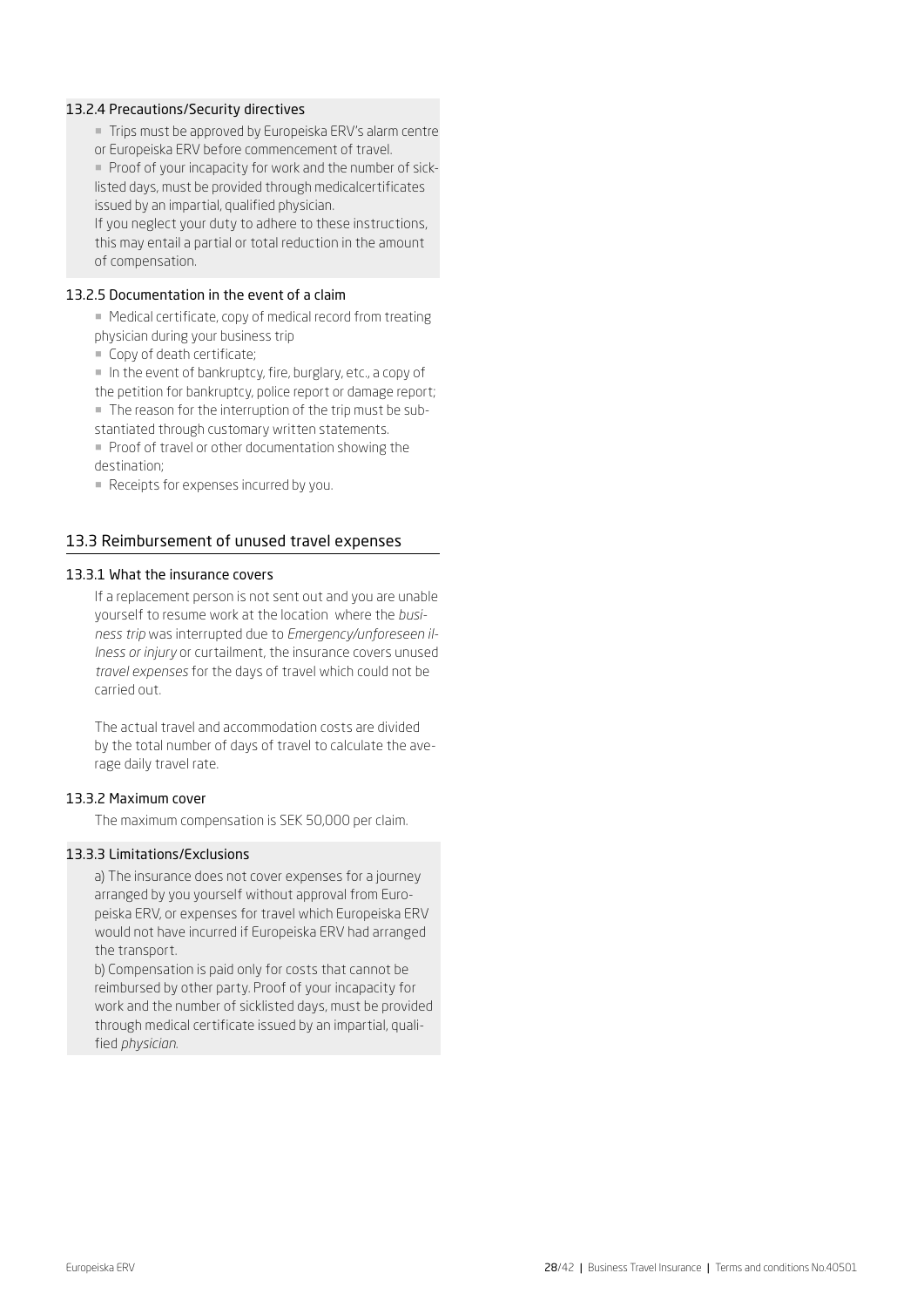# 14. Security Package

This is an optional cover and only applies if stated in the insurance policy

# 14.1 Evacuation

### 14.1.1 What the insurance covers

The insurance covers *reasonable and necessary additional costs* for:

¡ Transportation to your *country of residence* in the event that Europeiska ERV, the *Ministry of Foreign Affairs* or other national or foreign authority demand or advise you to leave the area where you are currently staying because of *natural disaster*, *acts of terrorism*, outbreak of war or war-like situation, *political unrest* or imminent danger of life-threatening *epidemics*.

¡ The same applies if you are staying in an area affected by the above mentioned incidents within a radius of 50 kilometers.

¡ *Additional costs* up to SEK 2,000 per insured per day for hotel accommodation, meals and local transport in connection with evacuation to your *country of residence* or to the nearest temporary safe place from the time an incident as described above makes *return trip* impossible and until *return* becomes possible again;

■ Replacement purchases of clothing and toiletries are covered up to SEK 6,000 per person per *trip*, if you are evacuated without your luggage.

# 14.1.2 Maximum compensation

The insurance covers *reasonable and necessary costs* unless otherwise stated above.

#### 14.1.3 Limitations/exclusions

The possibilities for Europeiska ERV to provide assistance can at times be limited in areas affected by natural disaster, acts of terrorism, outbreak of war or war-like situation, political unrest or imminent danger of life-threatening epidemics. The insurance does not cover:

a) In *active participation in war,* riots, demonstrations or similar;

b) If you travel to or within areas where the local authorities/ the *Ministry of Foreign Affairs* in your *country of residence* or Health protection agency have issued a travel warning or have recommended that you leave the area / *return* home;

c) If you travel to or stay in an area after the areas has been classified as a war zone according to Europeiska ERV's risk list. Europeiska ERV's risk list can be found at www.erv.se/ riskomraden.

d) Expenses for evacuation which Europeiska ERV would not have incurred if Europeiska ERV had been responsible for the evacuation.

e) Expenses covered by travel agent, carrier and public authorities.

f) Evacuation based on your concern or fear alone.

#### 14.1.4 Precautions/Security directives

¡ Transport should take place on the first possible opportunity;

¡ In the event that expenses are estimated to exceed SEK 10,000 such expenses must be approved in advance by Europeiska ERV / Europeiska ERV's alarm centre.

#### 14.1.5 Documentation in the event of a claim

¡ Documents verifying the incident causing the evacuation;

¡ Travel documents or other documents showing the destination;

■ Receipts for expenses incurred by you.

# 14.2 Extended stay due quarantine or natural disaster

#### 14.2.1 What the insurance covers

The insurance covers *reasonable and necessary additional costs* for return trip, accommodation and meals, if you by the authorities are forced to extend your *business trip* and are unable to *return* due to:

- ¡ *Natural disaster*
- ¡ Quarantine in *epidemics;*
- ¡ *Acts of terrorism*;
- Outbreaks of war or war-like states;
- ¡ *Political unrest.*

#### 14.2.2 Maximum cover

Maximum cover is SEK 50,000 per insured per *trip*.

#### 14.2.3 Limitations/Exclusions

It is a requirement that the expenses are pre-approved by Europeiska ERV.

# 14.2.4 Documentation in the event of a claim

¡ Documents verifying the incident causing the prolonged stay;

■ Travel documents or other documents showing the destination;

■ Receipts for expenses incurred by you.

# 14.3 Closure by order of public authority

#### 14.3.1 What the insurance covers

The insurance covers *reasonable and necessary additional costs* if you, during a *business trip*, do not have access to your private belongings because your temporary place of residence has been sealed off by the authorities. The sealing-off may be a consequence for example of fire, *acts of terrorism* or equivalent serious incident.

#### 14.3.2 Maximum cover

The insurance covers up to SEK 6,000 per person per *trip* for example for clothing, toiletries or other expenditure necessary for the purposes of the *business trip.*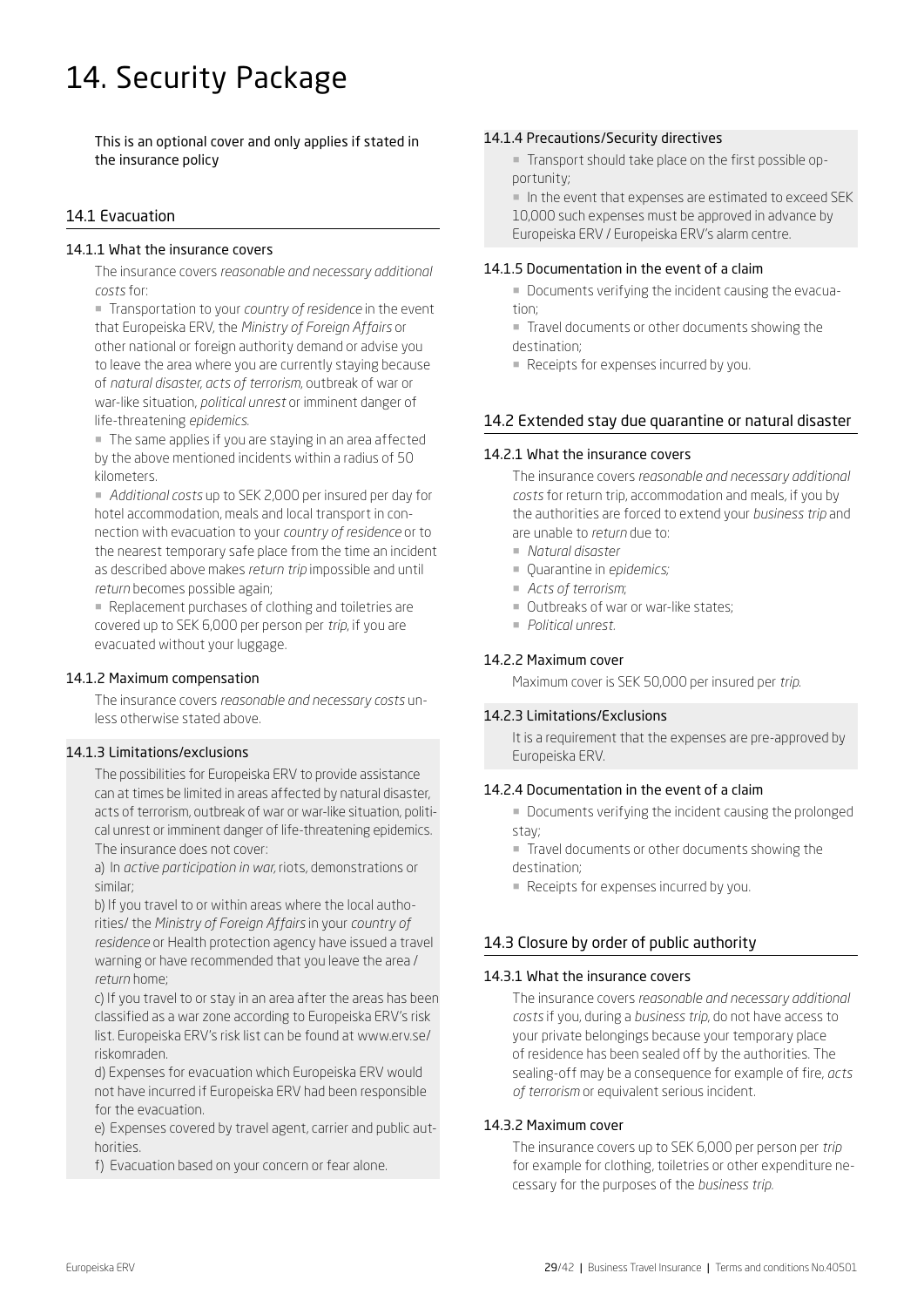#### 14.3.3 Limitations/Exclusions

The sealing-off must last for a minimum of 3 hours and must be verifiable by confirmation from an authority or lawful representative of the place of temporary residence.

#### 14.3.4 Documentation in the event of a claim

- Documents verifying the incident causing the closure;
- Receipts for expenses incurred by you.

#### 14.4 Search and rescue

#### 14.4.1 What the insurance covers

The insurance covers *reasonable and necessary costs* for police, civilian or military search and/or rescue a) if you have been reported missing to the police or other public authority for at least 24 hours, have been seen alive within the last 5 days, and your temporary place of residence has been confirmed.

b) if you are caught in an inaccessible place after a bodily injury or acute illness which is covered by this insurance.

Costs are covered in the event that the local authorities demand payment or guarantee of payment before search or rescue operation is carried out.

Compensation is paid for search and rescue for up to 14 days after you have been reported missing and within a radius of 50 kilometres from the place where you were last seen.

#### 14.4.2 Maximum compensation

The maximum amount is SEK 250,000 per *insured* per claim or up to SEK 500,000 per claim event. If several persons are searched for as a group, the search expenses will be distributed equally between the number of persons insured by Europeiska ERV.

### 14.4.3 Limitations/Exclusions

The insurance does not cover:

a) Search and rescue in connection with *kidnapping* or hijacking.

b) Expenses covered by public authorities;

c) Expenses Europeiska ERV would not have had if Europeiska ERV had arranged for the search and rescue. d) Charges to organisations/authorities which normally work on voluntary basis/free of charge on search and rescue operations.

#### 14.4.4 Precautions/ Security directives

**Expenses for search and rescue must be pre-approved** by Europeiska ERV.

■ Expenses for transport and hotels for family members are covered only if their participation is necessary and contributes to search, rescue or recovery. Europeiska ERV assesses whether the participation is necessary.

■ It is not regarded as a search if you have neglected to inform family members/your employer of your whereabouts and location, and your family/employer wishes to get in contact with you, regardless of the reason for the wish for contact.

#### 14.4.5 Documentation in the event of a claim

- ¡ Police report or equivalent documentation from an authority;
- ¡ Travel documents or other documentation showing destination;
- **Receipts for expenses incurred by you.**

### 14.5 Hostage compensation

#### 14.5.1 What the insurance covers

The insurance provides cover in the event that you are *kidnapped* or subjected to hijacking during a *business trip*.

Compensation will be paid to:

#### *A. Insured*

¡ Daily compensation of SEK 2,500 for the time, calculated in 24-hour periods, that unlawful deprivation of liberty lasted, however maximum up to SEK 250,000 per insured; **• Psychological debriefing and counselling following** release at up to a total of SEK 50,000.

#### *B. Policyholder*

**EXpenses for advice up to SEK 50,000:** 

¡ Transport expenses for one replacement person if you for business reasons need to be replaced by another employee up to SEK 50,000;

¡ Salary compensation for the insured in the period of detention as well as a month extra up to SEK 250,000.

#### *C. Closest relatives*

■ Regular updates from Europeiska ERV and professional crisis counselling by psychologist up to totally SEK 50,000; ¡ Cover for transport, temporary stay, meals and loss of income at up to SEK 50,000 for travelling out to the country/area where you are being detained if you do not have closest relatives at the location. This cover applies only in case you have been detained for at least 48 hours.

#### 14.5.2 Maximum compensation

The total compensation is SEK 750,000 per claim event.

#### 14.5.3 Limitations/Exclusions

The insurance does not cover ransom.

#### 14.5.4 Precautions/Security directives

When taking of hostage or *kidnapping* is confirmed, Europeiska ERV or our alarm centre must be notified as quickly as possible. Travel by family members to the *destination* must be approved by Europeiska ERV or our alarm centre. If the *policyholder* or the closest relatives do not follow the *Sscurity directives*, the compensation may be reduced or denied.

#### 14.5.5 Documentation in the event of a claim

Original documentation of expenses incurred for relatives' travel and accommodation.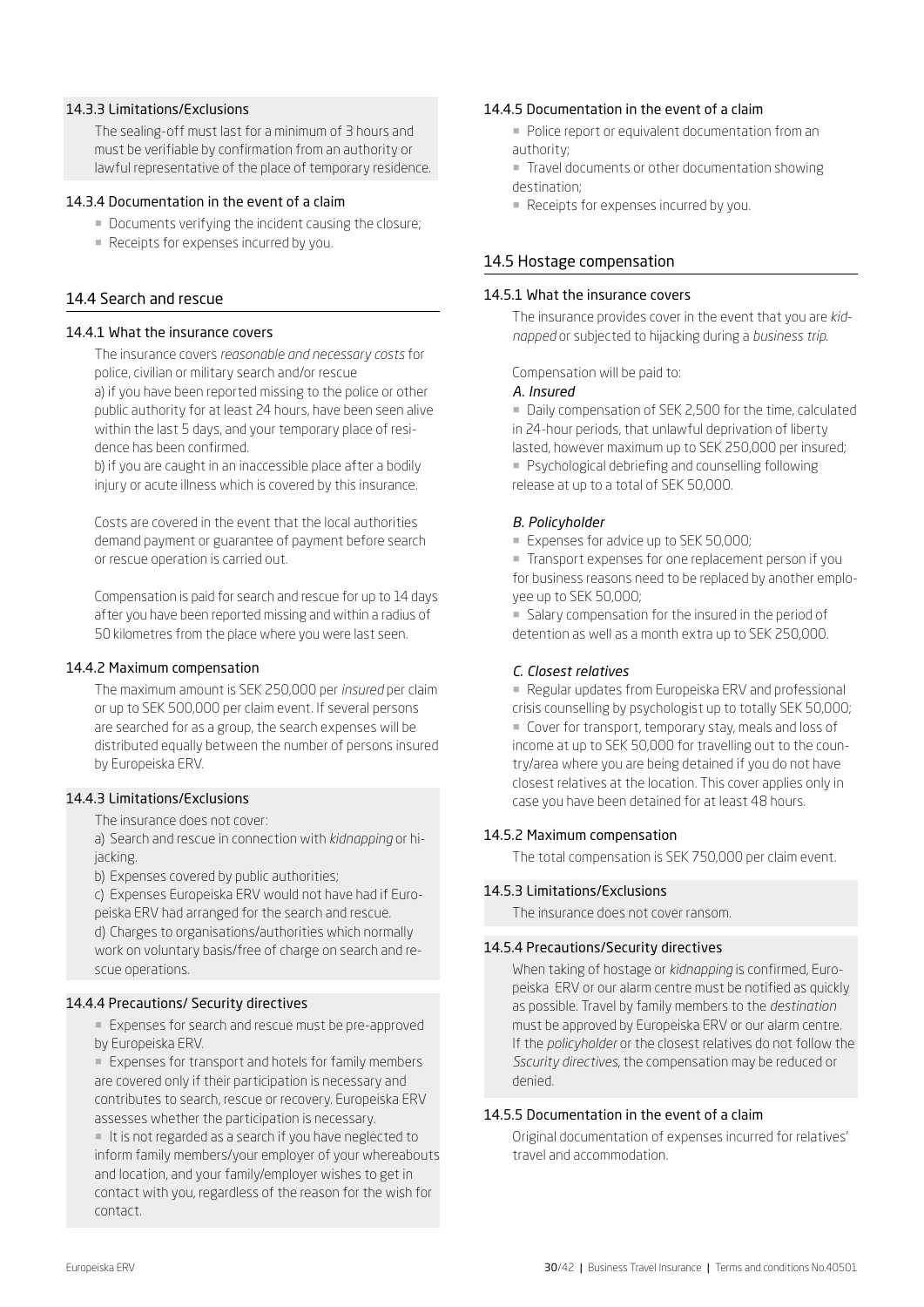# 15. Excess coverage

This is an optional cover and only applies if stated in the insurance policy.

### 15.1 Excess coverage - Home insurance

#### 15.1.1 What the insurance covers

The insurance covers the excess for which you are liable in the event of indemnifiable damages under the terms of your Home insurance – when damages occur in your uninhabited permanent residence in your *country of residence*  during your *business trip*. It is a condition that none of the persons living in the residence were home at the time when the damage occurred.

#### 15.1.2 Maximum compensation

The maximum compensation is SEK 15,000 per claim event.

### 15.1.3 Limitations/Exclusions

The claimed amount from the home insurance must exceed the excess amount for the insurance coverage. The claim must be approved and settled by your home insu-

rance before compensation for the excess can be paid.

#### 15.1.4 Documentation in the event of a claim

¡ Copy of the claim settled by your home insurance, documenting that compensation has been paid and the excess deducted;

¡ If the incident has been notified to the police, a copy of the police report must be attached.

# 15.2. Excess coverage - Car insurance

#### 15.2.1 What the insurance covers

The insurance covers the excess if your private car, private leased car or motor cycle suffers indemnifiable damage during your *business trip* or is parked and unused in your country of residence during your *business trip*. You may also use a private car/motor cycle belonging to someone in your household registered at the same residential address as you.

If you by mistake have fuelled the private vehicle/motor cycle with wrong fuel the excess for cleaning the tank and towing to the nearest workshop is compensated.

#### 15.2.2 Maximum compensation

The maximum compensation is SEK 15,000 per claim.

# 15.3 Limitations/Exclusions

a) The claimed amount must exceed the excess amount for the motor insurance coverage;

b) The claim must be approved and settled by the motor insurance before compensation for the excess can be paid.

Excess coverage for motor insurance does not apply for: a) Damages covered under the motor vehicle's mechanical breakdown coverage or legal expenses coverage.

- b) Compensation relating to motor breakdown cover;
- c) Loss of bonus;
- d) Compensation for business interruption or rental car/motor cycle expenses;
- e) Wear and tear;
- f) Damage arising due to your violation of the local legislation/traffic law.

g) Damage arising when travelling for a period longer than 30 days;

h) Damage which affects a car other than the one owned or rented by you.

#### 15.4 Precautions/Security directives

¡ If excess coverage shall apply in respect of an event that also includes property damages, as specified under section 9. Luggage coverage, and where a deduction has been made for the damages in consideration of the pertinent requirements regarding standards of care, the same deduction that applies for the damages will also apply for the excess coverage.

¡ It is a condition for coverage that damages must have occurred during the time that you were engaged in a *business trip*.

# 15.5 Documentation in the event of a claim

¡ Copy of the claim settlement from your comprehensive insurance, attesting that compensation has been paid and the excess has been deducted;

¡ If the incident has been notified to the police, a copy of the police report must be attached.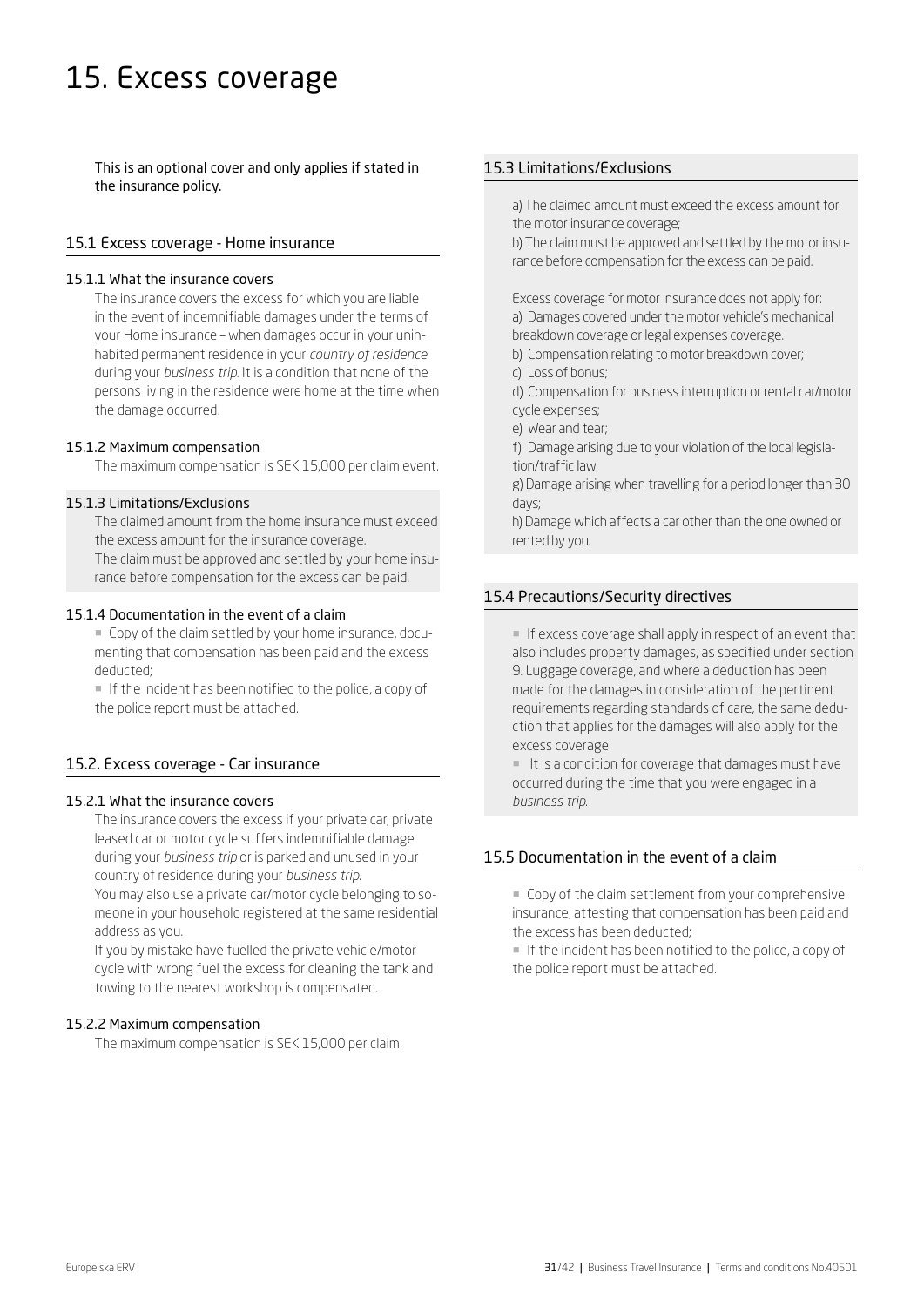# 16. Excess elimination for hired vehicle

This is an optional cover and only applies if stated in the insurance policy.

#### 16.1 What the insurance covers

If your rented car, mobile home, boat, motorcycle, moped, snow mobile or bicycle is damaged during the *businesss trip* the insurance covers the excess you are liable to pay to the rental firm. If the cost for repair is lower than the excess the insurance instead covers those repair costs.

#### 16.2 Maximum cover

The maximum cover is SEK 25,000 per claim.

# 16.3 Limitations/Exclusions

The claim must be approved and settled by the rental firm's insurance before compensation for the excess can be paid. The insurance does not apply if you have not taken out full comprehensive insurance for the rented car, mobile home, boat, motorcycle, moped or snowmobile.

# 16.4 Documentation in the event of a claim

- ¡ Copy of rental agreement;
- ¡ Receipt for payment of excess/repair costs..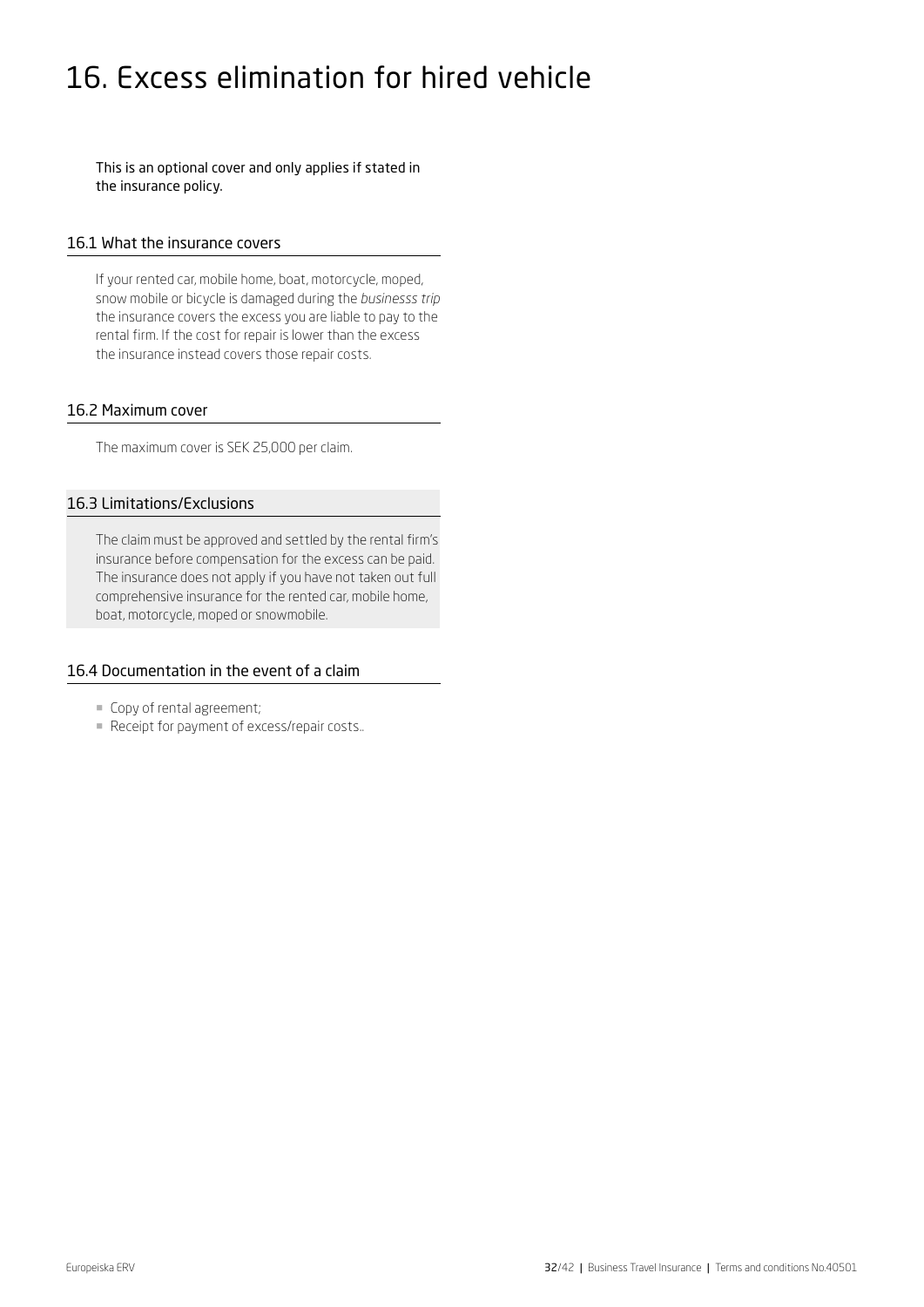# 17. Cancellation

This is an optional cover and only applies if stated in the insurance policy.

### 17.1 When the insurance applies

The insurance applies from the time of binding booking of the *trip/event*, but never prior to when this optional cover for cancellation was taken out.

The cover ceases when the *trip* or the *event* has started. The *trip* has started when you have passed security control at the airport or boarded the bus, train or ferry. When you are travelling by own car, the trip has started when you cross the border of your *country of residence*. If you insure accommodation costs only, the *trip* has started when you have completed check in at the place of accommodation. The *event* has started when you have passed ticket inspection.

# 17.2 What the insurance covers

The insurance covers trips /events bought on the *policyholder's* (employer's) account and where the intended *trip/* event is during is a *business trip*. Travel is airline, train, bus or ferry ticket, accommodation and/or rental car and package travel.

The insurance covers the policy holder's share of the cancellation costs which may be charged according to rules on cancellation of the provider(s) of the *trip* or *event*, if you are prevented from going on a *trip*/attending an event or if the purpose of the trip cannot be fulfilled due to:

¡ *Emergency/unforeseen illness and accident* or death affecting you, a *close relative*, a *close colleague* or someone you were to visit. By acute *illness* is meant that the *illness* shall have been unknown when booking and have occurred after the time of the booking.

¡ The cancellation insurance also provides coverage for the policy holder in case the insured is subjected to other sudden and unforeseen event that leads to that the insured can not reasonably partake in the purchased travel / arrangement, e.g. if your workplace or private home is damaged by fire, flooding or burglary.

Compensation is paid to the *policy holder* (employer).

# 17.3 Maximum compensation

The maximum compensation per insured, per *trip*, is stated in the insurance policy.

# 17.4 Limitations/Exclusions

You will not receive compensation:

a) If the cause of cancellation was known when you booked the *trip/event*.

b) If compensation can be claimed from another party under the travel terms, statutory provisions, conventions or travel guarantee;

c) For *trips* or *events* cancelled by the organiser;

d) If the reason for the cancellation is due to a pre-existing medical condition that has displayed symptomsbefore booking the trip or event compensation is paid only in case of *acute deterioration*.

e) If the reason for the cancellation is that actions essential for the *trip/event* have not been taken, e.g. passport, visa, vaccinations or similar.

#### 17.5 Precautions/Security directives

¡ The reason for the cancellation should have occurred after the travel, ticket or event has been booked.

¡ You must be able to substantiate the reason for cancellation through a written statement issued by a physician, police, pertinent authorities, or similar.

¡ The person issuing the certificate should have been contacted prior to when the trip / arrangement should begin.

# 17.6 Documentation in the event of a claim

■ Travel documents, tickets or other documents showing your part of the cancellation costs and the purpose of the trip.

■ Certifcates verifying the date and reason for the cancellation, e.g. medical certificate, police report or similar.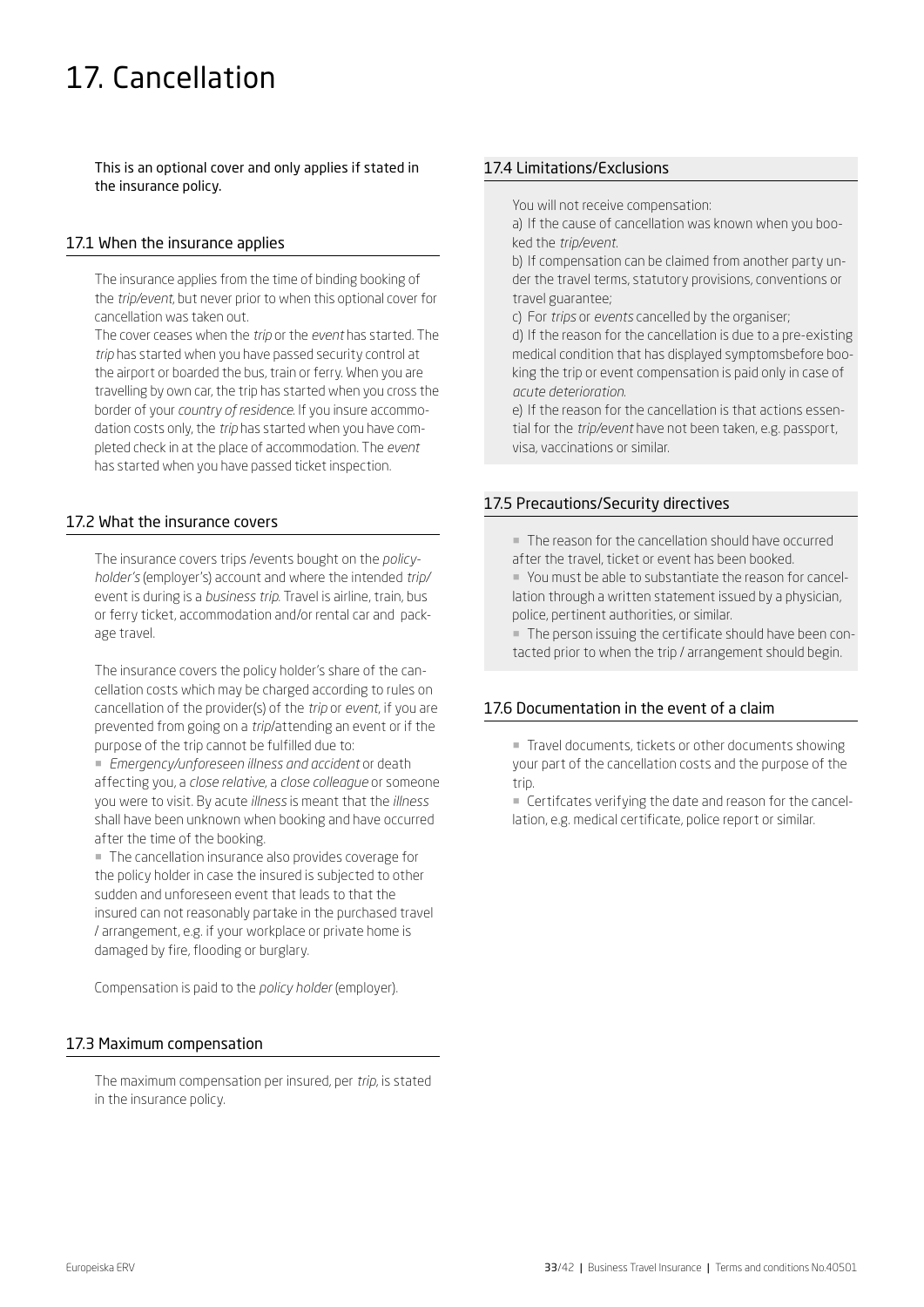# 18. Common terms and conditions of the contract

# 18.1 Term and renewal of the insurance contract

The period of insurance is deemed to commence at 00.00 hours, on the commencement date, and will be in force for one year, unless stated otherwise in the Insurance policy.

If the contract is taken out on the commencement date, the insurance is considered to commence first when the contract is entered into. The scope and the scale of premium amounts, are stated in the Insurance policy. At expiry of the term of insurance, the insurance contract will be renewed when the policyholder has made payment of the renewal premium of which the policyholder has received written notification from Europeiska ERV. If either party does not wish to renew the insurance contract, the other party must be notified accordingly at the latest 30 days before expiry of the term of insurance. If such notification has not been submitted, the insurance contract will be extended for a further year.

If a higher premium amount, or amended conditions will apply for the new policy, Europeiska ERV will give due notification thereof at the latest at the time of sending out the premium renewal notice. The policyholder will subsequently have the right, at the latest 14 days after the premium renewal notice has been sent out, to cancel the insurance contract to expire at the expiry of the term of insurance or, if the insurance contract has been renewed, with immediate effect.

# 18.2 Cancellation and amendment of insurance conditions

The policyholder's right to prematurely cancel the insurance Unless otherwise agreed, the policyholder has the right to cancel the insurance before expiry of the term of the insurance, if:

- 1. Europeiska ERV has grossly neglected its obligations in accordance with the Swedish Insurance Contracts Act, *or* in accordance with the conditions stated in the insurance contract;
- 2. there is no longer any need for insurance, or there are otherwise conditions which have had a significant effect on insurance circumstances, or
- 3. Europeiska ERV has amended the policy conditions during the term of insurance.

Europeiska ERV's right to prematurely cancel the insurance Europeiska ERV has the right to terminate the insurance or to amend the policy conditions before expiry of the term of insurance, only if:

- 1. the policyholder or the insured have grossly neglected their obligations toward the company, or
- 2. a condition which is specified in the policy contract and which is of some significance as regards risk, has been amended in a manner which the company cannot be as-

sumed to have taken into consideration.

3. continuation of the agreement on the basis of any adjustments of laws or legal routines would render the continuation of the insurance agreement incompliant, unless it is possible to make adjustments making the agreement compliant which are accepted by the policy holder and Europeiska ERV.

The insurance must be terminated in writing 14 days' notice, calculated from when Europeiska ERV sent it. For termination according to paragraph 3, three (3) months' notice applies.

Cancellation must be notified in writing, with 14 days notification, calculated from the date when Europeiska ERV sent out such notification.

In the event of overdue payment of premium, Europeiska ERV reserves the right to terminate the insurance, unless the delay is of minor significance. Notification of cancellation will be sent to the policyholder, and will come into effect 14 days after the day when it was sent out.

# 18.3 Payment of premium

# 18.3.1 The first premium

The premium must be paid in advance, unless otherwise agreed with ERV and as stated in the Insurance policy. Europeiska ERV's liability comes into effect at the beginning of the period of insurance, provided that the premium has been paid at the latest on the specified due date.

If the premium is paid later, this will entail delayed payment of premium and the insurance will not be valid, and Europeiska ERV's liability will not come into effect until the day after such payment of premium has been made.

# 18.3.2 Renewal premium

The renewal premium must be paid at the latest on the commencement date of the renewed insurance. However, it shall not be necessary to pay the premium earlier than 1 month after the date when Europeiska ERV sent out the premium notification. If payment of premium is not made within the specified period, the insurance will be cancelled.

If the premium is paid later, the insurance will come into force again, and Europeiska ERV's liability will not come into effect until the day after payment has been made.

# 18.3.3 Supplementary premium

If there is reason for a supplementary premium during the term of insurance, in its entirety, due to the need for increased insurance coverage, then what is stated above con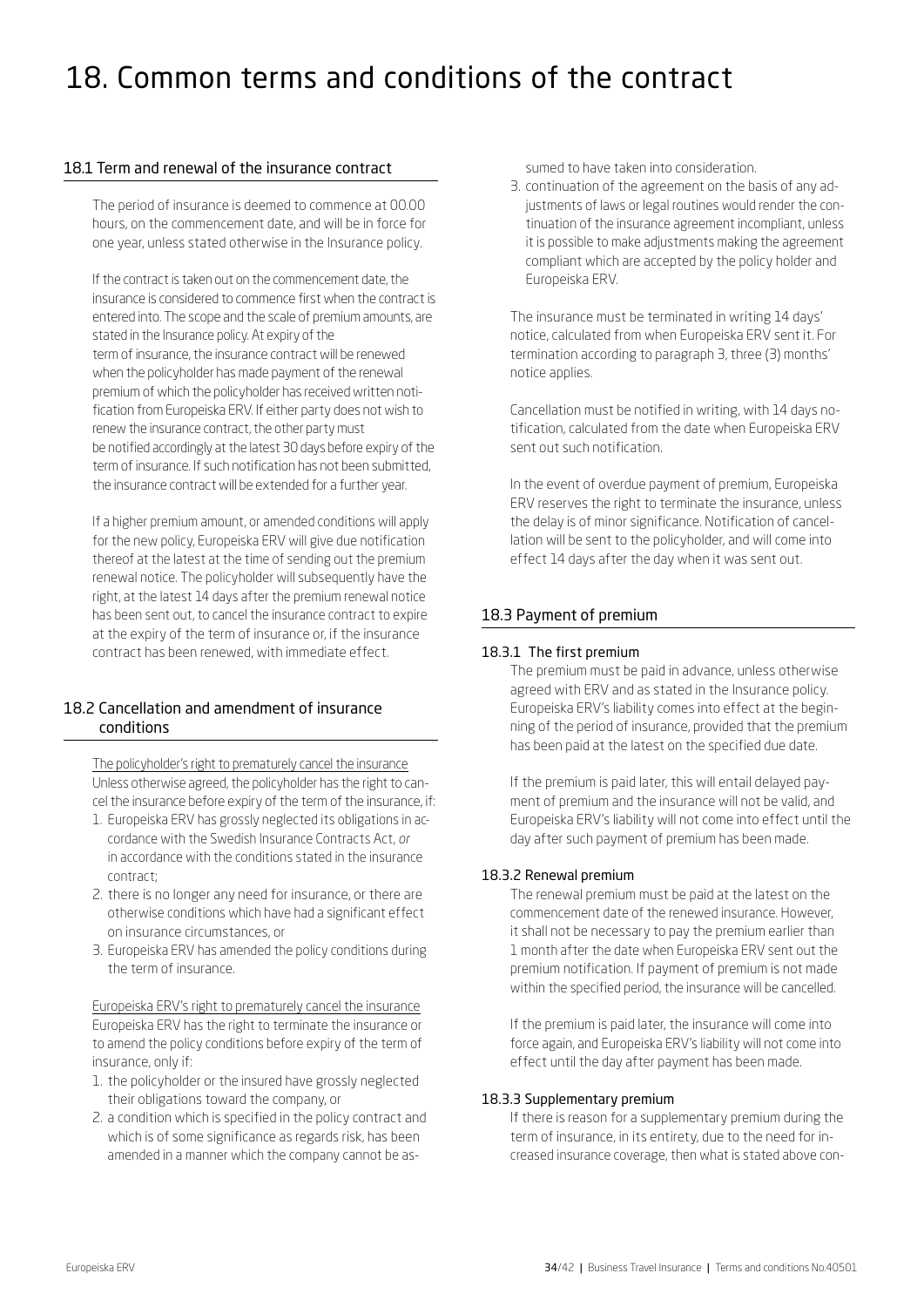cerning payment of first premium shall apply also in respect of the supplementary premium.

#### 18.3.4 Repayment of premium amount

If the insurance ceases to be in force or, in the event of adjustment of the premium amount in accordance with the provisions of Section 18.3.5, third paragraph, Europeiska ERV will undertake to repay the unused amount of premium that exceeds SEK 200.

If damages have occurred, it shall be considered that the premium has been expended in an amount corresponding to the amount of compensation.

### 18.3.5 Reporting and determination of the definitive premium

When determining the premium amount, an individual risk assessment is performed which may entail a deviation from the normal standard tariffs.

The premium amount that is paid at commencement of the insurance term is calculated on the basis of the number of *travel days* in the previous year – alternatively, the number of *employees* – unless otherwise agreed and stated in the insurance policy.

In the event that the definitive premium exceeds the preliminary premium that has already been paid, the policyholder must pay the difference. In the event that the definitive premium is lower than the preliminary premium that has been paid, Europeiska ERV will refund the difference. However, the premium will always be at least equal to the lowest premium for the chosen policy alternative.

For companies with a fixed annual premium, such premium shall apply for the current period of insurance if the number of *travel days* – alternatively, the number of employees – is within the maximum limit stated in the insurance policy. If this maximum limit is exceeded during the year, or if it is ascertained, at the expiry of the period of insurance, that the maximum limit has actually been exceeded, the policyholder must submit a report immediately to Europeiska ERV to inform Europeiska ERV about the correct number of *travel days* – alternatively, the number of *employees*. Europeiska ERV will subsequently amend particulars in the Insurance policy in accordance with the new information, and if this indicates that the premium should be higher than the previous fixed annual premium that has been paid, the difference must be paid by the policyholder.

If the report to Europeiska ERV has not been submitted during the prescribed time, or if the definitive premium has not been paid at the latest 14 days after notification, Europeiska ERV will have the right to cancel the insurance contract.

### 18.4 Disclosure and increased risk

An individual who wishes to take out Corporate Travel Insurance, must be prepared, at Europeiska ERV's request, to provide information that may influence the decision as to whether insurance can be granted. The same applies if the policyholder applies for additional coverage or renewal of insurance policy. The policyholder must provide correct and complete answers to Europeiska ERV's questions. Even without being asked to do so, the policyholder is obliged to provide information concerning circumstances that are of obvious significance for risk assessment. During the term of insurance, the policyholder must, on request, provide Europeiska ERV with information relating to those circumstances stated the first paragraph.

A policyholder who realises that Europeiska ERV has previously received incorrect or incomplete information concerning circumstances that obviously are of significance for risk assessment, must rectify the information that has been submitted to Europeiska ERV without unreasonable delay.

If the policyholder, in fulfilling his duties to provide information, as stated above, has acted fraudulently or in contravention of faith and honour, the contract will be declared null and void in accordance with the provisions of the Swedish Contracts Act (1915:218) and other acts-in-the-law in the area of property rights, and Europeiska ERV will be discharged from all liability in regard to insurance incidents that may occur thereafter.

If the policyholder has otherwise, intentionally or through carelessness, neglected his obligation to disclose information, and if Europeiska ERV can prove that Europeiska ERV should not have granted insurance coverage if the policyholder had duly fulfilled his obligation to disclose information, Europeiska ERV will be discharged from liability in regard to insurance incidents. If Europeiska ERV can show that Europeiska ERV could have granted insurance coverage against a higher premium, or otherwise on other terms and conditions than those which were agreed, Europeiska ERV's liability will be limited to the level of liability which corresponds to the premium which has been paid and such conditions that were otherwise agreed. If Europeiska ERV has not procured reinsurance which would otherwise have been the case, liability will be adjusted accordingly.

Europeiska ERV's liability does not fall away, and is not limited in accordance with the provisions stated in the second paragraph, if, at the time when the obligation to disclose information was neglected, Europeiska ERV realised, or should have realised, that the information which was actually submitted was incorrect or incomplete. The same shall apply if the incorrect, or incomplete, information was later of no significance, or ceased to be of significance, in regard to the content of the insurance contract.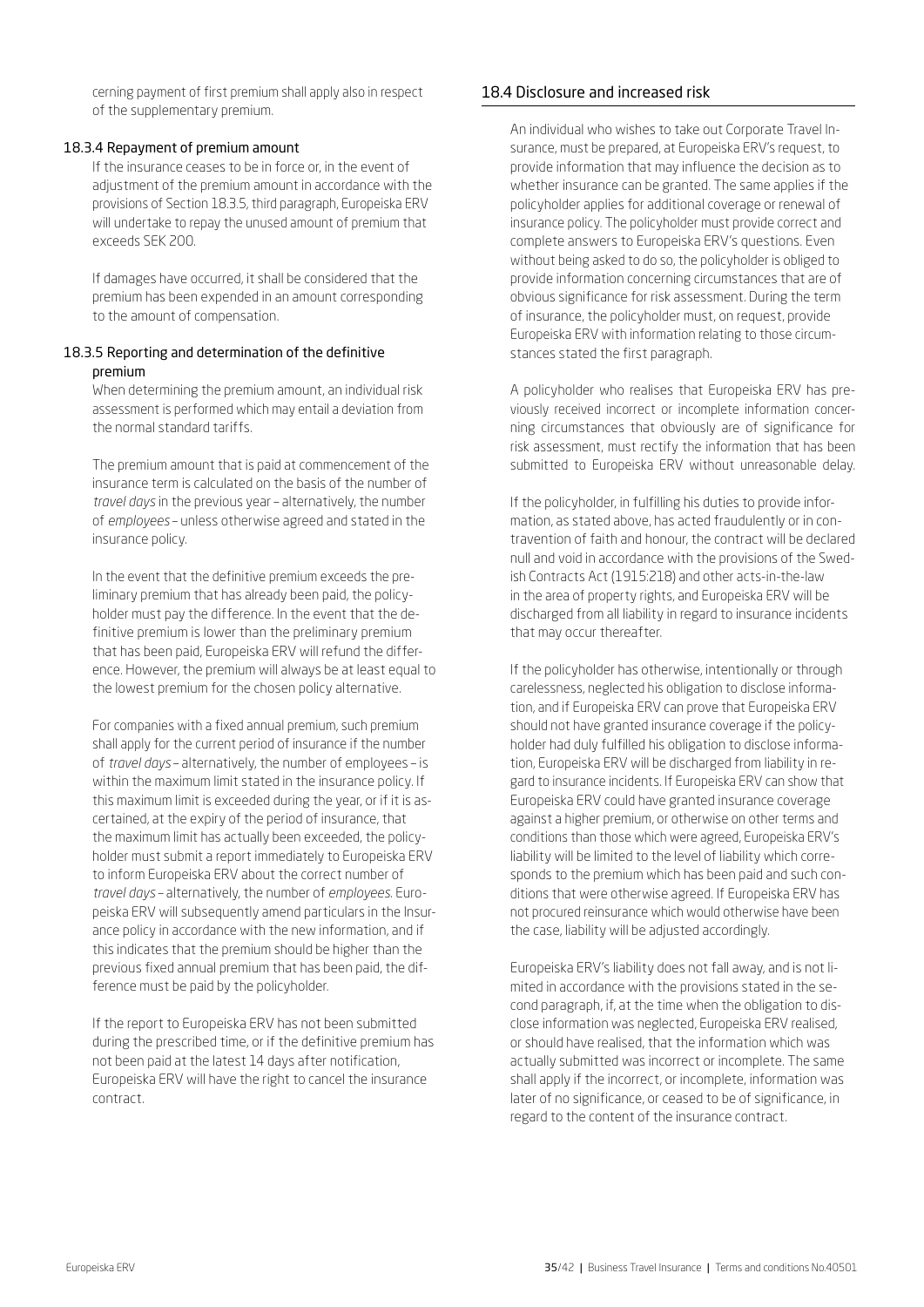#### 18.4.1 Increased risk

If there is an increased risk for insurance incidents due to changes of such circumstances that have been specified in the Insurance policy, or concerning which the policyholder informed Europeiska ERV in connnection with contract closing, and if the insured has taken action or consented to action which will entail increased risk, Europeiska ERV will be wholly, or partly, discharged from liability.

The same will apply if such increased risk has otherwise occurred and the policyholder has neglected to report this fact, in line with the instructions in the insurance contract.

#### 18.4.2 Accumulated risk in connection with group travel

The policyholder must inform Europeiska ERV, at the latest 14 days before the day that travel by boat, train, bus or aircraft is commenced, concerning each journey where several insured persons participate, and where the accumulated insurance amount in the event of death exceeds MSEK 100.

- ¡ A supplementary premium is charged for accumulated risks in excess of MSEK 100.
- ¡ In the event of neglect to notify Europeiska ERV of such accumulated risk, or if the notified supplementary premium is not paid, Europeiska ERV's liability will be limited to MSEK 100.

#### Common limitation for 18.4.2

Maximum compensation for accumulated risk claims is MSEK 200.

# 18.5 Aviation accident

In the event of an *accident* during a flight, compensation is only payable if you were a passenger on an *aircraft* which flies under a national symbol. Passengers are deemed to be only those persons on board an aircraft who do not have, or who do not perform, a function or task connected with the flight.

# 18.6 War zones

Particulars pertaining to War zoneare detailed under Section E.

# 18.7 Nuclear damages

*Accidents,* whose origin and proportion are connected with nuclear process or radioactive disintegration, are included under this insurance only provided that the nuclear process or the radioactive disintegration are not in any way associated with military manoeuvres in which the insured participates.

#### 18.7.1 Limitations

The insurance amount, in the event of nuclear *damages*, is limited to *disability* and death at SEK 200 000.

#### 18.8 War damages

The insurance does not apply for damages connected to war, warlike conditions, civil commotion, revolution or riots. However the insurance applies if you are situated in the affected area at the time of the outbreak and the damage occurs within 14 days of the outbreak of the unrest. The insured must not participate in the warlike events or act as a reporter or similar

# 18.9 Rescue obligation

When an insurance incident occurs, or imminently threatens to occur, you must take action, to the best of your ability, to restrict or limit damages and, if another party is liable to pay damages, in order to preserve the rights that the insurance company may have against that party. If you wilfully omitted to fulfil your duty in accordance with the provisions stated under the first paragraph, compensation may be reduced, as far as you are personally concerned, in accordance with what is reasonable in consideration of your situation and the general circumstances.

The same will apply if you have neglected your duties, knowing that this entails a considerable risk for the occurrence of damages, or otherwise through gross negligence.

# 18.10 Action in the event of claim

(also see item 19. Notification of claim)

#### 18.10.1 Rules governing claims settlement

Damages must be reported to Europeiska ERV without delay, however, at the latest within six months after ascertainment of the damages.

If a claimant has neglected to follow the rules concerning the necessity to report insurance incidents to Europeiska ERV within 6 months, or conditions, or instructions in respect of the obligation to cooperate in the investigation of the insurance incident or the company's liability, and where such neglect is to the detriment of the company, the amount of compensation that would otherwise have been paid to the *insured,* may be reduced to the extent as may be considered reasonable in consideration of the circumstances. In the event that you in the case of liability insurance have been as negligent as specified in the first sentence, the insurance company shall have the right to repossess from you a reasonable portion of the amount that the company has paid to the party who has suffered *damages*.

The first paragraph shall not apply if the level of negligence can be deemed to be minor.

You must be able to provide proof that the event occurred during the period that you were on a business trip. You must be able to provide original receipts verifying any claim for compensation.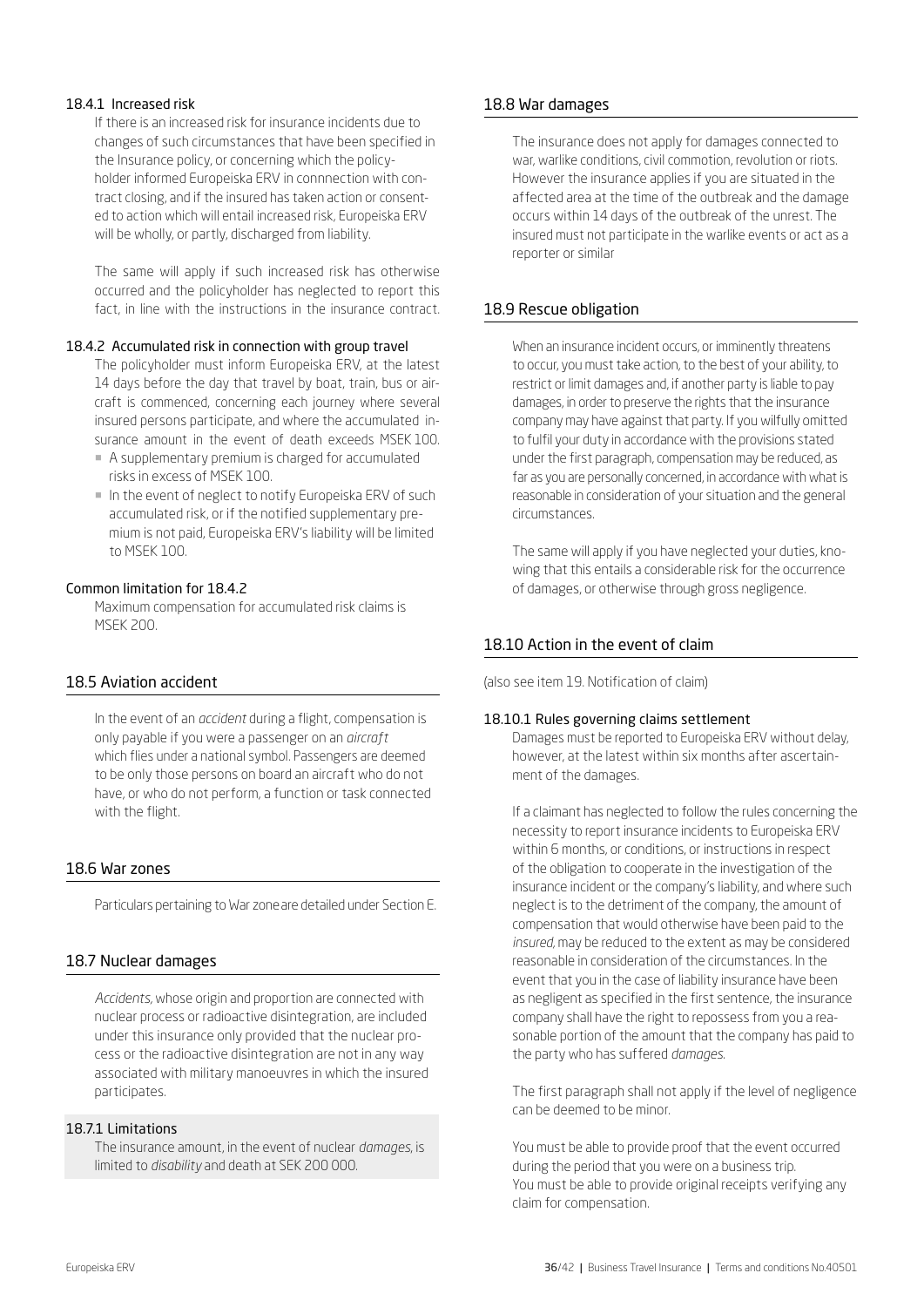If you, or any other person who is claiming compensation from Europeiska ERV after the occurrence of an insurance incident, have intentionally or through gross negligence provided incorrect information or have withheld or concealed information of significance for the assessment of the right to receive compensation from the insurance company, the amount of compensation that would otherwise have been paid to him/her will be reduced to the extent as may be considered reasonable in consideration of the circumstances, or may result in non-payment of compensation.

#### 18.10.2 Inspection and repairs

A person who is claiming compensation has an obligation to assist in any inspection that Europeiska ERV may wish to undertake as a consequence of a claim.

Repairs may be made only after Europeiska ERV's appro-val. The same applies with regard to choice of repair company, method of repairs and material. Damaged items must be held in safekeeping until Europeiska ERV permits otherwise.

#### 18.10.3 Failure to take action in the event of damages

If you do not fulfil your obligations, as defined above, the amount of compensation for damages may be reduced by way of a special deduction.

#### 18.10.4 Payment of compensation

Europeiska ERV shall, after receiving information about an insurance incident, take the necessary measures without further delay in order that the claim may be settled. Claims settlement shall be processed with speed and with due consideration to the interests of you and other persons who have suffered losses or damages.

Compensation for damages to which you are entitled, will be paid at the latest 1 month after you have reported the insurance incident and have presented the material which can reasonably be required to determine liability to pay compensation. However, this does not apply in the event of inadequate insurance amount in the case of liability insurance, nor does it apply to the extent that the right to compensation is conditional upon repair of the property or that the property shall be replaced, that the pertinent authorities should pass a certain decision, or that some other similar event takes place.

Europeiska ERV will undertake to pay penalty interest in accordance with §6 of the Swedish Interest Act (1975:635) if payment of compensation is not effected within the specified time.

If the person who is claiming compensation clearly is eligible to receive at least a certain amount of compensation, this amount shall be paid immediately, whereupon such amount will be deducted from the final total amount of compenstion.

#### 18.10.5 Counter claim and repossession

Europeiska ERV takes over your right to claim damages in matters relating to health care expenses and other expenses and losses for which the company has paid compensation in accordance with the terms of this insurance.

If, after a loss has occurred, you abstains from the rigt to receive compensation from another source in accordance with contractual terms, guarantees or similar, or through repossession, Europeiska ERV's liability to pay compensa-tion will be limited to a corresponding degree, and any compensation that may already have been paid must be repaid to Europeiska ERV.

To the extent that compensation should not by rights have been paid, the person who is entitled to compensation shall be obliged to repay such amount without delay to Europeiska ERV, even if he/ she was not aware that payment was incorrect.

#### 18.10.6 Fraudulent means to provoke an insurance incident

Europeiska ERV will be discharged from obligation toward an *insured* who has endeavoured to provoke an insurance incident by fraudulent means, or through gross negligence. The same applies if the insured otherwise must be assumed to have taken action, or refrained from taking action, knowing that this entailed a considerable risk for the occurrence of damages. In the event that an insured has been instrumental in further aggravating the consequences of an insurance incident, in the mannner specified in the first paragraph, Europeiska ERV will be discharged from liability toward the insured to the extent that these circumstances have impacted damages.

#### 18.11 Common exclusion

The insurance does not apply for:

- ¡ damages resulting from a criminal offense committed by the insured, his /her beneficiary or legitimate heir.
- ¡ damages that occur when the insured participates in war, warlike conditions, act of terror, revolution, civil commotion, riots or similar disturbances, or has assumed assignments connected therewith, in the capacity of reporter or similar.

Insurance cover, liability to pay any claim or provision of any benefit or service shall be granted only insofar as and as long as not in contradiction to economic, trade or financial sanctions or embargoes enacted by the European Union or Sweden that are directly applicable to the contracting parties.

This shall also apply to economic, trade or financial sanctions or embargoes enacted by the United States of America, insofar as those are not in contradiction to European or Swedish legislative provisions.

Furthermore, international sanctions may create obstacles for the insurance provider regarding delivery of the insurance services, including but not limited to, reimbursement of expenses the claimant and providing assistance may be hindered or become impossible. The insurance provider or any of its partners will in those situations offer the best suitable solution for the parties, taking the circumstances into consideration.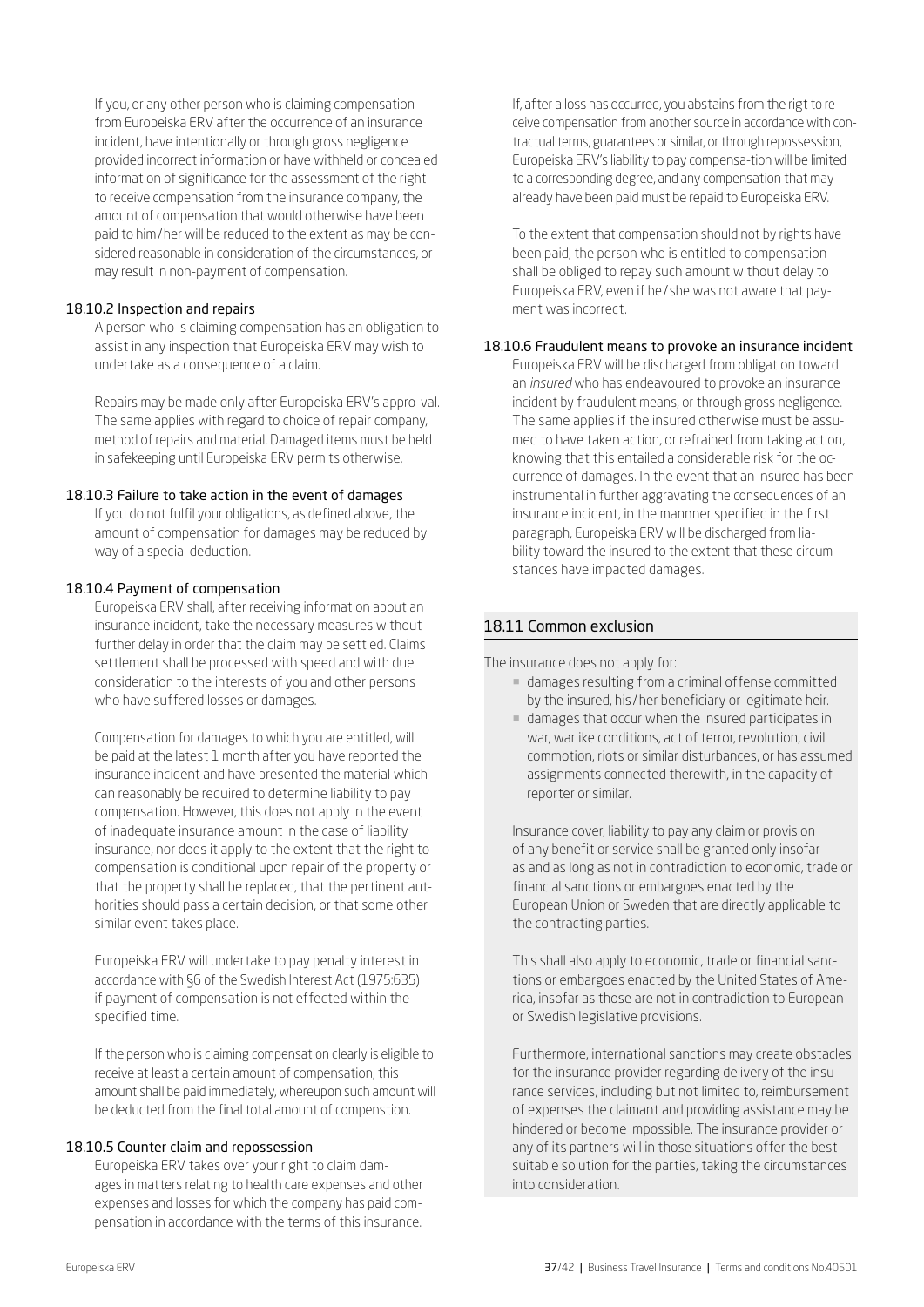# 18.12 Double insurance

If the same risks are insured by several insurance companies, each insurance company shall have a liability toward you as if the company alone had provided insurance coverage. However, you are not entitled to receive a higher total amount of compensation from the companies than is appropriate to the claim. If the sum of the

liability amounts exceeds the loss, liability will be divided between the companies in proportion to the respective liability amounts.

If the same risk is insured also by another insurer that has made reservations according to which he in the event of double insurance shall be totally or partially free of obligations, the same reservations also apply according to the policy conditions of this insurance.

# 18.13 Force majeure

The insurance does not cover loss that may occur if the claims investigation, repairs, or payment of compensation is delayed due to war, war-like conditions, civil war, revolution, or riots, or due to intervention by authorities, strikes, lockout or blockade or similar actions.

#### 18.14 Limitation period

A person who wants to claim compensation, or any other insurance cover, must initiate action against Europeiska ERV within a period of ten years from the date when such circumstance in the insurance contract that entitles to insurance coverage occurred. If actions are not brought within that period, the right to insurance cover will be lost.

If the person who intends to claim for insurance cover has reported the claim to Europeiska ERV within the prescribed period, as specified in the first sentence, the period to initiate actions against Europeiska ERV is always at least six months from the date when Europeiska ERV declared that it has passed a final decision regarding compensation.

#### 18.15 Applicable law and court of competent jurisdiction

Swedish law shall apply in all matters pertaining to the insurance contract. Disputes arising out of this insurance contract, or these insurance terms and conditions, shall be decided in a Swedish court of law. This shall also apply if disputes relate to damages that have occurred abroad.

### 18.16 Swedish Insurance Contracts Act

In all other respects, the provisions of the Swedish Insurance Contracts Act (Försäkringsavtalslagen – FAL) shall apply.

# 18.17 Personal data processing and disclosure of information

Europeiska ERV values your privacy. We will only use your personal data for the purposes for which you give it to us. We will retain your data for the duration required by our operational purposes.

Europeiska ERV will only disclose your personal data to other organizations where we have your permission to do so, or where we are required to do so by regulation. You also have the right to request, in writing and without cost, information from us about the information we have on you and how it is used. You can also notify Europeiska ERV in writing if you do not want your personal data to be processed for purposes that concern direct marketing.

You have the right to ask us to delete the personal data. Please note that in some cases when you make such a request of personal data, we may not be able to honour your request as this may result in us not being able to fulfil our legal obligations or if there is a minimum statutory period of time for which we have to keep your personal data. If this is the case then we will let you know our reasons. The address is: Europeiska ERV, Dataskyddsombudet, Box 1

172 13 Sundbyberg

Sweden

Requests for correction of personal ID numbers can be made to the same address.

In the event of a claim, Europeiska ERV is entitled to disclose the information received from the insured and/or policyholder to Europeiska ERV's international network, including our central control unit and service offices. Furthermore, Europeiska ERV can request to seek information on your state of health and treatment from the physicians and hospitals that have treated you. Europeiska ERV may request that you sign a so-called "medical release" giving Europeiska ERV the right to request medical information.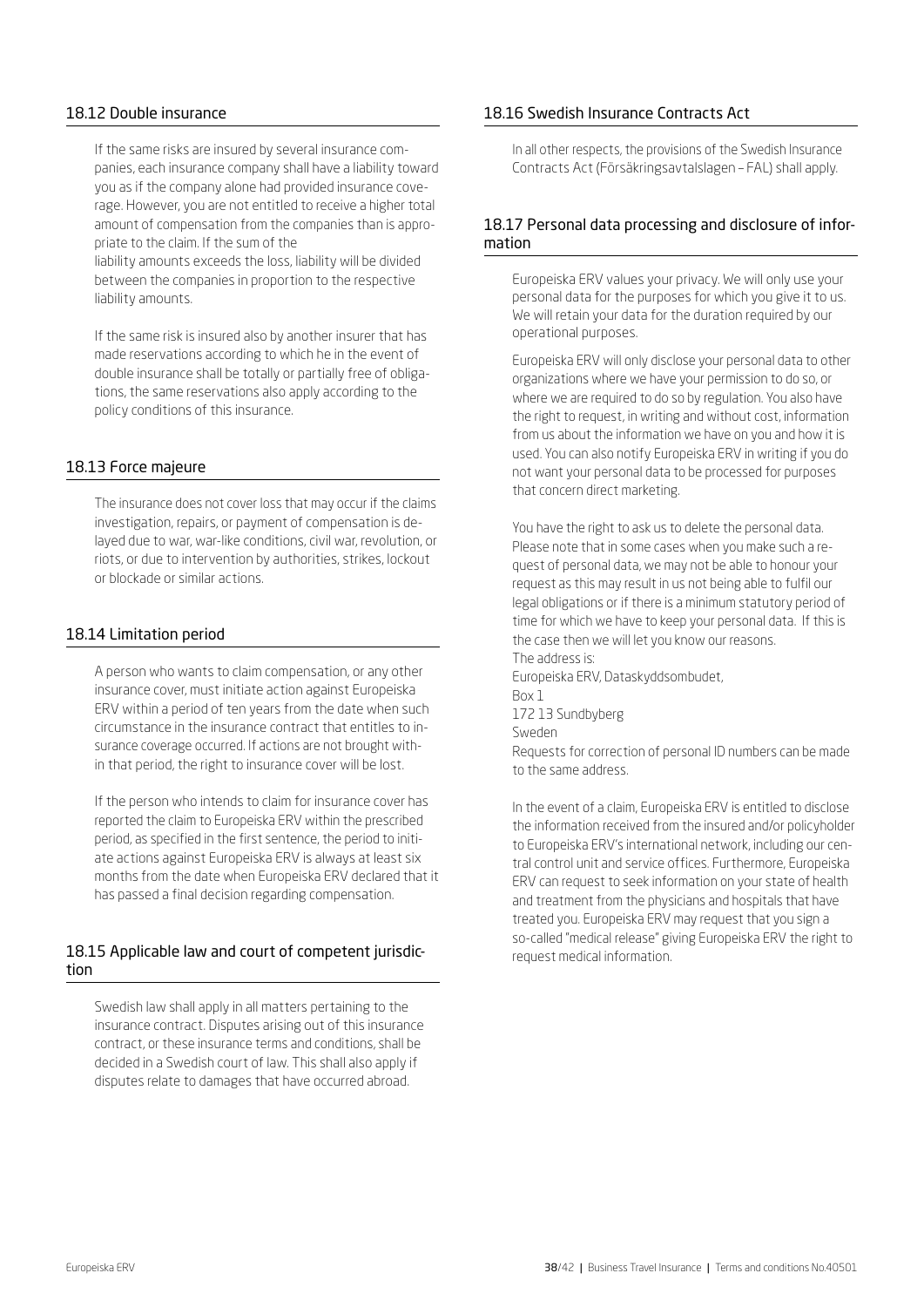# 19. Notification of claim

#### A claim for damages should be sent to:

Europeiska ERV Corporate Claims Box 1 SE-172 13 Sundbyberg Sweden

#### Visiting address:

Löfströms Allé 6A Sundbyberg Telephone: +46-(0)770-456 900 Fax: +46-8-454 33 21 E-mail: [corporateclaims@erv.se](mailto:corporateclaims%40erv.se?subject=)

You can also make a claim on [www.erv.se](https://www.erv.se/foretag/anmal-skada-foretag/). The notification of claim should always include a written statement issued by the employer confirming the business trip and include the documentation stated under each insurance section.

# Recommended procedures if you are not satisfied with the claims settlement

It is our intention at Europeiska ERV to provide personal service which allows for good customer relations. We want to provide quick, effective claims handling when you suffer a loss or injury, followed by prompt payment of equitable compensation in accordance with the terms and conditions of this insurance.

However, if you are not satisfied with our claims settlement, you may have the claim re-examined.

Speak to your claims adjuster again. There might simply have been a misunderstanding. Additionally, new evidence or circumstances may have been presented that can be of some significance in the case. If you are still not satisfied, you can have your case re-examined by Europeiska ERV's Customer Ombudsman; email: kundambassaden@erv.se.

# Re-examination outside EUROPEISKA ERV

# The National Board for Consumer Complaints

(Allmänna Reklamationsnämnden – ARN) The National Board for Consumer Complaints reviews complaints from private individuals, however, excluding matters that pertain to negligence in traffic accidents. Such reviews are free of charge. Address: Box 174 SE-101 23 Stockholm Telephone: +46-8-508 860 00

#### Claims assessor

If you are not in agreement with us concerning the value of the damaged property, either of the parties can request an impartial valuation.

# Various industry Boards/Committees

#### The Board for Insurance of Persons

(Personförsäkringsnämnden) The Board for Insurance of Persons, in its function as a consumer advisory board, will undertake to provide pronouncements, at the request of the policyholder, in disputes between a policyholder and the insurance company in the area of health-, accident and life insurance. Address: Box 24067 (Karlavägen 108) SE-104 50 Stockholm

Telephone: +46-8-522 787 20

# The Board for Bodily Injury

(Ansvarsförsäkringens Personskadenämnd) The board reveiws claims concerning bodily liability insurance excluding motor insurance. Address: Box 24067 (Karlavägen 108) SE-104 50 Stockholm Telephone: +46-8-522 787 20

#### Court of law

Even if your case has been reviewed by any of the above mentioned instances, you may appeal to a court of law. Assistance with costs connected with a court hearing can be obtained from:

- ¡ State legal aid which, in certain instances, can provide means-tested contribution to litigation costs, or
- **Legal expenses coverage**

# Advisory services outside EUROPEISKA ERV

# The Swedish Consumers' Insurance Bureau

(Konsumenternas Försäkringsbyrå)

The Swedish Consumers' Insurance Bureau is run jointly by the insurance companies, the Swedish Financial Supervisory Authority, and the Swedish Consumer Agency. The principal function of the Bureau is to provide advisory services and assistance for private individuals (consumers) and certain business organisations, free of charge, concerning different insurance matters. Address: Box 24215

(Karlavägen 108) SE-104 51 Stockholm Telephone: +46-200-22 58 00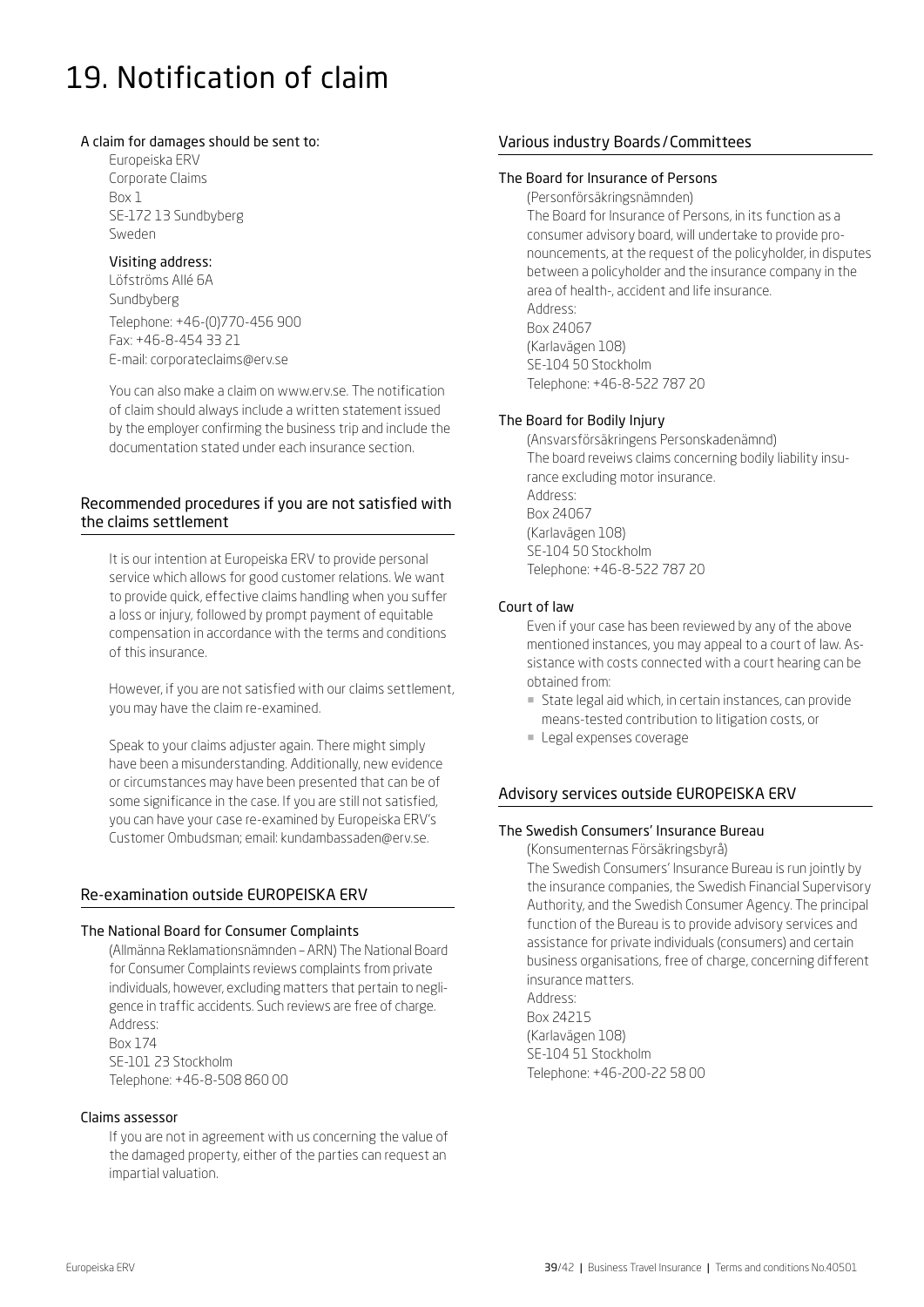# Definitions

Accumulated risk is the aggregation of risk when several insured persons are together in one and the same place, or in one and the same means of transportation or conveyance, and are struck by one and the same event.

Active participation in war: Persons who are deployed by military authorities, including on peace-keeping missions, are regarded as active participants in war. Persons who directly or indirectly take part in military operations or war-like operations are regarded as active participants in war, irrespective of whether they wear a uniform. Anyone who delivers, transports or in some other way handles equipment, instruments, vehicles, weapons or other materiel intended for use in war by a party involved in hostile operations is regarded as an active participant in war. Persons who are sent out on a humanitarian mission are not regarded as being active participants in war.

Acts of Terrorism: Acts of terrorism refers to organized acts of violence directed at the civilian population for the purpose of creating fear and seriously destabilising or destroying the fundamental political, constitutional, economic or social structures of a country.

Acute deterioration is a sudden and unexpected serious flare up of an existing state of health. When adjusting a claim it is taken into consideration if the state of health has been stable two (2) months before departure or if you have changed ongoing medication.

Additional costs: Expenses incurred by the insured exclusively as a consequence of a claim entitled to be covered. If the expenses would have incurred irrespective of the occurrence of the claim, they will not be regarded as additional costs.

Aircraft means a machine that can derive support in the atmosphere from the reactions of the air other than the reactions of the air against the earth's surface. [The Swedish Civil Aviation Authority definition (20030101), Bestämmelser för Civil Luftfart (BCL)].

Assault: Event where one or more persons physically attack a person/persons, for example for robbery or rape.

Bodily injury: Accidental injury is a physical injury that you suffer involuntarily as a result of a sudden external event, external violence against the body.

Business trip: is travel or an assignment undertaken in the course of duty, on the instructions of the employer, unless specified otherwise in the insurance policy.

Chronic condition is a disease or an injury (including mental state) that meets at least one of the following criteria:

- has no known remedy, or recurs;
- leads to permanent functional impairment;
- is caused by physical changes that cannot be reversed;
- requires special training or rehabilitation;
- requires extended monitoring, checks and treatment

Close colleague: The insurer's immediate superior (the person to whom the insured refers) and the persons who report directly to the insured.

Close relative: Spouse, cohabiting partner, registered partner, partner living apart together, children, stepchildren, foster children, siblings, step-siblings, foster siblings, parents, parents-in-law, step-parents, foster parents, grandparents, grandchildren, children-in-law, brother-in-law and sister-inlaw. The parents and siblings of cohabiting partners in these terms and conditions, parents-in-law, brother-in-law and sister-in-law.

Closest relative is spouse, partner, registered partner, partner living apart together, sibling or parents.

Cohabiting partner: A person with whom the insured cohabits under marriage-like conditions and who is registered as being resident at the same address. A requirement for classification of partner is that neither party is married to, nor is the registered partner of, any person other than the person with whom the insured cohabits.

Coma/comatose: Unconsciousness continuing for more than one week.

Country of residence: is the country where you have your permanent residence, and are listed in the civil registry.

Economic disability is a permanent reduction by at least 50% of your future capacity to work due to accident or illness. Your capacity to work is considered to be permanently reduced when all possibilities of gainful employment have been tried and the Swedish Social Insurance Agency or the corresponding agency in the other Nordic countries have granted at least 50% sickness compensation in accordance with the National Insurance Act (1962:381) [lag (1962:381) om allmän försäkring].

Emergency/unforeseen illness or injury: Sudden new illness and injury refers to a sudden and acute deterioration in a person's state of health.

Employee is a person who is permanently or temporarily employed (e.g. substitute, person employed on probation, person engaged on a special project or holiday worker) and is working on a regular basis for an employer at an agreed wage.

Epidemics: Rapid and uncontrollable spread of an infectious disease to a large number of people within a particular area and within a short period of time.

Escort Person who escorts you if you due to illness or injury for medical reasons need personal assistance.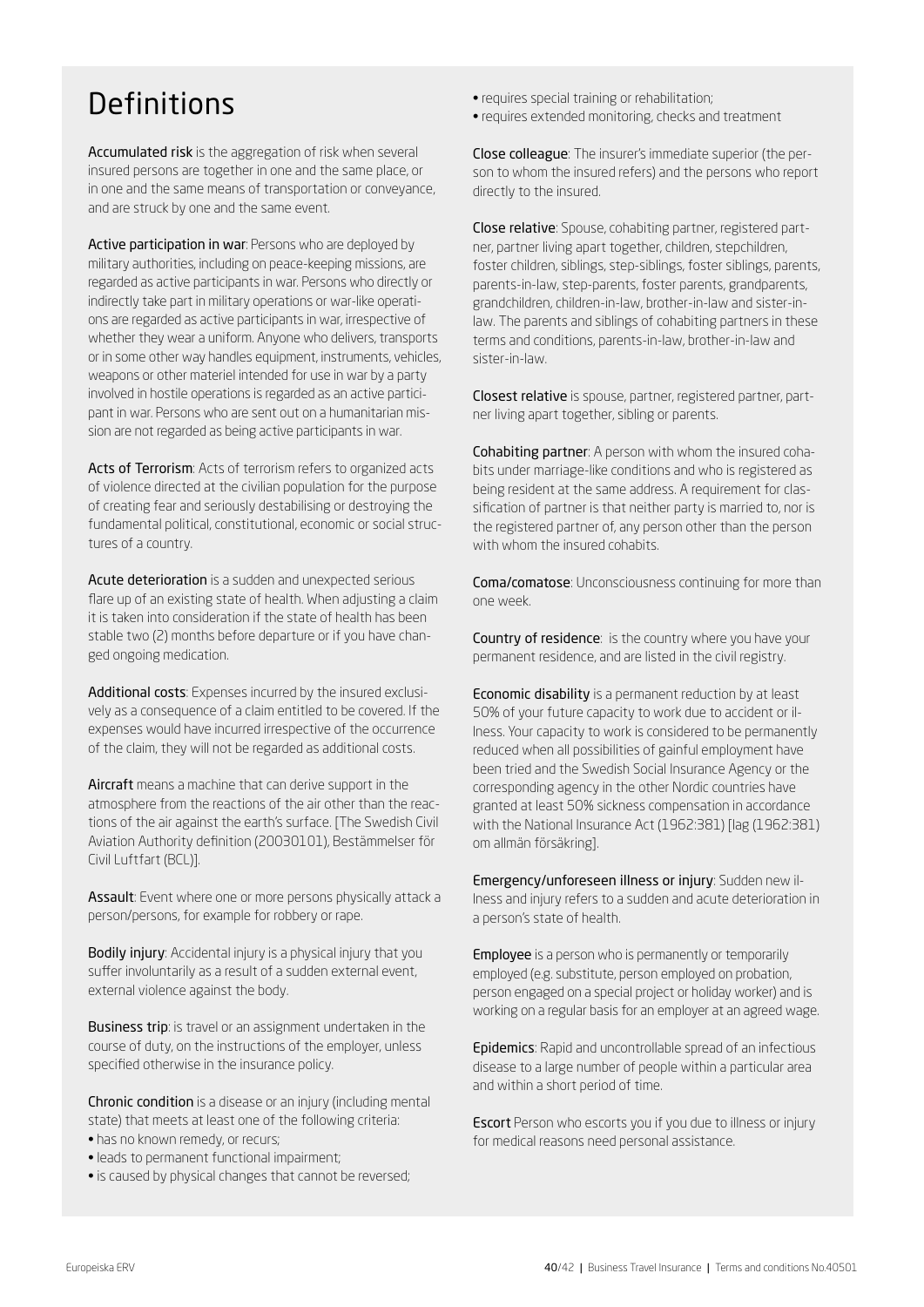# Definitions

Event: e.g. a training session, a course, admission tickets to a sports game, a concert or the like.

Illness is a sudden deterioration of the state of health that is not deemed to be due to an accident.

Insured is the person whose interests are insured against damages or loss, or on behalf of whom insurance has been taken out. You are covered by the insurance as long as you are employed.

Kidnapping Unlawful detention of the insured, including where a political demand or a demand for a ransom is presented.

Luggage: Belongings which you have brought with you on a trip, such as hand luggage or checked-in luggage. Belongings you have purchased and/or acquired on the trip are also covered.

Market value is what it would cost in the open market to buy an item of the same type and in the same condition as the lost / damaged item when loss / damages occurred.

Medical disability is the reduction in physical or mental function, determined regardless of your profession or working conditions, or leisure time interests / activities. It must be possible to make an objective assessment of medical disability. Persistent pain, loss of an internal organ or loss of sensory organ are also classified as medical disability.

Medically necessary refers to a treatment that is essential to identify and treat a medical condition, and is in accordance with generally accepted medical practice and professional standards of medical care in the medical community at the time. The treatment must be consistent with the patient's symptoms, diagnosis and underlying condition.

Money is negotiable coins and banknotes.

Minimum Connection Time: The transfer time the airline or airport state in their timetables as minimum requirement for change of flight. If you have not checked in to your final destination, one hour should be added to the official transfer time.

Mountaineering/rock-climbing: Climbing on rocks and ice with special equipment such as ropes, crampons and step-irons.

Natural disaster: A non-man-made catastrophic situation which unleashes natural forces, including earthquakes, volcanic eruptions, hurricanes/typhoons/cyclones, tropical storms, tornadoes, floods, tidal waves and tsunamis.

Nordic region: Comprises Denmark, Finland, Iceland, Norway and Sweden.

Occurring at place of residence Claim events such as fire, flood or break-in, requiring your personal and immediate attendance.

Occurring at the workplace Claim events such as fire or burglary affecting a substantial portion of the workplace, non-authorized collective walk-outs in the company, fraudulent acts committed by a person employed in the company and requiring your personal and immediate attendance for financial reasons.

Outpatient A patient who receives medical treatment without being admitted to a hospital.

Particularly valuable property: An object or several identical objects together, which without being theft prone property have a combined value of more than SEK 10 000.

Physician Unless otherwise stated in these terms and conditions, the treating physician at the destination who must be qualified to perform the occupation and have a medical degree.

Policyholder: The company/association specified as policyholder in the insurance policy. The policyholder has sole right to enter into an agreement with Europeiska ERV concerning amendments or cancellation, and to receive notice of termination of the insurance policy.

Political unrest: Actions where local population or groups thereof actively attempt to influence those in power and/or authorities with a wish for system changes, often by violent means, which lead to physical intervention by those in power and/or authorities.

Pre-existing medical condition is every medical condition or associated condition that existed or previously required treatment, medication or advice from a physician or other medical staff or that was diagnosed or that you knew about or reasonably should have known about, whether a physician was consulted or not.

Public transport: Publicly available means of transport such as commercial airlines, commercial and/or public bus, train or ferry companies in scheduled operation.

Reasonable and necessary: costs which Europeiska ERV, when the actual circumstances are taken into account, can expect to be standard and customary at the location where the costs incurred.

Regular workplace is the stationary place where the daily work is conducted in the country of residence.

Relative is spouse / partner / registered partner, children, stepchildren, brothers / sisters, parents, grandparents, parents-inlaw, grandchildren, brothers- / sisters-in-law,